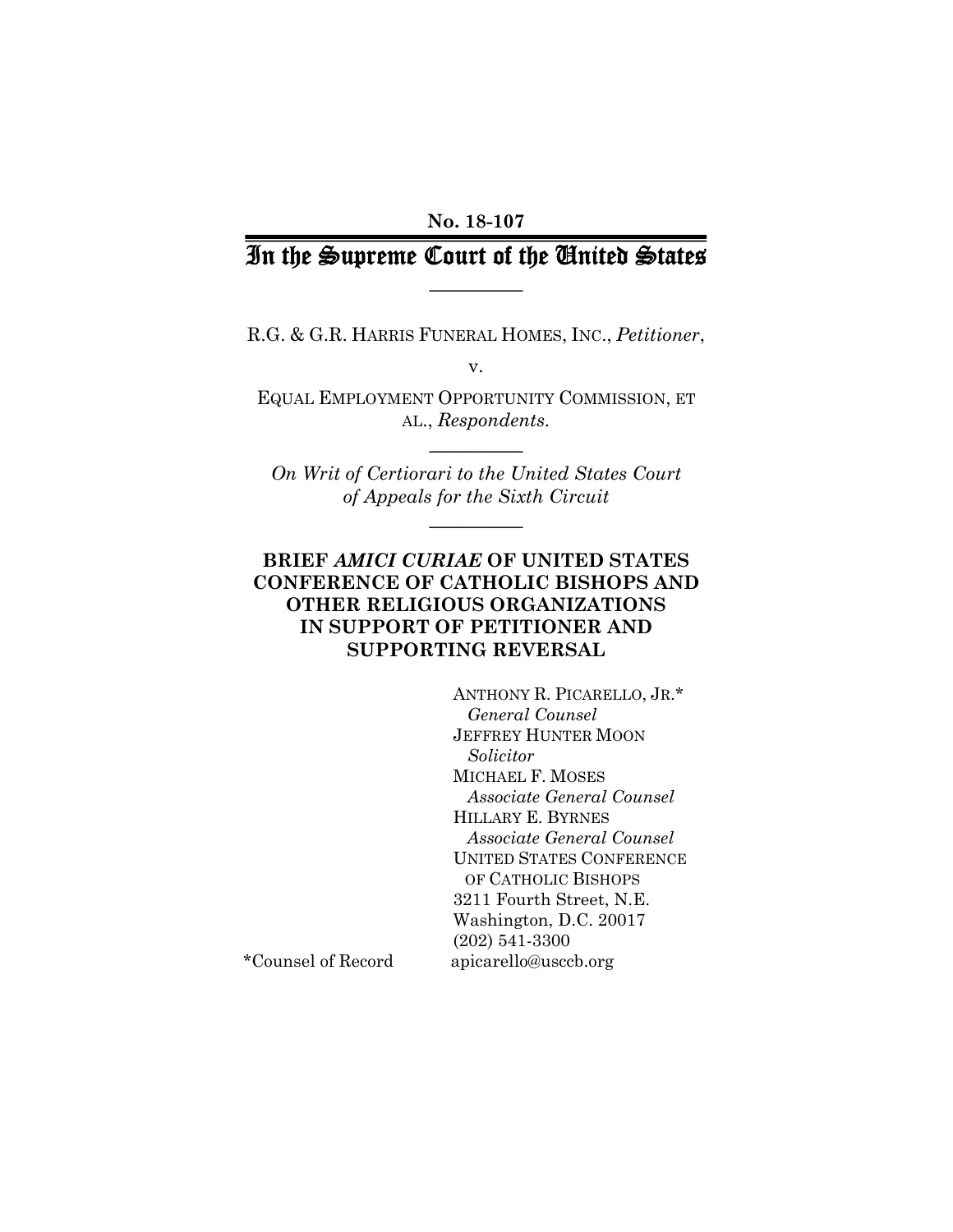# **TABLE OF CONTENTS**

| I. | The Term "Sex" as Used in Title VII Does Not                                                                                                                                     |
|----|----------------------------------------------------------------------------------------------------------------------------------------------------------------------------------|
|    | Title VII Says Nothing About Gender<br>А.                                                                                                                                        |
|    | B. "Gender Identity Discrimination" is Not                                                                                                                                       |
| П. | Construing Title VII's Ban on "Sex"<br>Discrimination" to Include "Gender Identity<br>Discrimination" Would Create Conflicts with<br>Many Religious Believers and with Religious |
|    |                                                                                                                                                                                  |
|    |                                                                                                                                                                                  |
|    |                                                                                                                                                                                  |
|    | D. Individual Religious Believers  18                                                                                                                                            |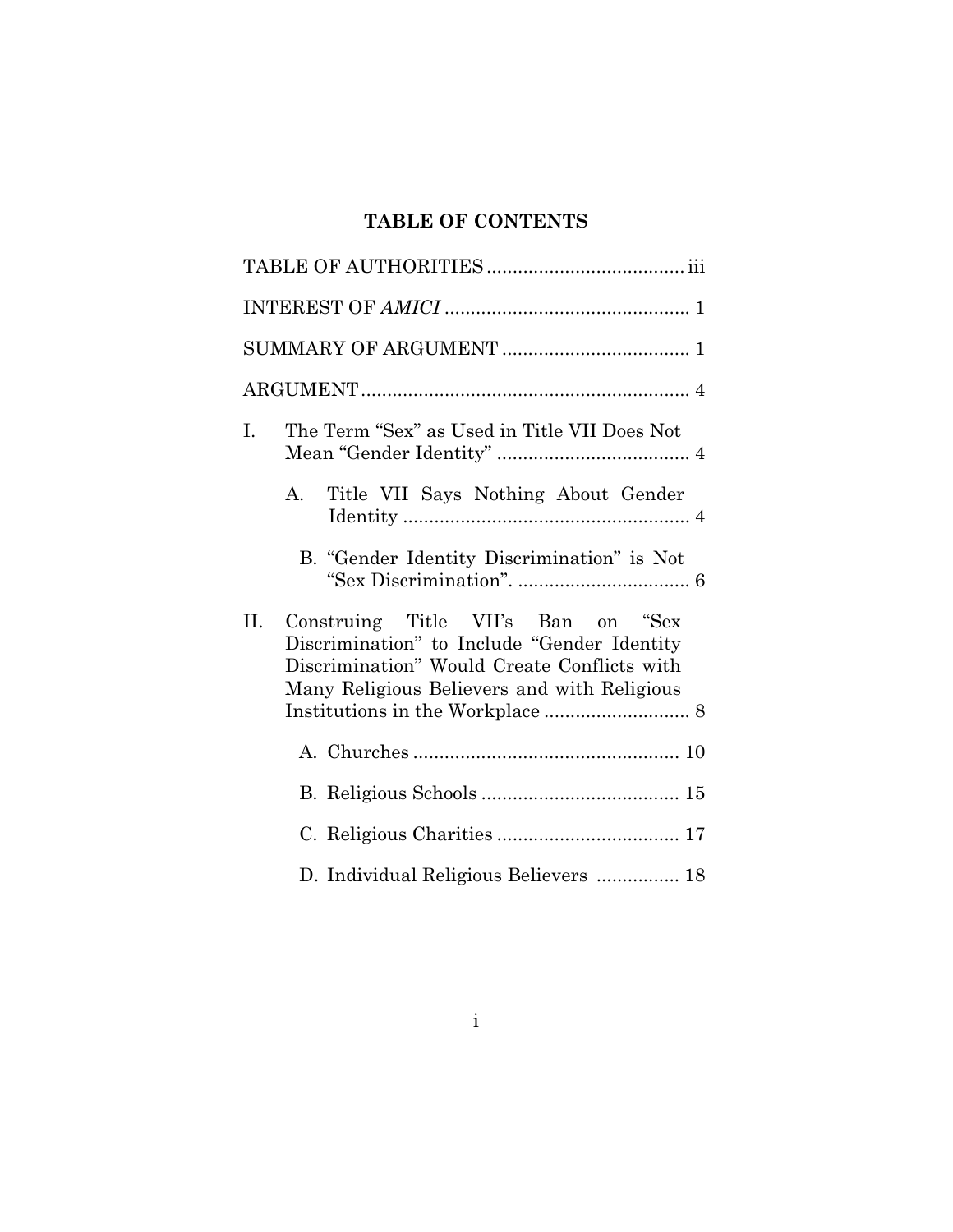| The Creation of a Workplace Ban on "Gender"<br>III. |
|-----------------------------------------------------|
| Identity Discrimination" by a Judicial              |
| Reinterpretation of the Meaning of "Sex             |
| Discrimination" Will Have a Ripple Effect in        |
| the Law, Creating Burdens on the Exercise of        |
| Professional Judgment, Expectations of              |
| Privacy, and Religious Liberty Even Outside         |
|                                                     |
|                                                     |
|                                                     |
|                                                     |
|                                                     |
|                                                     |
| IV. If This Court Rules That "Sex Discrimination"   |
| Includes "Gender Identity Discrimination,"          |
| Courts Will Be Forced to Decide, Without            |
| Legislative Text or History to Guide Them, the      |
| Scope of That Ruling in Relation to Existing        |
| and Competing Constitutional and Statutory          |
|                                                     |
|                                                     |
| A. Constitutional Protections for Religious         |
| Liberty, Speech, Association, and Choice            |
|                                                     |
|                                                     |
| B. Statutory Protections for Religious              |
|                                                     |
|                                                     |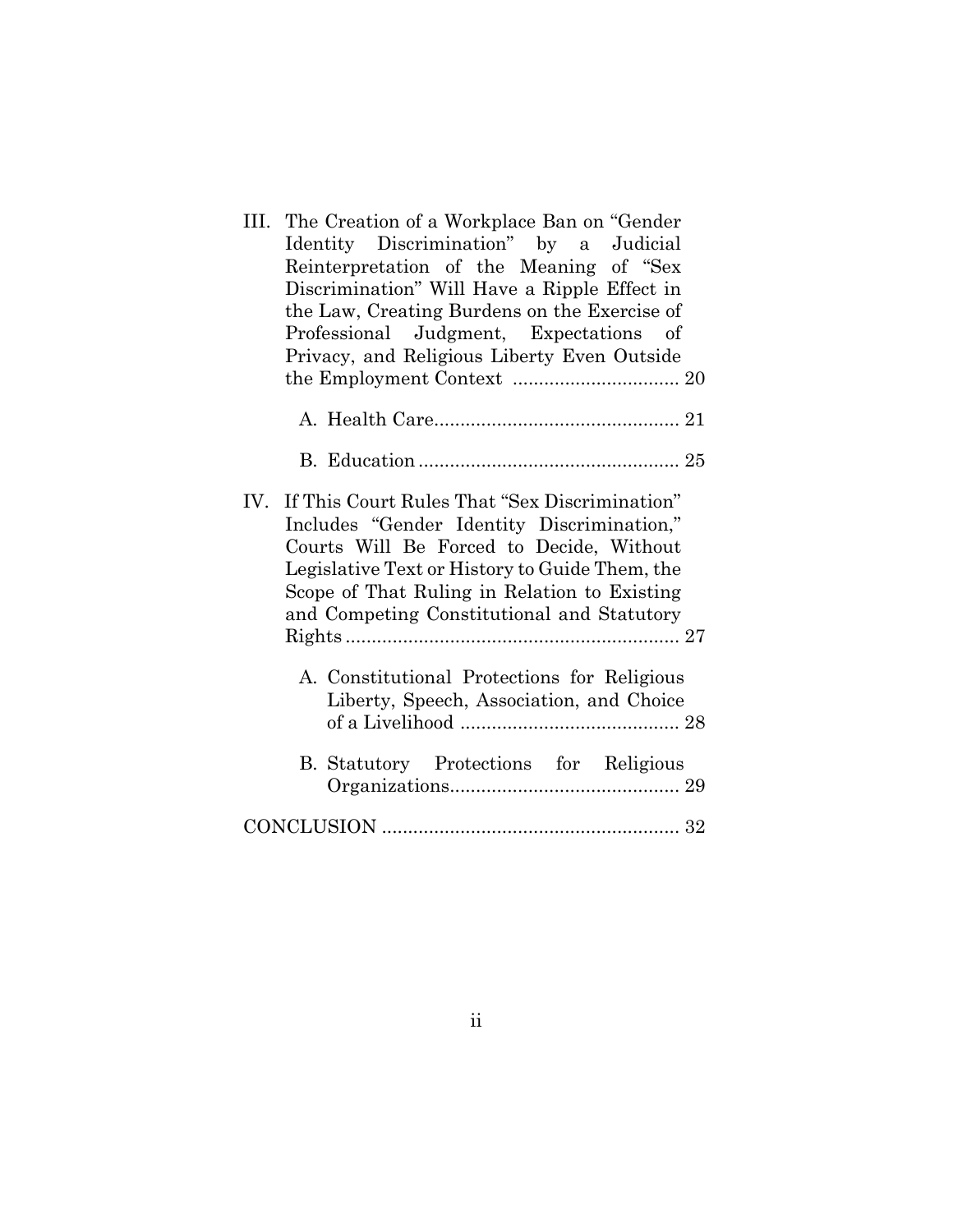# **TABLE OF AUTHORITIES**

# **Cases**

| Boy Scouts of America v. Dale, 530 U.S. 640 (2000)                                          |
|---------------------------------------------------------------------------------------------|
| Burlington Indus. v. Ellerth, 524 U.S. 742 (1998)  18                                       |
|                                                                                             |
| Davis v. Monroe Cty. Bd. of Educ., 526 U.S. 629                                             |
| EEOC v. R.G. & G.R. Harris Funeral Homes, 884                                               |
| Faragher v. City of Boca Raton, 524 U.S. 775 (1998)                                         |
| <i>Franciscan All. v. Burwell, 227 F. Supp. 3d 660 (N.D.</i>                                |
| <i>Frontiero v. Richardson, 411 U.S. 677 (1973) </i> 7                                      |
|                                                                                             |
| Hosanna-Tabor Evangelical Lutheran Church and<br>School v. EEOC, 565 U.S. 171 (2012) 11, 15 |
| Hurley v. Irish-American Gay, Lesbian & Bisexual                                            |
| Int'l Union v. Johnson Controls, 499 U.S. 187                                               |
| Jennings v. Rodriguez, 138 S. Ct. 830 (2018) 28                                             |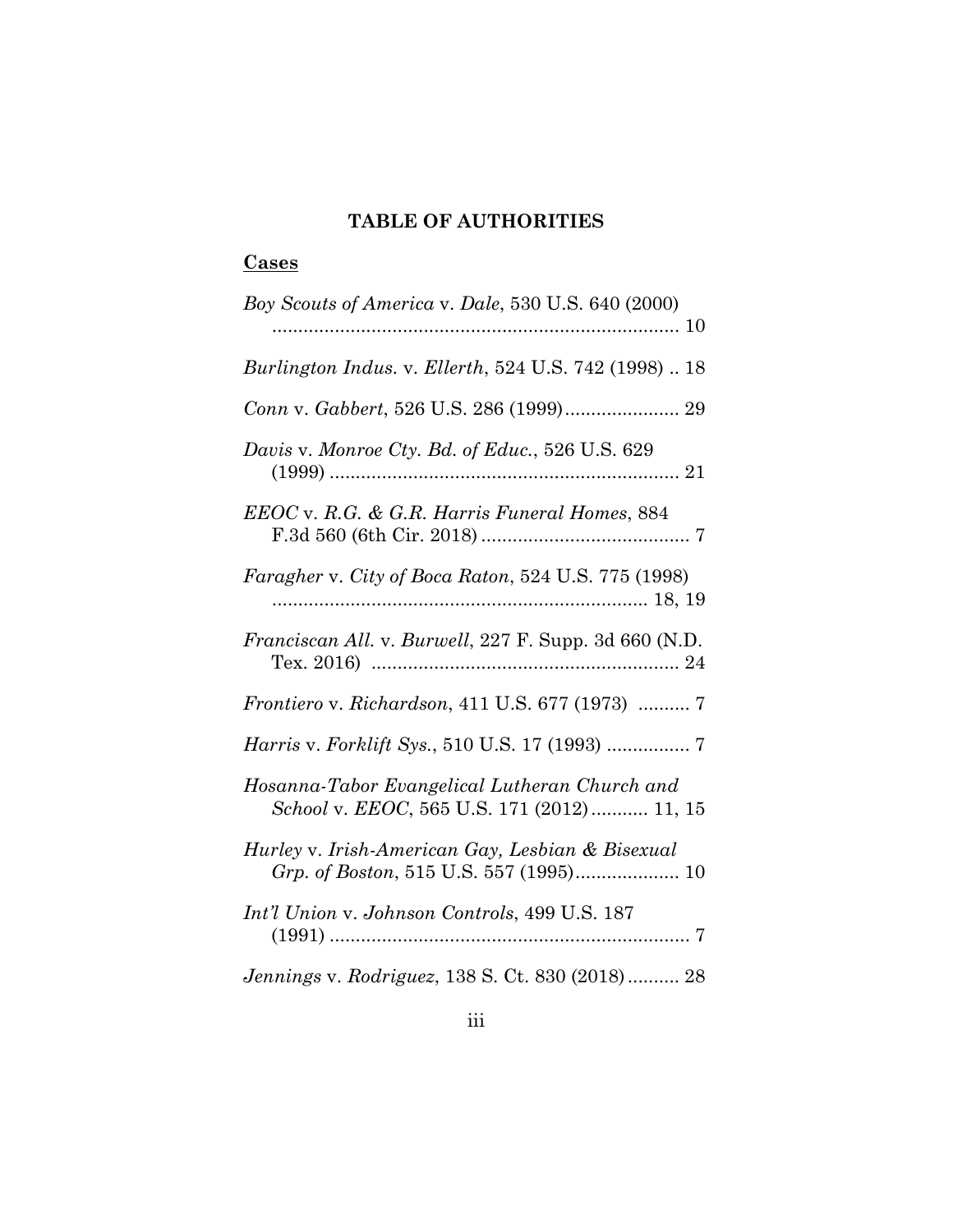| Kedroff v. Saint Nicholas Cathedral of Russian<br>Orthodox Church, 344 U.S. 94 (1952) 11               |
|--------------------------------------------------------------------------------------------------------|
| LeBoon v. Lancaster Jewish Cmty. Ctr. Ass'n, 503                                                       |
| Lemon v. Kurtzman, 403 U.S 602 (1971) 15                                                               |
| Lynch v. Donnelly, 465 U.S. 668 (1984) 11                                                              |
| Meyer v. Nebraska, 262 U.S. 390 (1923)  29                                                             |
| NLRB v. Catholic Bishop, 440 U.S. 490                                                                  |
| Olmstead v. L.C. ex rel. Zimring, 527 U.S. 581 (1999)                                                  |
| Oncale v. Sundowner Offshore Servs., 523 U.S. 75                                                       |
| Spencer v. World Vision, 633 F.3d 723 (9th Cir. 2011)                                                  |
| Texas Dep't of Housing & Cmty. Affairs v. Inclusive<br>Communities Project, 135 S. Ct. 2507 (2015)  21 |
| Tovar v. Essentia Health, 342 F. Supp. 3d 947 (D.                                                      |
| <i>Trans World Airlines v. Hardison, 432 U.S. 63 (1977)</i>                                            |
| <i>Troxel v. Granville, 530 U.S. 57 (2000)</i> 17                                                      |
| Watson v. Jones, 80 U.S. (13 Wall.) 679                                                                |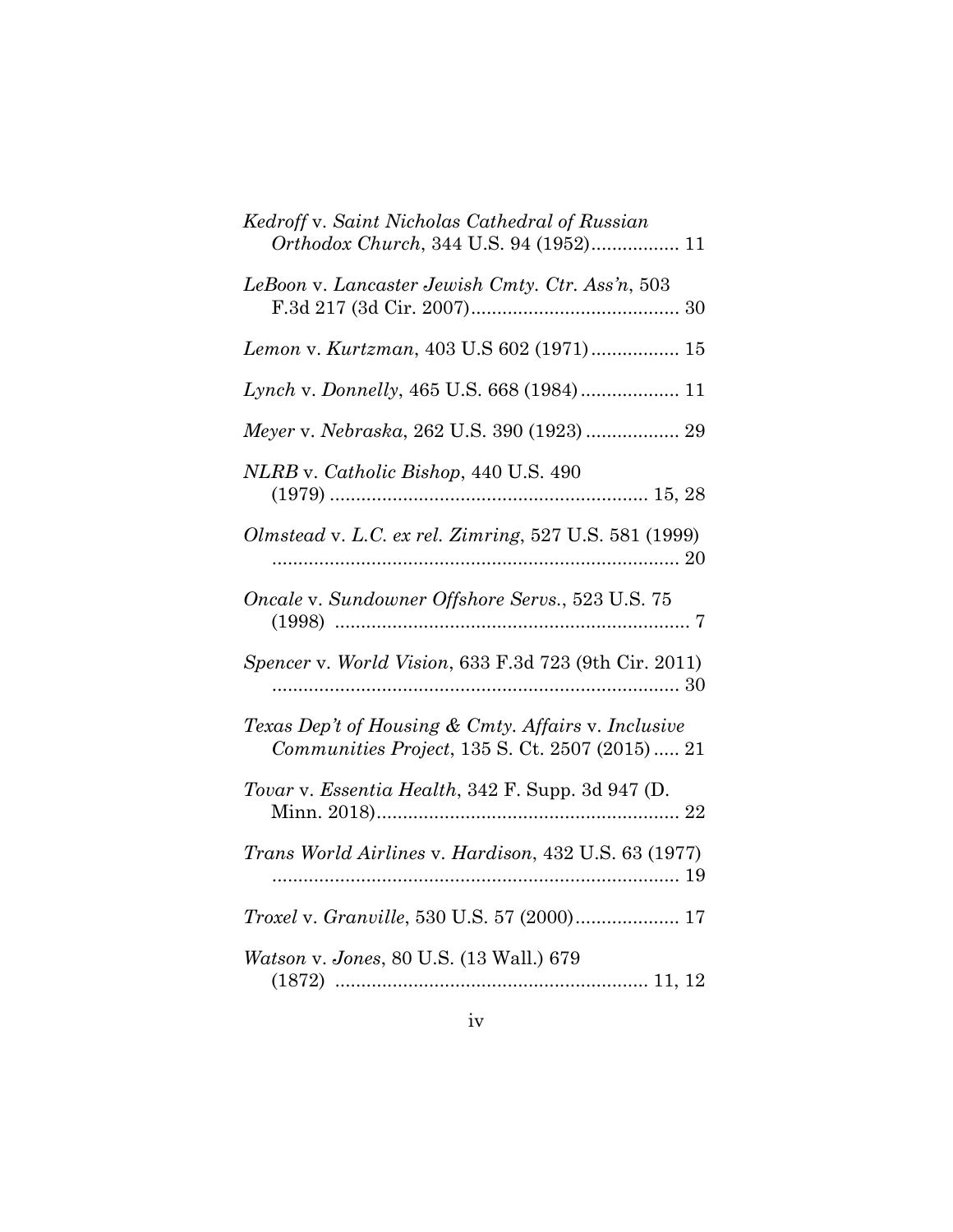# **Federal Statutes**

| Religious Freedom Restoration Act, 42 U.S.C. |  |
|----------------------------------------------|--|

# **State Statutes**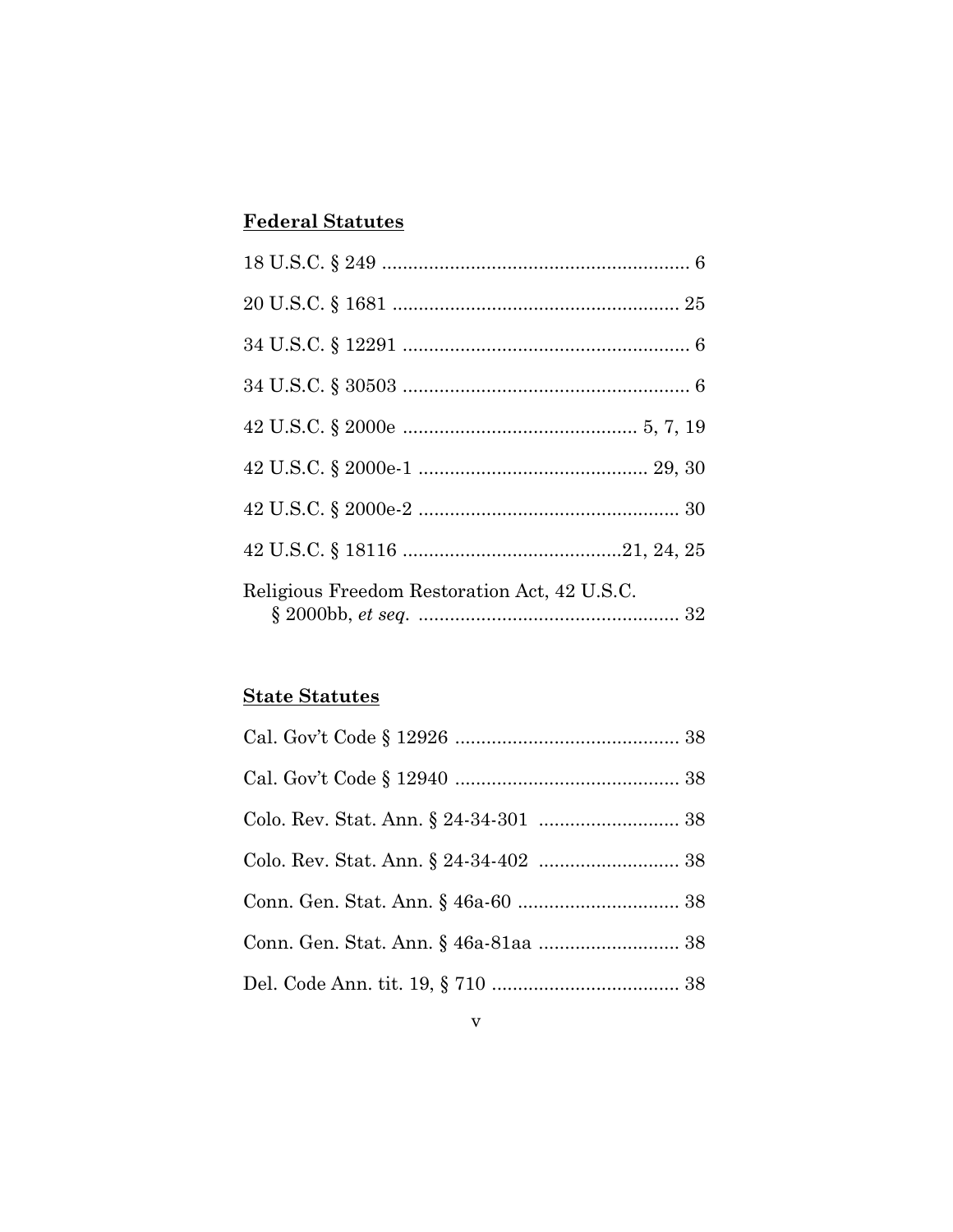| Mass. Gen. Laws Ann. ch. 151B, § 4  40 |
|----------------------------------------|
|                                        |
|                                        |
|                                        |
|                                        |
|                                        |
|                                        |
|                                        |
|                                        |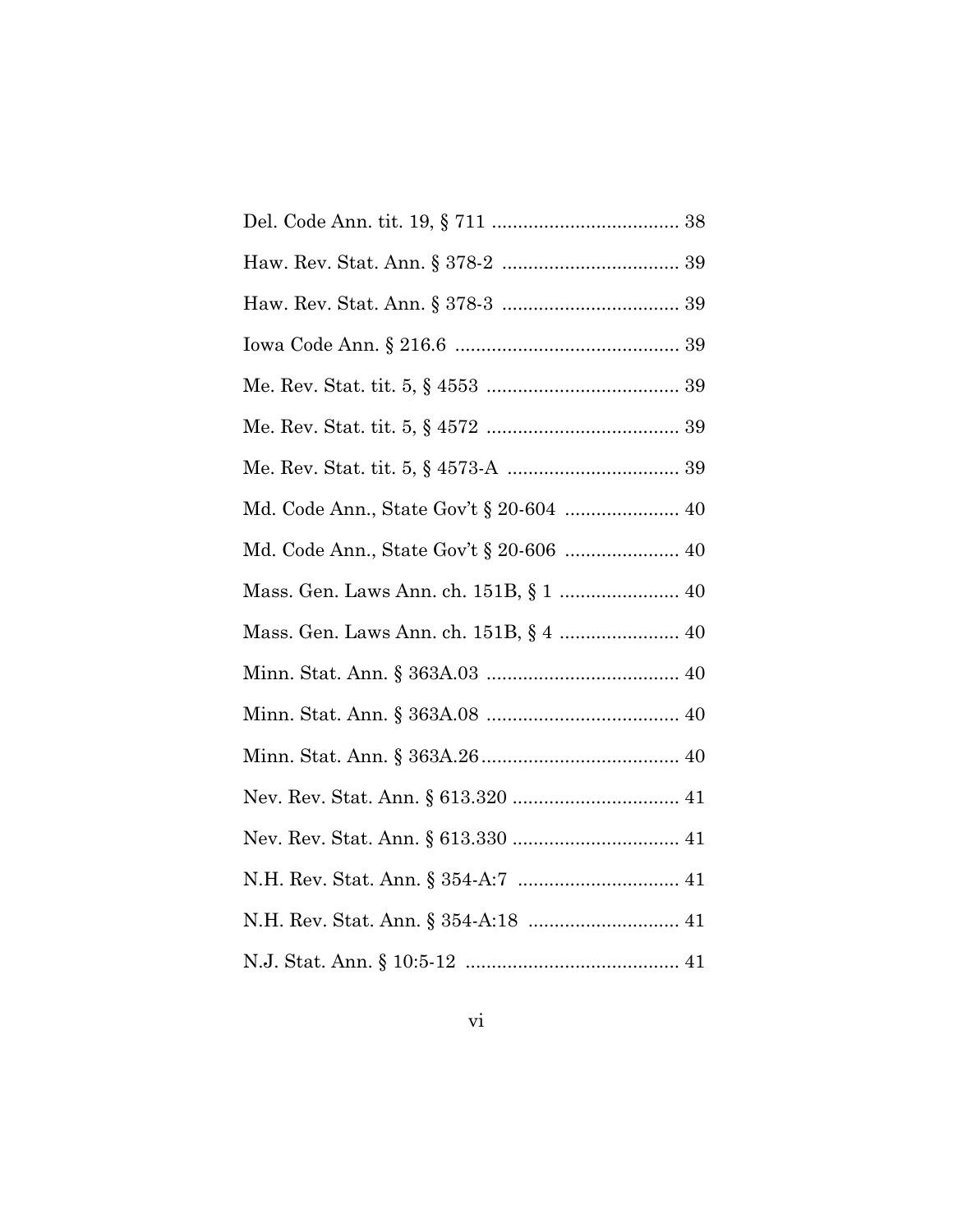| 775 Ill. Comp. Stat. Ann. § 5/2-103  45 |
|-----------------------------------------|

# **Federal Bills**

| Employment Non-Discrimination Act, H.R. 1397, |  |
|-----------------------------------------------|--|
|                                               |  |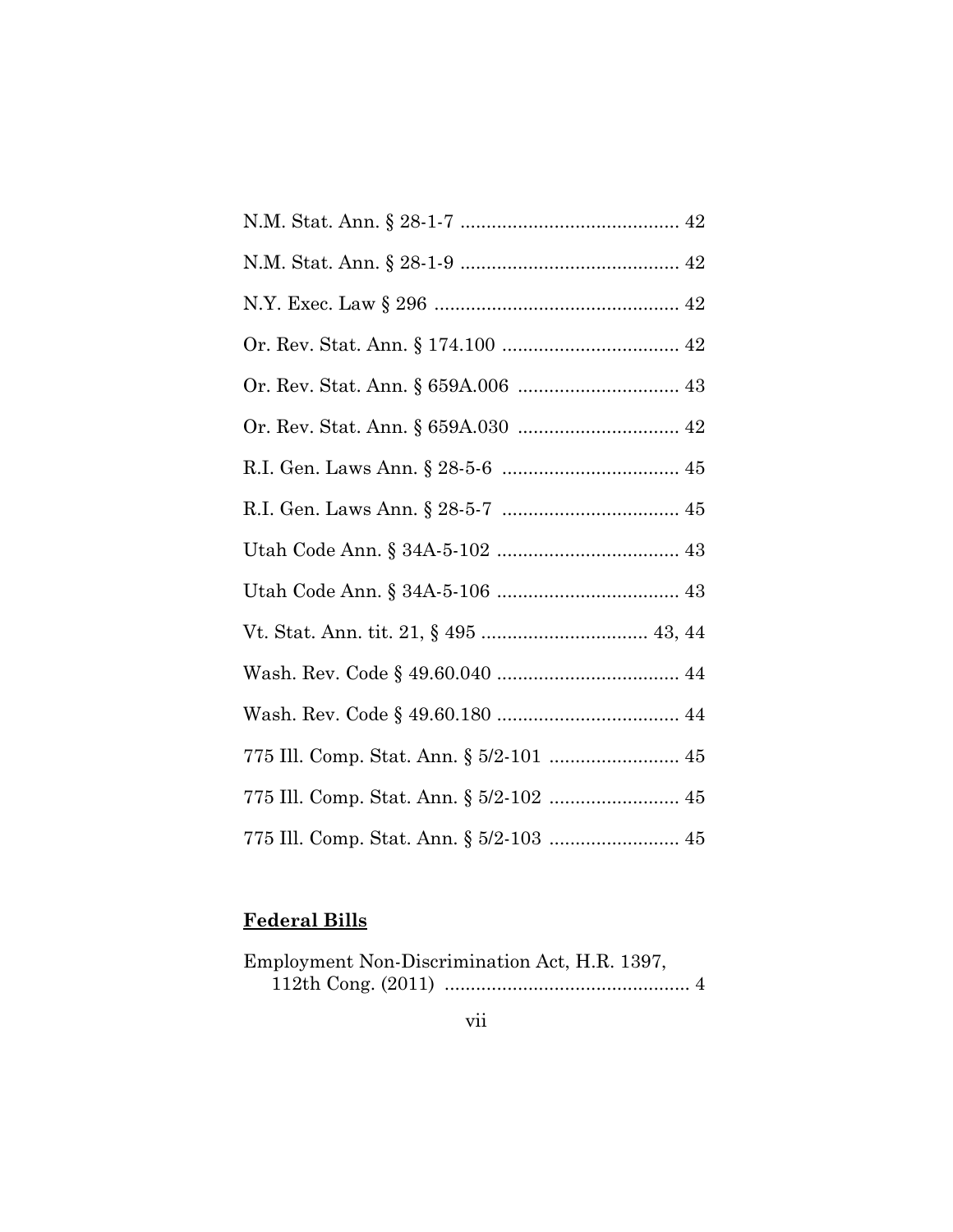| Employment Non-Discrimination Act, H.R. 1755,                                                    |
|--------------------------------------------------------------------------------------------------|
| Employment Non-Discrimination Act, H.R. 2015,                                                    |
| Employment Non-Discrimination Act, H.R. 2981,                                                    |
| Employment Non-Discrimination Act, H.R. 3017,                                                    |
| Employment Non-Discrimination Act, S. 811, 112th                                                 |
| Employment Non-Discrimination Act, S. 815, 113th                                                 |
| Employment Non-Discrimination Act, S. 1584, 111th                                                |
|                                                                                                  |
| Equality Act, H.R. 2282, 115th Cong. (2017)  4                                                   |
| Equality Act, H.R. 3185, 114th Cong. (2015)  4                                                   |
|                                                                                                  |
| Equality Act, S. 1006, 115th Cong. (2017)  4, 5                                                  |
| Equality Act, S. 1858, 114th Cong. (2015)  4                                                     |
| To Prohibit Employment Discrimination Based on<br>Gender Identity, H.R. 3685, 110th Cong. (2007) |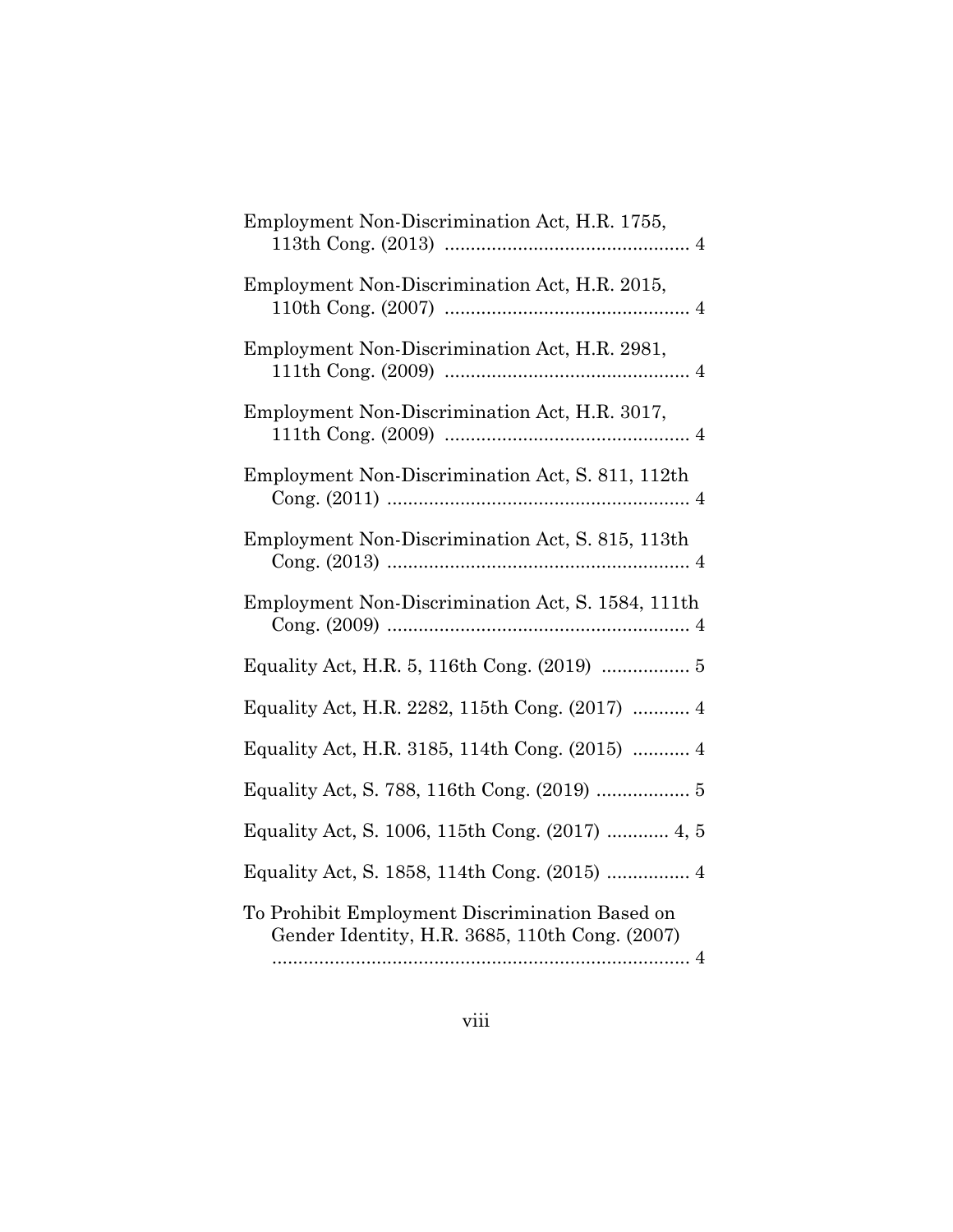# **Other Authorities**

| American College of Pediatricians, Gender Ideology                                                                                                                                           |
|----------------------------------------------------------------------------------------------------------------------------------------------------------------------------------------------|
| Ryan Anderson, Sex Change: Physically Impossible,<br>Psychosocially Unhelpful, and Philosophically<br><i>Misguided</i> , THE PUBLIC DISCOURSE (Mar. 5,                                       |
| Associated Press, Teacher Fired for Refusing to Use<br>Transgender Student's Pronouns (Dec. 10, 2018)                                                                                        |
| David Batty, Sex Changes Are Not Effective, Say<br>Researchers, THE GUARDIAN (July 30, 2004)  23                                                                                             |
| David E. Bernstein, The Due Process Right to<br>Pursue an Occupation: A Brighter Future<br>Ahead?, 126 YALE L.J. FORUM 287 (Dec. 2016)                                                       |
| Mark E. Chopko & Michael F. Moses, Freedom to be<br>a Church: Confronting Challenges to the Right<br>of Church Autonomy, 3 GEORGETOWN J. OF L. &                                             |
| St. John Chrysostom, In Epistolam I ad Timotheum                                                                                                                                             |
| Congregation for Catholic Education, "Male and<br>Female He Created Them": Towards a Path of<br>Dialogue on the Question of Gender Identity in<br>Catholic Education (Vatican City 2019)  13 |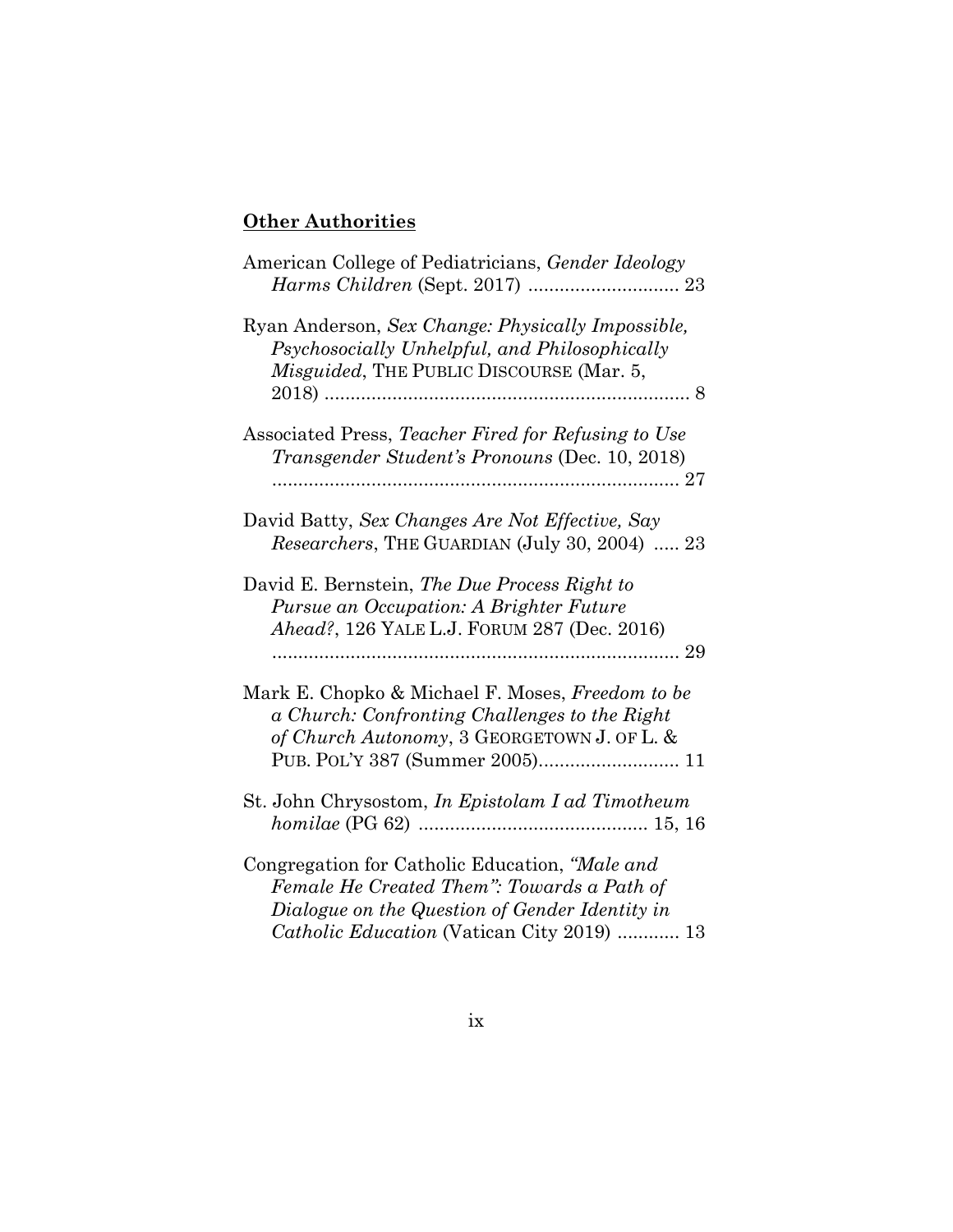| Cecilia Dhejne, et al., Long-Term Follow-Up of<br>Transsexual Persons Undergoing Sex<br>Reassignment Surgery: Cohort Study in Sweden                                                                  |
|-------------------------------------------------------------------------------------------------------------------------------------------------------------------------------------------------------|
| Carl H. Esbeck, Federal Contractors, Title VII, and<br><b>LGBT</b> Employment Discrimination: Can<br>Religious Organizations Continue to Staff on a<br>Religious Basis?, 4 OXFORD J. OF L. & RELIGION |
|                                                                                                                                                                                                       |
|                                                                                                                                                                                                       |
| Martin Lederman, Why the Law Does Not (and<br>Should Not) Allow Religiously Motivated<br>Contractors to Discriminate Against Their LGBT<br><i>Employees, RELIGIOUS FREEDOM INSTITUTE (June</i>        |
|                                                                                                                                                                                                       |
| Paul R. McHugh, M.D., Transgender Surgery Isn't<br>the Solution: A Drastic Physical Change Doesn't<br>Address Underlying Psycho-Social Troubles,<br>WALL STREET J. (May 13, 2016). 8, 22, 23, 24      |
| Victor Morton, Transgender Hurdler Easily Wins<br>NCAA Women's National Championship, THE<br>WASHINGTON TIMES (June 3, 2019) 26                                                                       |
| News Release, Female Athletes Challenge<br>Connecticut Policy that Abolishes Girls-Only                                                                                                               |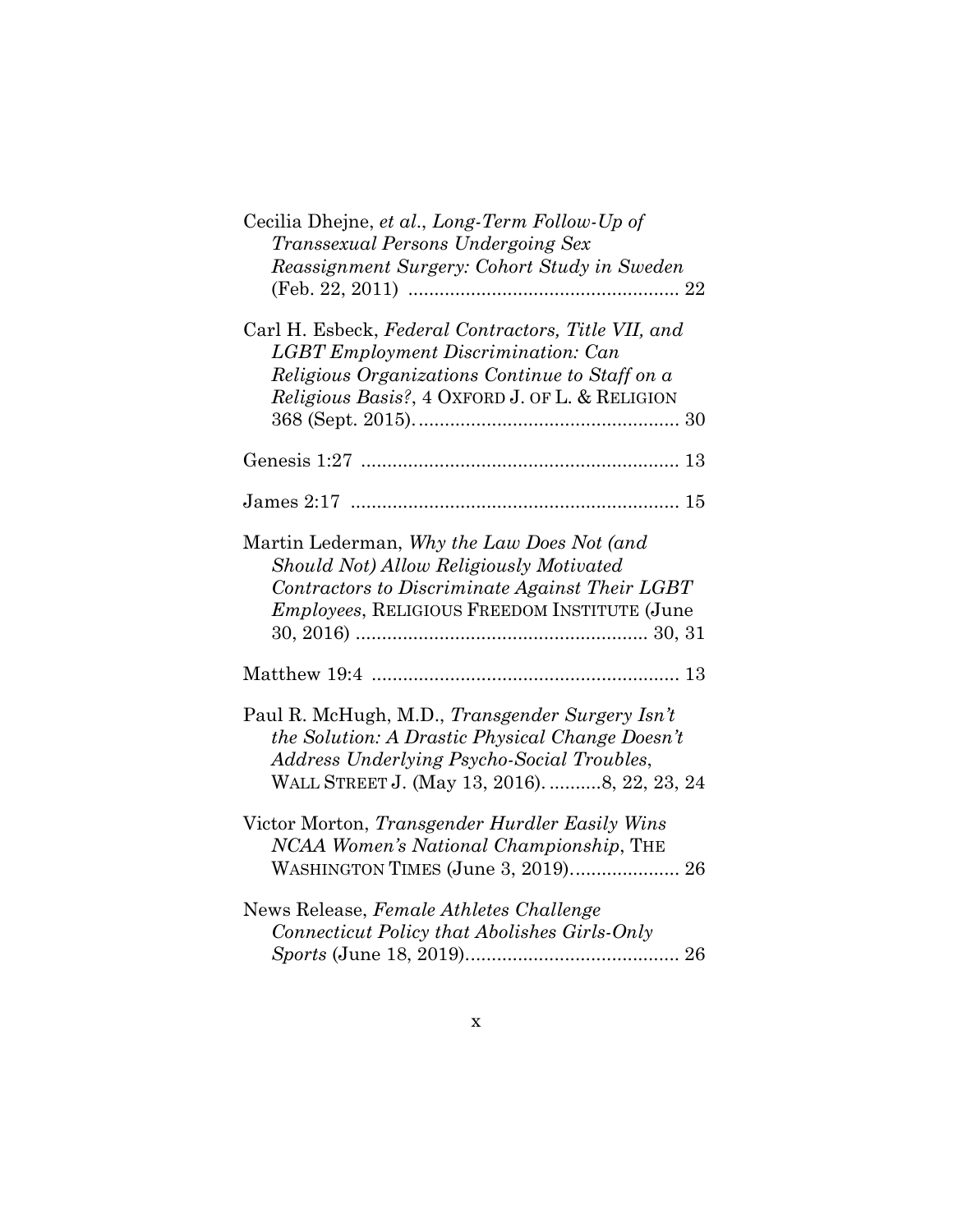Nicole Russell, *Professor Wanted to Use a Student's Name Instead of Transgender Pronoun—Now He's Suing the School for Forcing Him to Use It*, WASH. EXAMINER (June 18, 2019). ...................... 27

Pope Francis, *Amoris Laetitia* (Mar. 19, 2016). ....... 13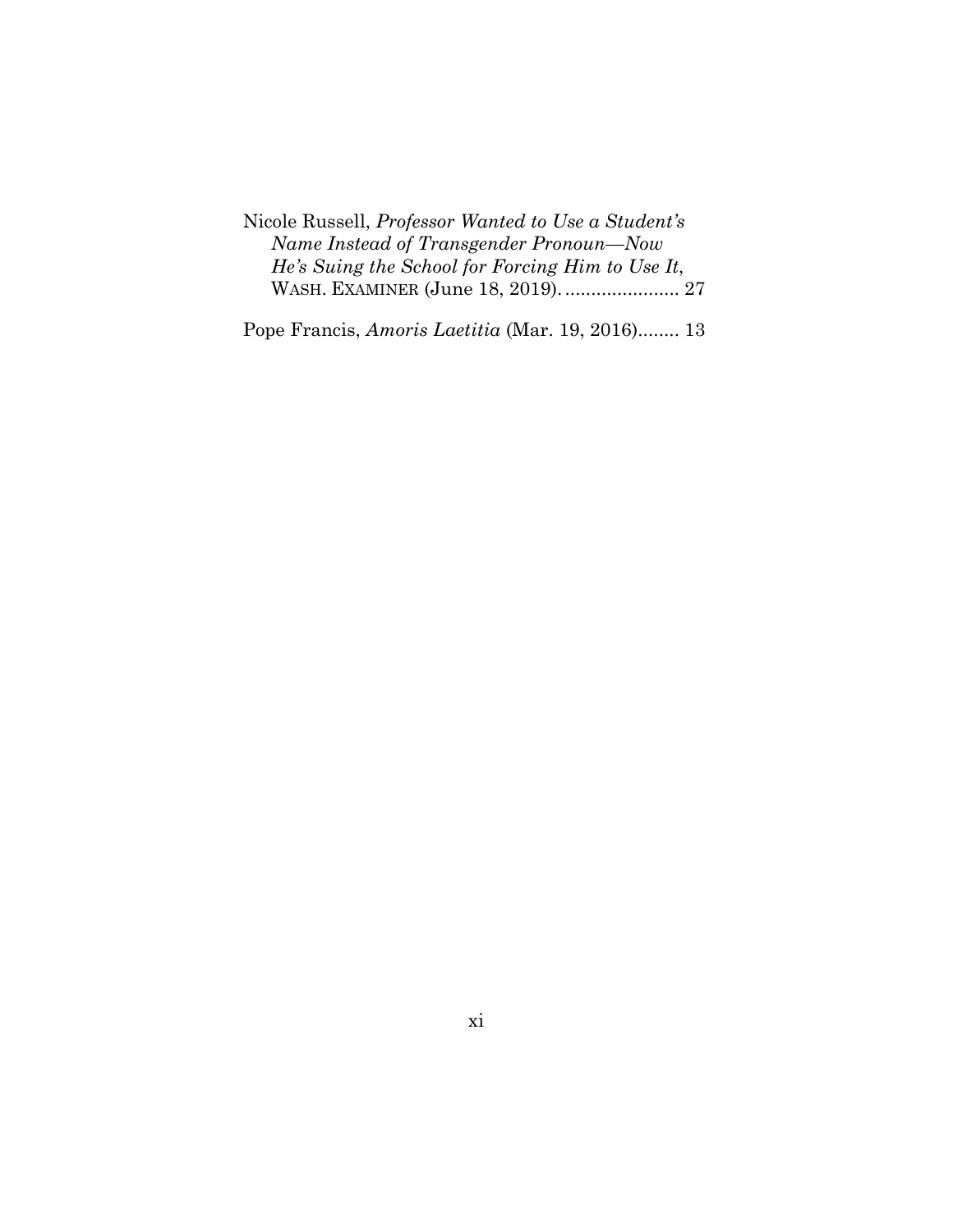## **INTEREST OF** *AMICI*

The *amici* are national religious organizations that share the conviction that Title VII is not fairly read to address gender identity, and that such a reading would create serious burdens on religious liberty, speech, association, and other constitutional and statutory values.<sup>1</sup>

Individual statements of interest are set forth in Addendum A.

We submit this brief in support of the Petitioner. We urge this Court to hold that "sex" as used in Title VII does not mean "gender identity."

## **SUMMARY OF ARGUMENT**

The post-enactment history of Title VII shows that the people, through their elected representatives, have repeatedly and consistently rejected the redefinition of Title VII proffered in this case. It is not the proper role of courts to read into the law what advocates have recognized it does not cover and have tried and failed on so many occasions to enact.

In forbidding workplace discrimination based on sex, Congress intended to level the playing field

<sup>1</sup> Pursuant to Supreme Court Rule 37.6, counsel for *amici* state that they authored this brief, in whole, and that no person or entity other than *amici* made a monetary contribution toward the preparation or submission of this brief. The Clerk of this Court has noted on the docket the blanket consent of the Petitioner and Respondent EEOC. Written consent from counsel for Respondent Aimee Stephens to the filing of this brief *amici curiae* has been filed with the Clerk.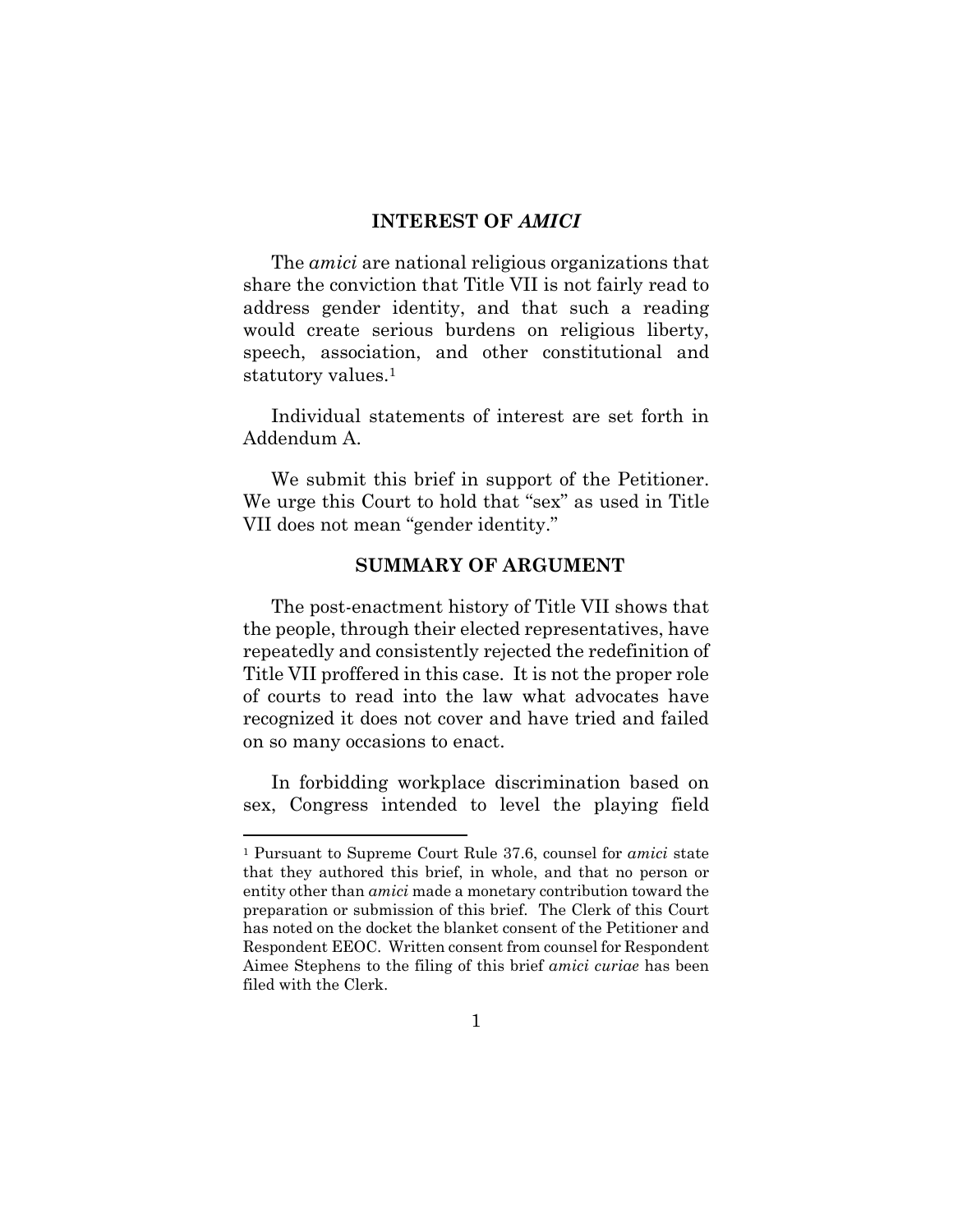between men and women. Differential treatment based on "gender identity," however, does not expose women to disadvantageous terms or conditions of employment to which men are not exposed (or vice versa). Therefore, it is not sex discrimination.

Nor is "gender identity" a protected class under the Sixth Circuit's "religious conversion" analogy. Unlike religion—which Title VII defines to include religious beliefs, practices, and observances—sex is an immutable characteristic. Furthermore, interpreting Title VII to prohibit discrimination based on an employee's religious conversion makes perfect sense because the employer's conduct is rooted in the very evil Congress intended to prevent: adverse work conditions that flow from hostility to the employee's religious beliefs, practices, and observances. Unfavorable workplace treatment owing to what purports to be a "sex change," however, is not grounded in sexism or hostility to the employee's sex. In such cases the evil that Congress intended to prevent when it prohibited sex discrimination in the workplace—treating women less favorably than men (or vice versa)—is simply not implicated.

Construing the term "sex" to include "gender identity" will create conflicts with many religious believers and with their institutions. Such an interpretation will affect the ability of churches and faith-based schools and charities to hire and retain employees who, by word and conduct, accept or at least do not contradict the church's religious message. It will also have an impact in the commercial workplace. Ordinary religious believers whose religious and moral views about being male or female are related to the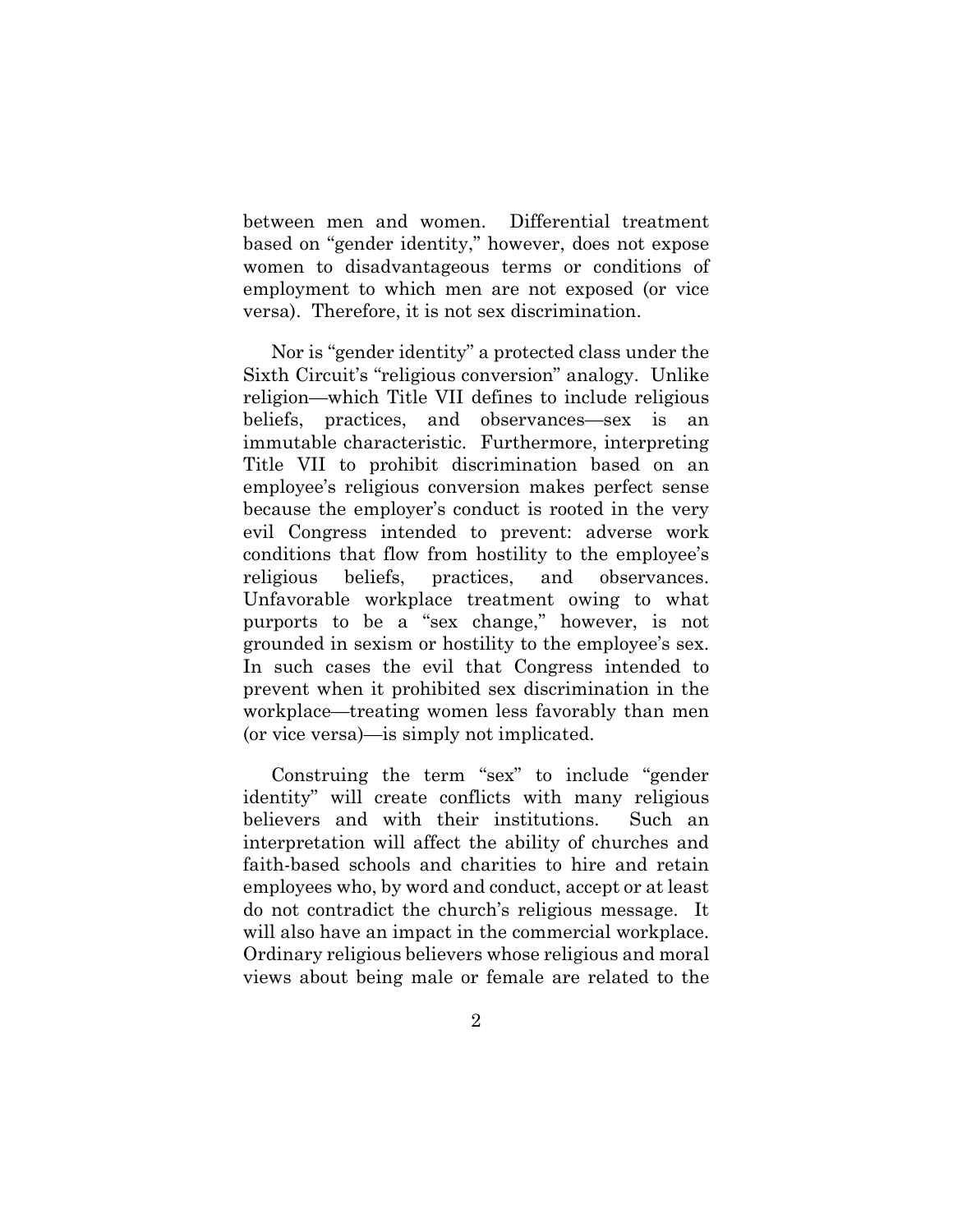biological differences between men and women may be found to have engaged in "unwelcome" speech if they simply refer to a "transitioning" employee by his or her biological sex. Workplace policies and training to prevent such claims will almost certainly convey the message that the expression of religious and moral views critical of gender transitioning will result in workplace discipline. Individually- or family-owned businesses like the Petitioner in this case may face a similar marginalization of their religious and moral views or be driven out of business.

Construing Title VII to forbid discrimination based on gender identity can be expected to easily migrate to areas of law beyond the workplace, creating innumerable conflicts with religious liberty. Such a construction could affect the ability of health care providers to perform services in accord with their professional judgment as well as their religious and moral convictions. It could also affect the ability of faith-based and other schools to deal effectively and prudently with the problem of gender dysphoria, in such areas as locker room and bathroom access, use of pronouns, single-sex housing, and the preservation of educational and athletic opportunities for women.

A holding that "sex" means "gender identity" would entangle this Court and lower courts in a constitutional and statutory thicket for years to come. With neither legislative text nor history to guide them, courts will be forced on a case-by-case basis to determine the scope of such a holding in the face of competing constitutional and statutory values. The Judiciary will be called upon to decide when the bar on "gender identity" discrimination must yield to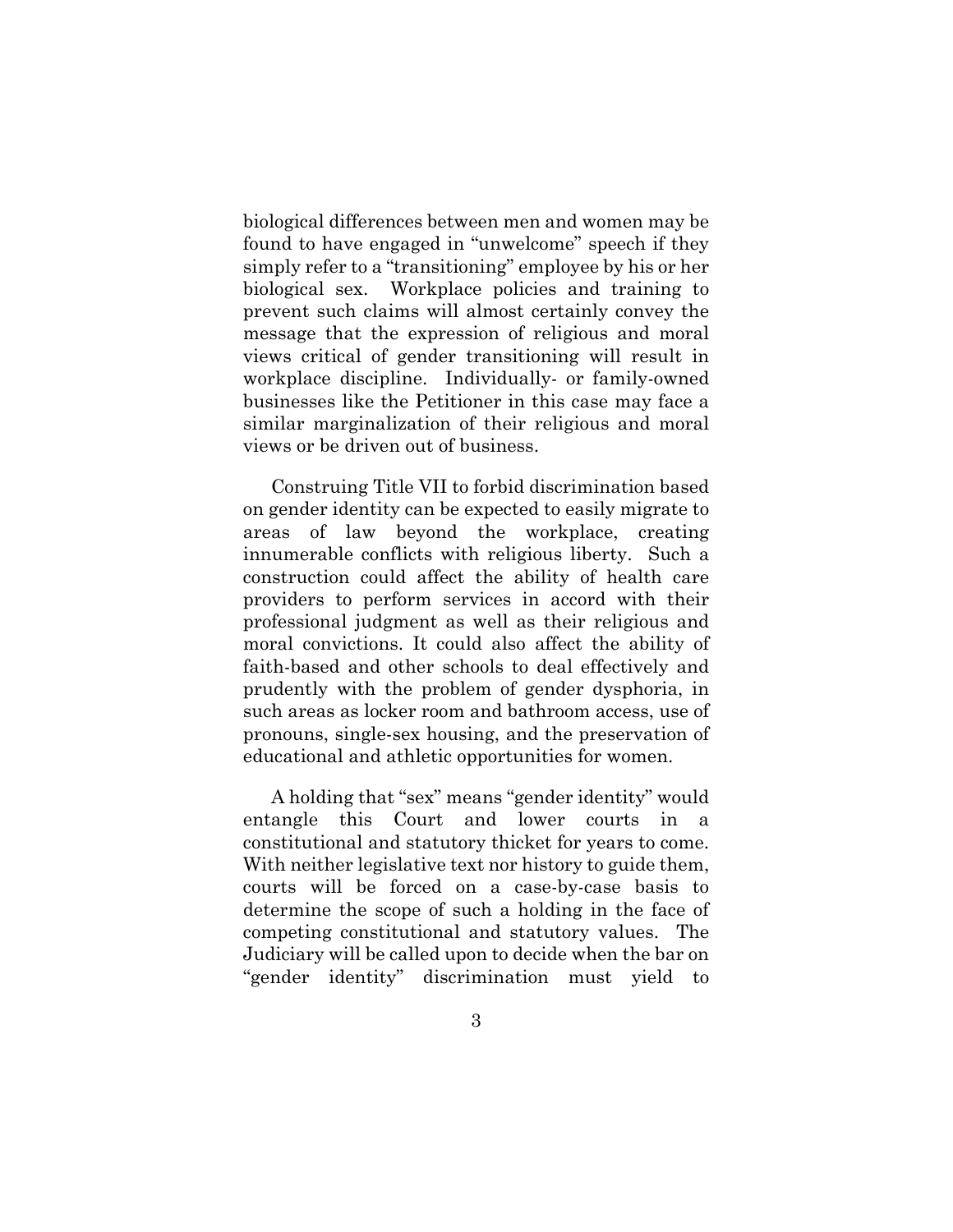constitutional protections for religious liberty, speech, association, and the choice of a livelihood. Courts will also be forced to take up dormant questions regarding the meaning and scope of Title VII's religious exemptions. Given the absence of any affirmative expression of Congressional intent to forbid discrimination based on gender identity, this Court should avoid reading into Title VII a term that raises such serious constitutional and statutory questions.

#### **ARGUMENT**

# **I. The Term "Sex" as Used in Title VII Does Not Mean "Gender Identity."**

# **A. Title VII Says Nothing About Gender Identity.**

No proposal to ban "gender identity" discrimination in the workplace was introduced in Congress until 2007, more than 40 years after enactment of the Civil Rights Act.2 Since then, on at least 14 occasions, the people, through their elected representatives, have considered whether to make "gender identity" a protected class under Title VII.3 None of these

<sup>2</sup> Employment Non-Discrimination Act of 2007, H.R. 2015, 110th Cong. (2007); To Prohibit Employment Discrimination Based on Gender Identity, H.R. 3685, 110th Cong. (2007).

<sup>3</sup> All the bills were named either the Employment Non-Discrimination Act ("ENDA") or the Equality Act ("EA"). ENDA, H.R. 2981, 111th Cong. (2009); ENDA, H.R. 3017, 111th Cong. (2009); ENDA, S. 1584, 111th Cong. (2009); ENDA, H.R. 1397, 112th Cong. (2011); ENDA, S. 811, 112th Cong. (2011); ENDA, H.R. 1755, 113th Cong. (2013); ENDA, S. 815, 113th Cong. (2013); EA, H.R. 3185, 114th Cong. (2015); EA, S. 1858, 114th Cong. (2015); EA, H.R. 2282, 115th Cong. (2017); EA, S. 1006, 115th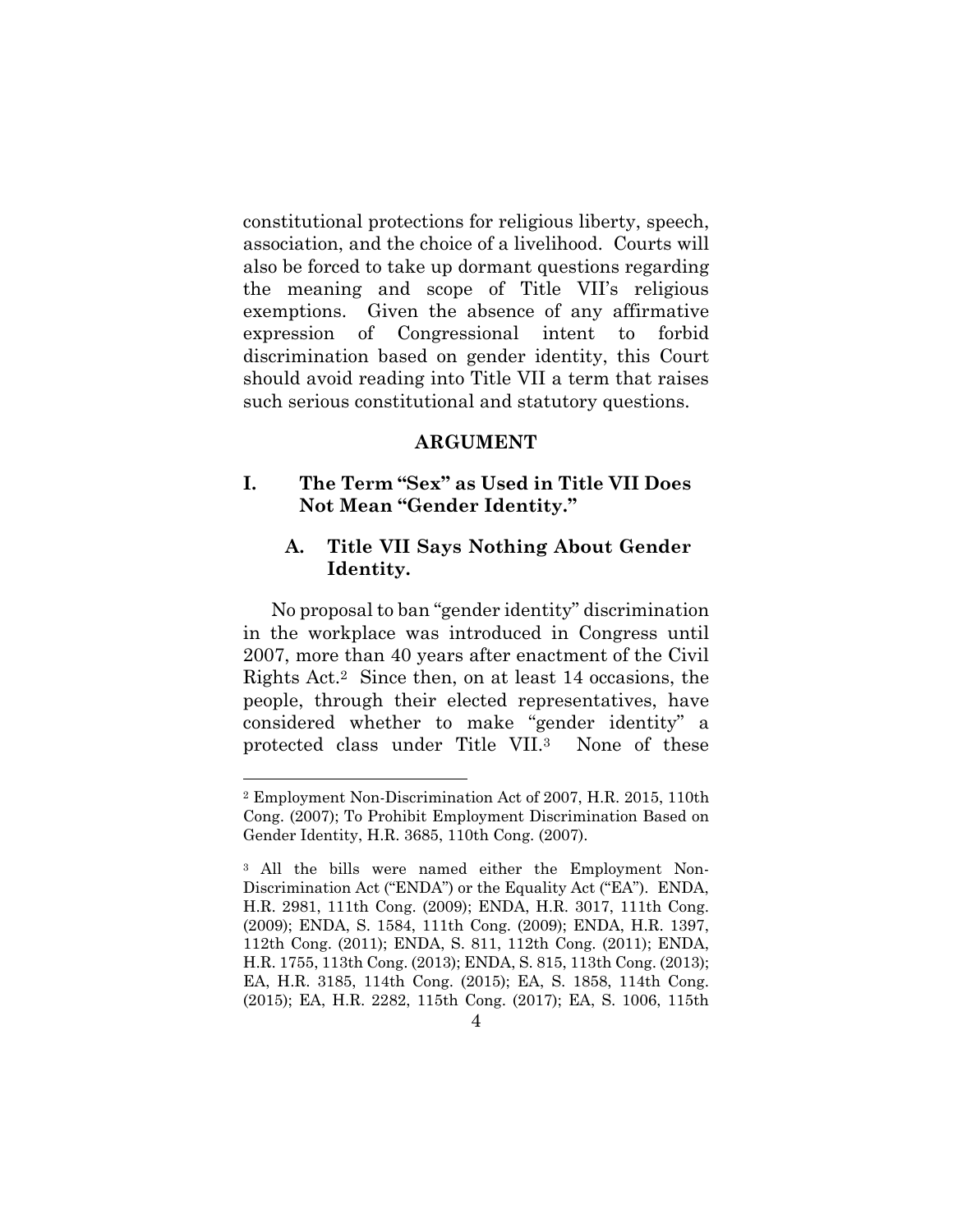proposals has passed. Having failed to persuade their fellow citizens through Congress to enact a nationwide law making gender identity discrimination unlawful in the workplace, supporters of these measures have now turned to the courts, claiming that the original 1964 enactment already gives them what they wanted all along. It is not, however, the proper role of courts, through novel or creative interpretive leaps, to read into the law what advocates have recognized it does not cover and have tried and repeatedly failed to enact.

Title VII is modest in scope. It protects only five classes of persons: those who have been treated differently in the workplace due to their race, color, religion, sex, or national origin. All of these classes, with one exception (religion), are immutable.<sup>4</sup> All of them have been in Title VII since its enactment in 1964. In over 50 years, Congress has not added a protected class to Title VII and, apart from the clarifying definition of "religion," *see* note 4 *supra*, has only once clarified the meaning of such a class by specifying that "sex" includes "pregnancy, childbirth, and related medical conditions." 42 U.S.C. § 2000e(k). Thus, Congress has shown that it knows what Title VII covers, and knows how to add to or clarify the meaning and reach of the protected classes under Title VII when it wants to.5 Title VII is not a free-ranging

Cong. (2017); EA, S. 788, 116th Cong. (2019); EA, H.R. 5, 116th Cong. (2019).

<sup>4 42</sup> U.S.C. § 2000e(j) (defining "religion" to include "all aspects of religious observance and practice, as well as belief," unless the employer can show an inability to reasonably accommodate the observance or practice without undue hardship).

<sup>5</sup> Likewise, Congress knows how to forbid discrimination based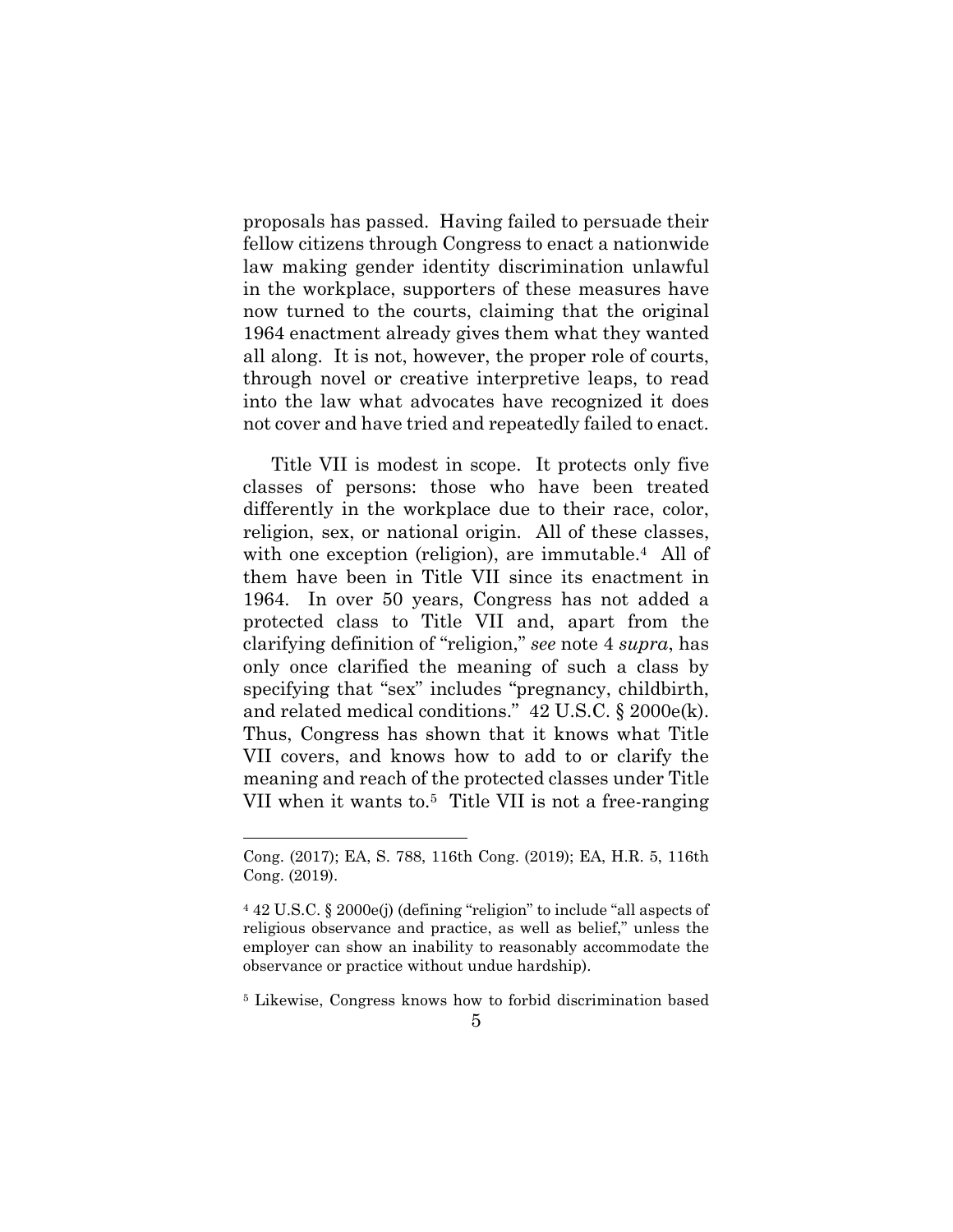fairness code by which Congress has delegated to other branches the authority to define what is fair. Instead, Title VII is a durable work of legislative craftsmanship that expresses, balances, and implements a certain number of distinct principles of fairness, including some of our nation's highest—not principles that repeatedly fail to garner legislative majorities. However unwise, unjust, or even (under state or local law) illegal it may be for employers to discriminate on the basis of other factors, such as marital status, family size, socio-economic status, political affiliation, or a hundred other reasons, Title VII simply does not address those categories.

# **B. "Gender Identity Discrimination" Is Not "Sex Discrimination."**

Congress's purpose in enacting the sex discrimination provisions of Title VII was to level the playing field between men and women in the workplace. "The critical issue, Title VII's text indicates, is whether members of one sex are exposed to disadvantageous terms or conditions of employment *to which members of the other sex are not exposed*."

on gender identity when it wants to and, when it does, it lists *both* "sex" (or "gender") *and* "gender identity" as protected classes, which would be unnecessary if laws prohibiting discrimination based on "sex" or "gender" already prohibited discrimination based on "gender identity."  $34 \text{ U.S.C.}$  §  $12291(b)(13)(A)$ (forbidding discrimination on the basis of "sex" and "gender identity" in certain federally funded programs and activities); 18 U.S.C. § 249(a)(2)(A) (imposing enhanced punishment for causing or attempting to cause bodily injury because of "gender" or "gender identity"); 34 U.S.C.  $\S$  30503(a)(1)(C) (authorizing assistance in prosecuting crimes motivated by "gender" or "gender identity").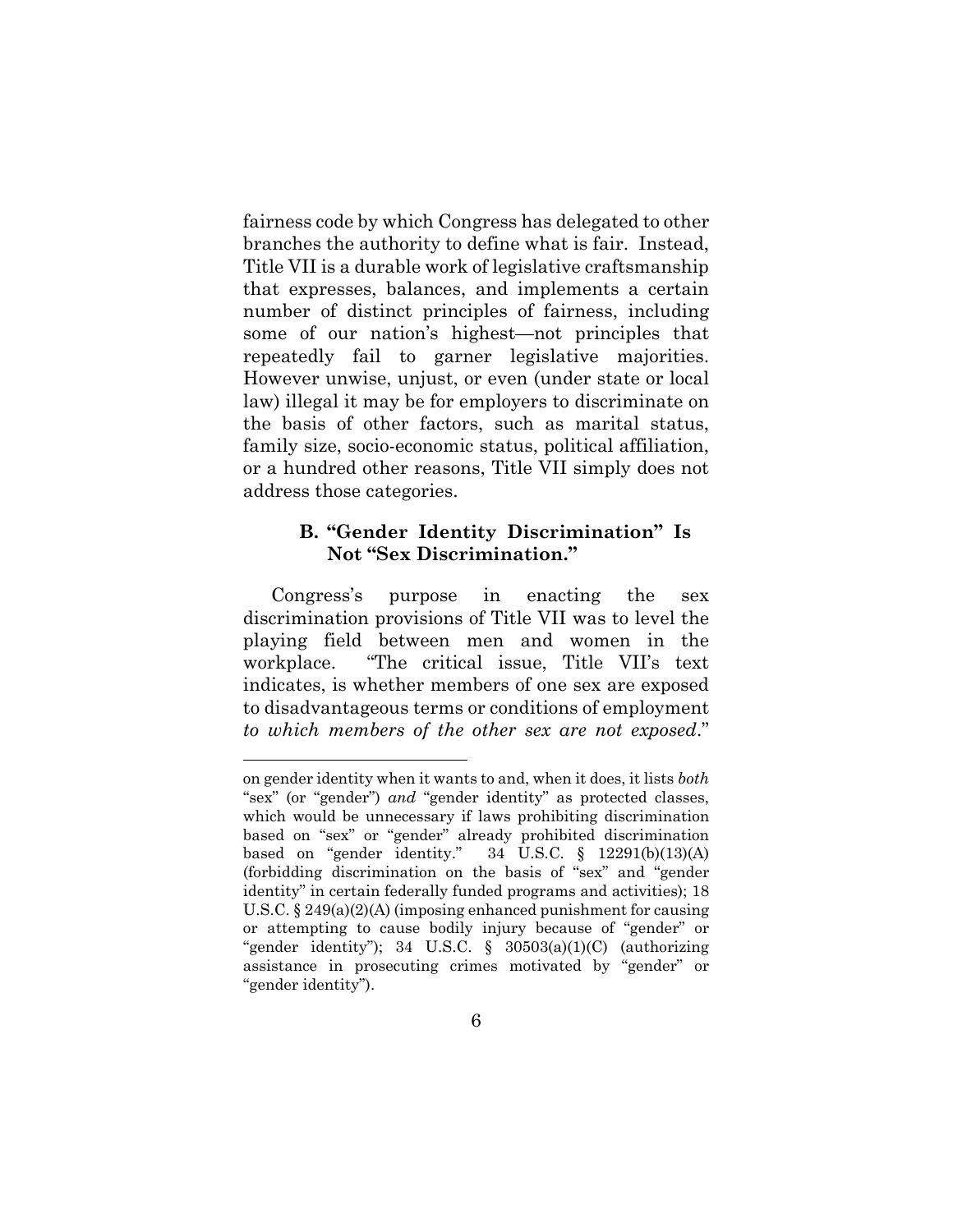*Oncale* v. *Sundowner Offshore Servs.*, 523 U.S. 75, 80 (1998) (emphasis added), quoting *Harris* v. *Forklift Sys.*, 510 U.S. 17, 25 (1993) (Ginsburg, J., concurring); *see also Int'l Union* v. *Johnson Controls*, 499 U.S. 187 (1991) (employer policy that applies only to women violates Title VII). Differential treatment based on gender identity, by contrast, does not expose women to disadvantageous terms or conditions to which men are not exposed (or vice versa). Therefore, it is not sex discrimination.

Nor is "gender identity" a protected class under the "conversion" theory endorsed by the Sixth Circuit in the decision below. Under this theory, the Court of Appeals reasoned, it is "religious" discrimination under Title VII to discriminate against an employee because he or she has converted to another faith, so it must be "sex" discrimination to discriminate against an employee who "changes" his or her sex. 884 F.3d 560, 575 (6th Cir. 2018). The analogy is unsound for two reasons. First, unlike religion, which by definition includes "all aspects of religious observance and practice, as well as belief," 42 U.S.C. § 2000e(j), sex is an immutable characteristic. *Frontiero* v. *Richardson*, 411 U.S. 677, 686 (1973). Sex cannot be changed even by surgical alteration of the genitals.6 Second,

<sup>6</sup> The former Psychiatrist-in-Chief and current University Distinguished Service Professor of Psychiatry and Behavioral Sciences at Johns Hopkins Hospital states:

<sup>&</sup>quot;Sex change" is biologically impossible. People who undergo sex-reassignment surgery do not change from men to women or vice versa. Rather they become feminized men or masculinized women. Claiming that this is a civil-rights matter and encouraging surgical intervention is in reality to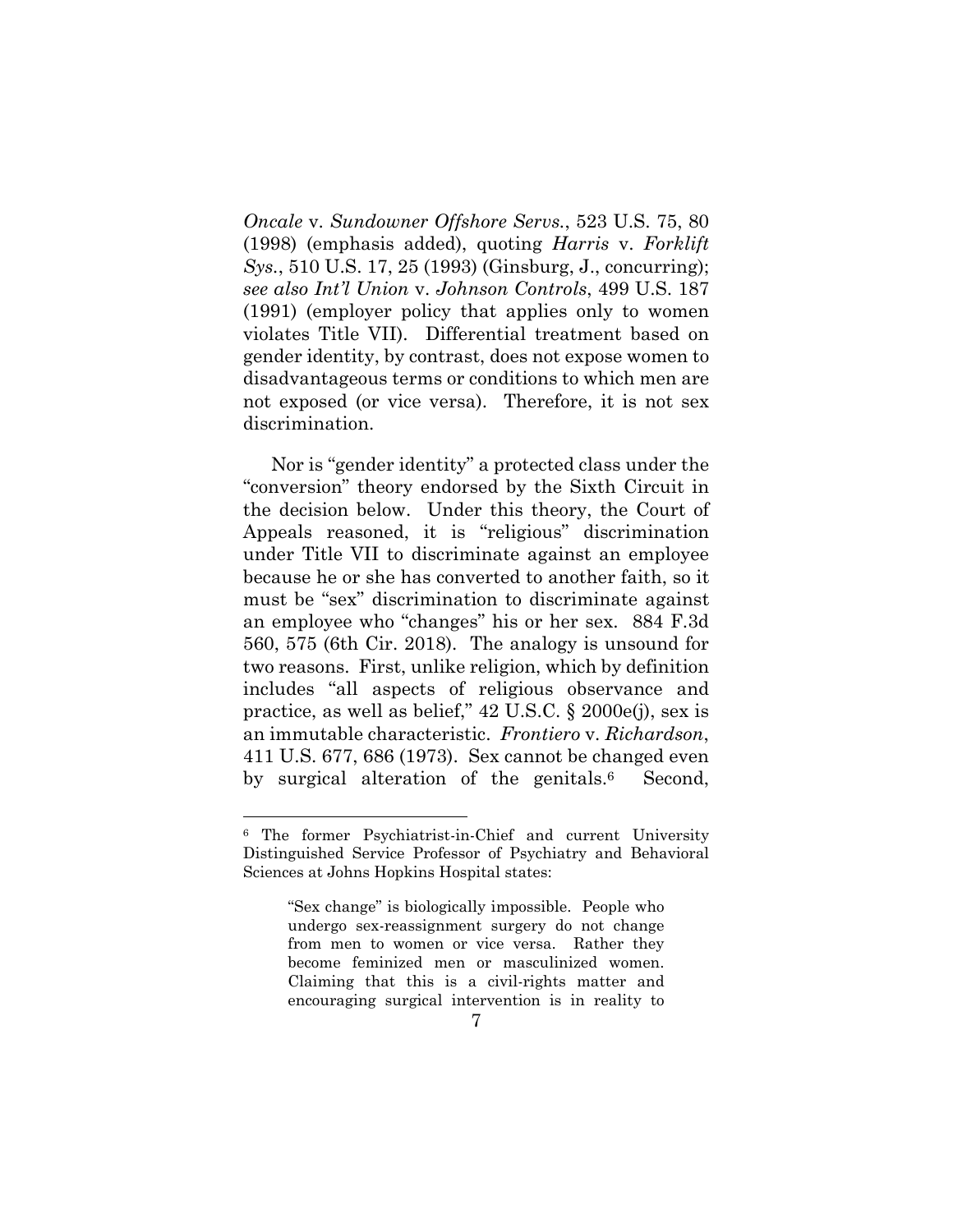application of Title VII's ban on religious discrimination makes perfect sense in the context of a religious conversion because the employer's unfavorable treatment of the employee is rooted in the very evil that Title VII's ban on religious discrimination was intended to prevent: adverse work conditions that flow from religious bigotry or hostility to the employee's religious views and practices. Unfavorable workplace treatment owing to what purports to be a "sex change," however, is not grounded in sexism or hostility to the employee's sex. In such cases the evil that Congress intended to prevent when it forbade sex discrimination in the workplace—treating women less favorably than men (or vice versa)—is simply not implicated.

**II. Construing Title VII's Ban on "Sex Discrimination" to Include "Gender Identity Discrimination" Will Create Conflicts with Many Religious Believers and with Religious Institutions in the Workplace.** 

When Congress creates a new right, it can fashion a comprehensive code that anticipates problems,

collaborate with and promote a mental disorder.

Paul R. McHugh, M.D., *Transgender Surgery Isn't the Solution: A Drastic Physical Change Doesn't Address Underlying Psycho-Social Troubles*, WALL STREET J. (May 13, 2016), https://www.wsj.com/articles/paul-mchugh-transgender-surgeryisnt-the-solution-1402615120; *see also* Ryan Anderson, *Sex Change: Physically Impossible, Psychosocially Unhelpful, and Philosophically Misguided*, THE PUBLIC DISCOURSE (Mar. 5, 2018) (noting that it is biologically impossible to change one's sex), www.thepublicdiscourse.com/2018/03/21151/.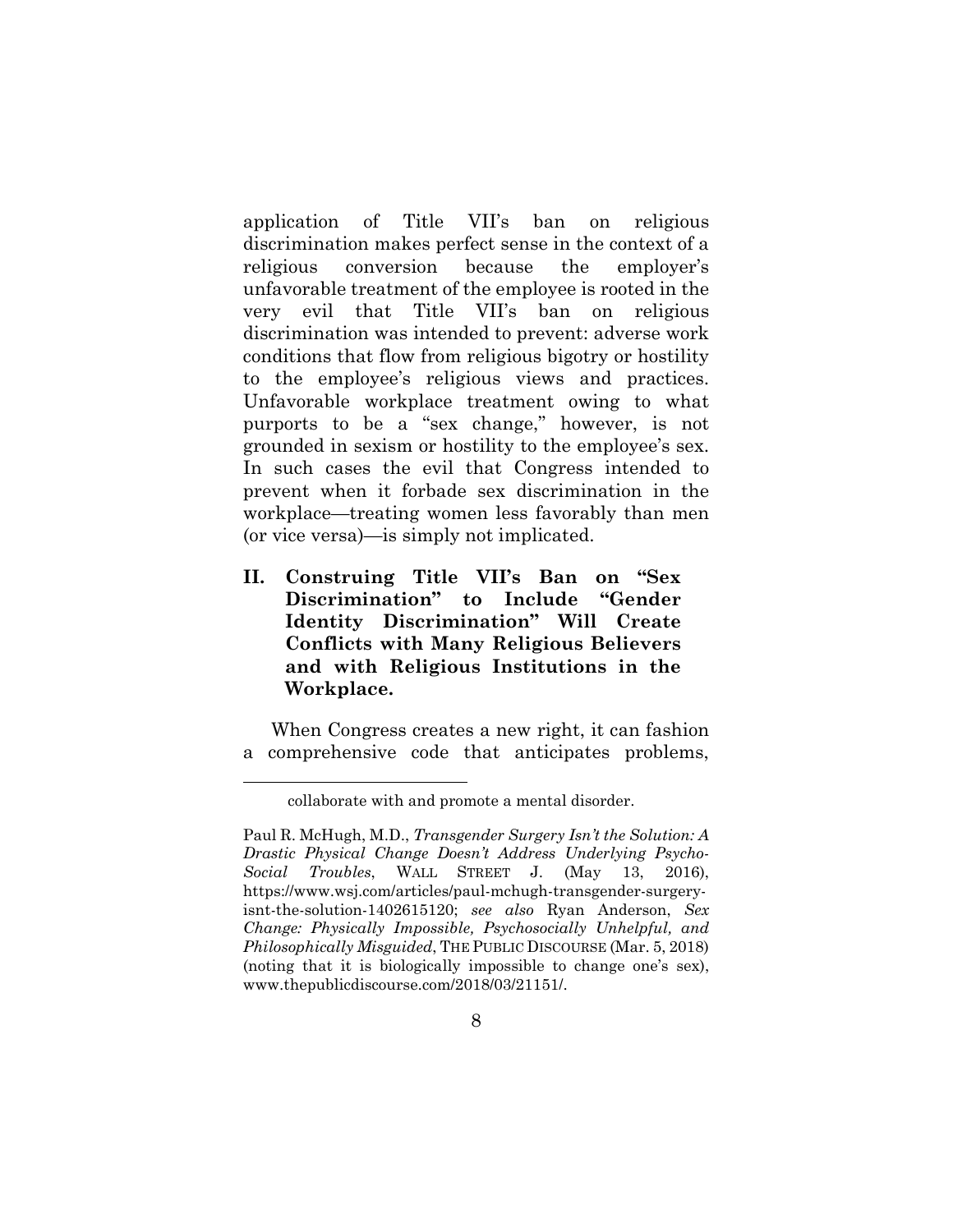provides definitions, sets out important qualifications, articulates exceptions, and allows or requires accommodations for religious and other objectors. When, by contrast, courts announce a new or previously unrecognized right, it is only in the context of deciding a specific dispute and not through the sort of comprehensive treatment that is characteristic of a legislature.

The difference underscores the danger. Were this Court to declare that "sex" as used in Title VII includes "gender identity," it would open the floodgates to a host of problems, including for persons and institutions with religious and moral convictions about sexual identity and sexual difference. Those problems can be addressed in plenary fashion by Congress; they cannot be addressed by courts in anything but a caseby-case fashion.

Unlike courts, legislatures can anticipate at least some of these conflicts and enact exemptions to prevent or ameliorate them. Instructively, all 21 states that by statute ban gender identity discrimination in the private (i.e., non-governmental) workplace have a religious exemption of some type, and virtually all of these exemptions (19) are broadly crafted.7 Likewise, most of the federal bills that would have outlawed employment discrimination based on gender identity—and all such bills introduced before

<sup>7</sup> Our characterization of the exemptions as "broad" is purely descriptive, not an endorsement or judgment as to their adequacy. For a list of the 19 states, with citations to the relevant statutes, *see* Addendum B. For a list of the two states with less rigorous religious exemptions, with citations to the relevant statutes, *see* Addendum C.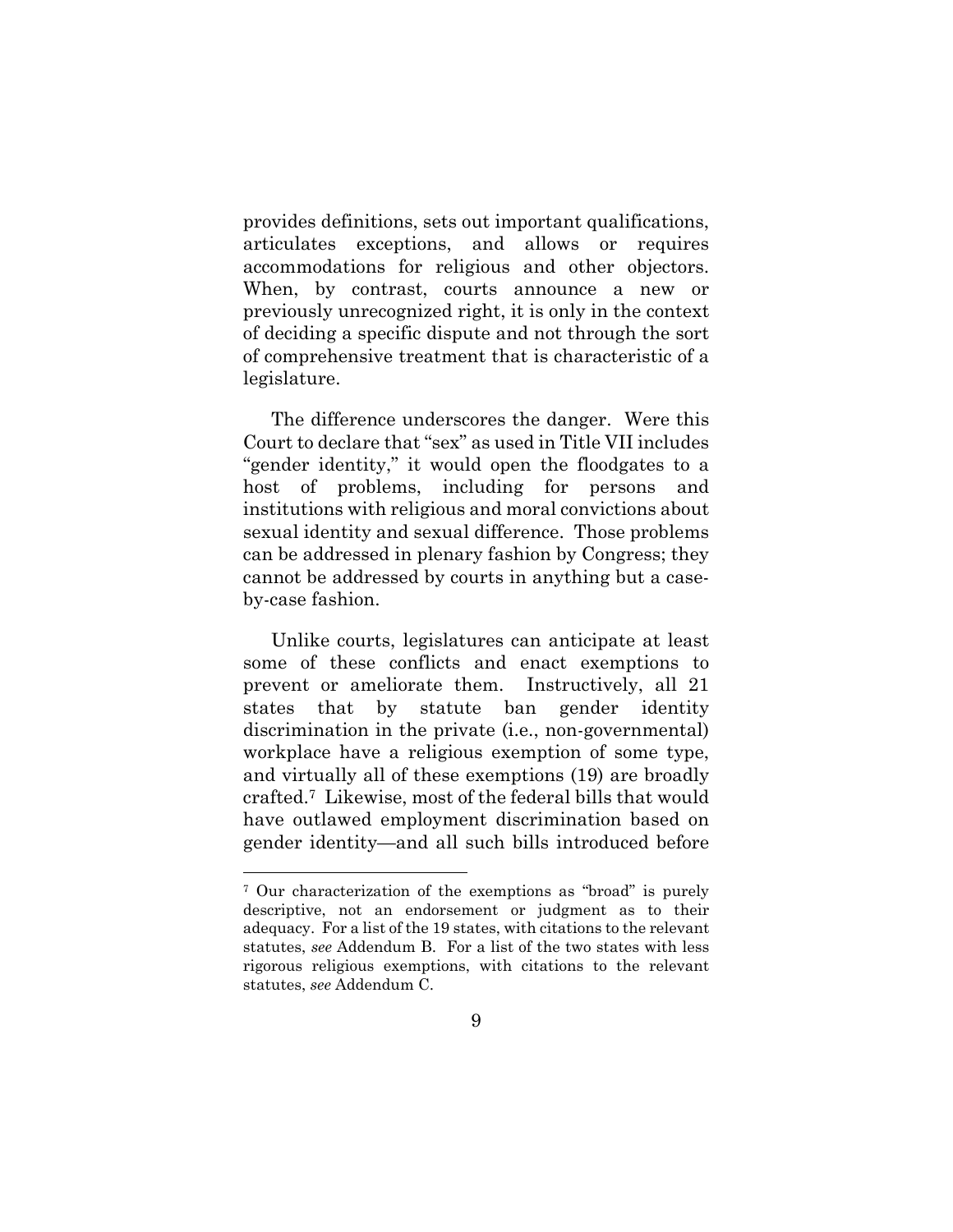2015—had a religious exemption.8 The danger of a judicial decision redefining "sex" to include "gender identity" is that courts cannot, in systematic fashion, anticipate, prevent, or ameliorate the serious religious and other burdens that such a redefinition can be expected to create.

#### A. Churches

To exist and operate effectively, any organization, religious or secular, must be free to hire persons who agree and act in accordance with its mission. A group devoted to furthering civil liberties or environmental protection, for example, should not be forced to hire or retain someone who does not take these causes seriously or who, by word or conduct, actively undermines them.9

Fittingly, this Court has held that a group formed for expressive purposes has the right to exclude those whose membership would undermine the group's message.10

<sup>8</sup> *See* notes 2 and 3 (listing the bills), *supra*.

<sup>9</sup> This even has application in the commercial context. No one, for example, would expect a company to hire or retain an employee who, even on his or her own time (through a blog, for example), criticized the company's products or urged consumers to buy those of a competitor.

<sup>10</sup> *Boy Scouts of America* v. *Dale*, 530 U.S. 640 (2000) ("freedom of expressive association" prevents a state from enforcing its nondiscrimination law to require the Boy Scouts to accept a gay scoutmaster); *Hurley* v. *Irish-American Gay, Lesbian & Bisexual Grp. of Boston*, 515 U.S. 557 (1995) (unanimously holding that organizers of a St. Patrick's Day parade had a First Amendment right to exclude a gay and lesbian group whose presence was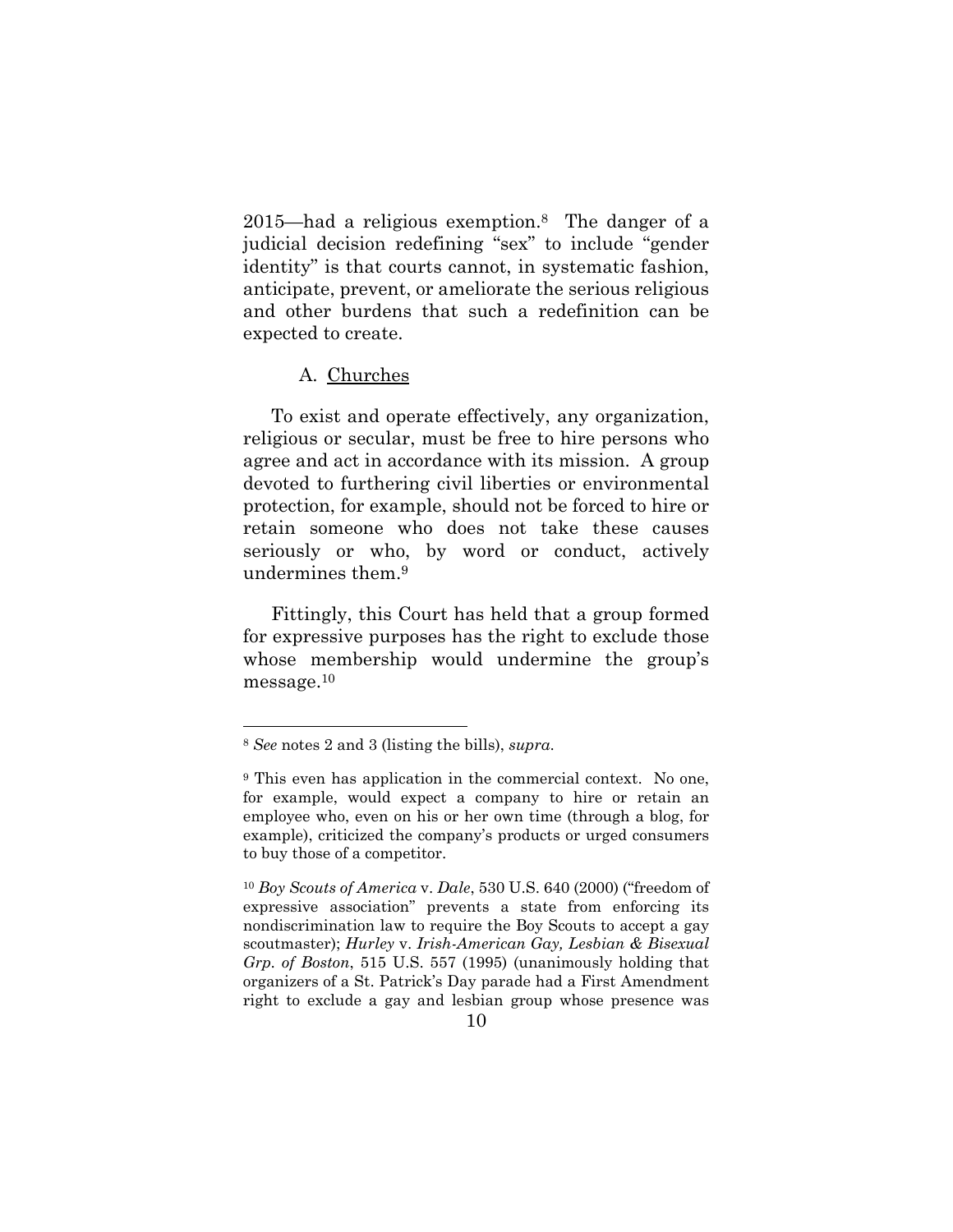Churches11 have an even stronger right than secular groups to create expressive associations to advance their religious message: they enjoy the additional protection of the Religion Clauses.12 Even "[a]n interest as compelling as the avoidance of Communist infiltration [into the United States] at the height of the Cold War"<sup>13</sup> was insufficient to justify government interference with a church's right to govern itself and direct its mission,14 and this right of self-governance has been reaffirmed by this Court time and again.15

thought to communicate a message about homosexual conduct with which the organizers disagreed).

<sup>&</sup>lt;sup>11</sup> In this brief, we use the term "church" to refer to a broad class of houses of worship and religious institutions of varied faiths and denominations.

<sup>12</sup> *Hosanna-Tabor Evangelical Lutheran Church and School* v. *EEOC*, 565 U.S. 171, 189 (2012) (rejecting, as "untenable" and contrary to the text of the Religion Clauses, the claim that religious organizations enjoy only the right to expressive association shared by religious and secular organizations alike).

<sup>13</sup> Mark E. Chopko & Michael F. Moses, *Freedom to be a Church: Confronting Challenges to the Right of Church Autonomy*, 3 GEORGETOWN J. OF L. & PUB. POL'Y 387, 410 (Summer 2005) (describing *Kedroff* v. *Saint Nicholas Cathedral of Russian Orthodox Church*, 344 U.S. 94 (1952)).

<sup>&</sup>lt;sup>14</sup> *Kedroff*, 344 U.S. at 107-08 ("Illegislation that regulates church") administration, the operation of the churches, [or] the appointment of clergy … prohibits the free exercise of religion").

<sup>15</sup> *See, e.g*., *Watson* v. *Jones*, 80 U.S. (13 Wall.) 679 (1872); *Hosanna-Tabor Evangelical Lutheran Church and School* v. *EEOC*, 565 U.S. 171 (2012). *See also Lynch* v. *Donnelly*, 465 U.S. 668, 672 (1984) (the Religion Clauses were designed "to prevent, as far as possible, the intrusion of either [the church or the state]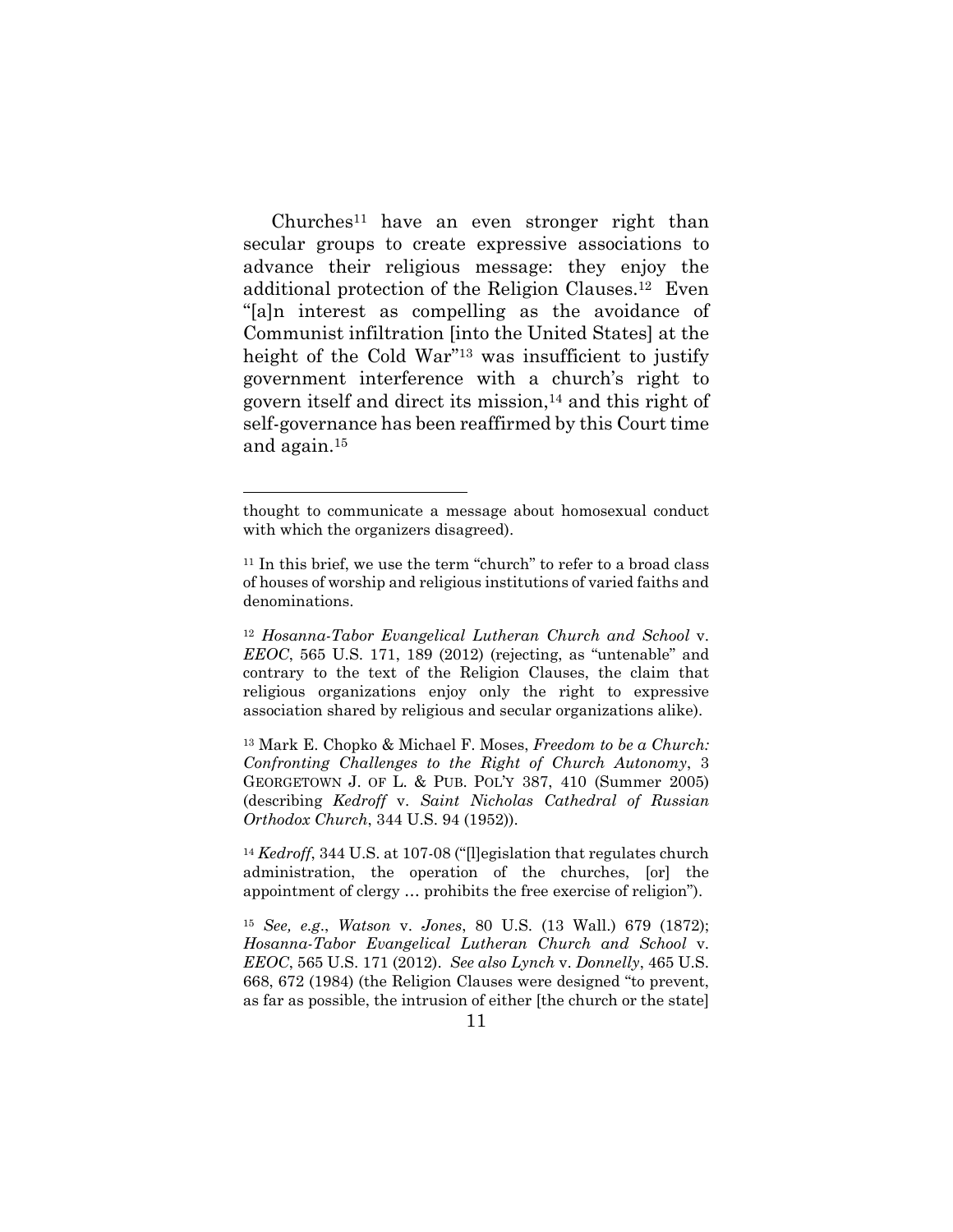Thus, churches, even more so than their secular counterparts, must have the ability to organize themselves with volunteers and employees who agree with, or at least do not contradict or undermine, the churches' religious beliefs, and to decide for themselves what form such agreement should take. "All who unite themselves to such a body do so with an implied consent to this government…." *Watson v. Jones*, 80 U.S., at 729. "But it would be a vain consent and would lead to the total subversion of such religious bodies," *id*., if churches and other faith-based organizations were required to hire or retain workers who reject or refuse to practice the church's faith.

Given its expressive mission, a church understandably and legitimately may wish to hire only those whose speech and conduct is consistent with its own teaching. It could sow confusion among the members of a church (and the public) if in contravention of the church's religious beliefs it were, for example, forced to hire or retain an individual who publicly violates the church's teaching on a significant moral issue.16

For many churches, this religious teaching includes acceptance of—indeed, celebration of and gratitude

into the precincts of the other").

<sup>&</sup>lt;sup>16</sup> A related problem is that a church may be charged with "sex discrimination" under Title VII if it does not, contrary to its religious and moral convictions, cover gender-transition procedures in the health plans it offers to its employees. *See* our discussion, *infra* at 21-25, concerning the likely impact of such an interpretation on the exercise of professional judgment by health providers.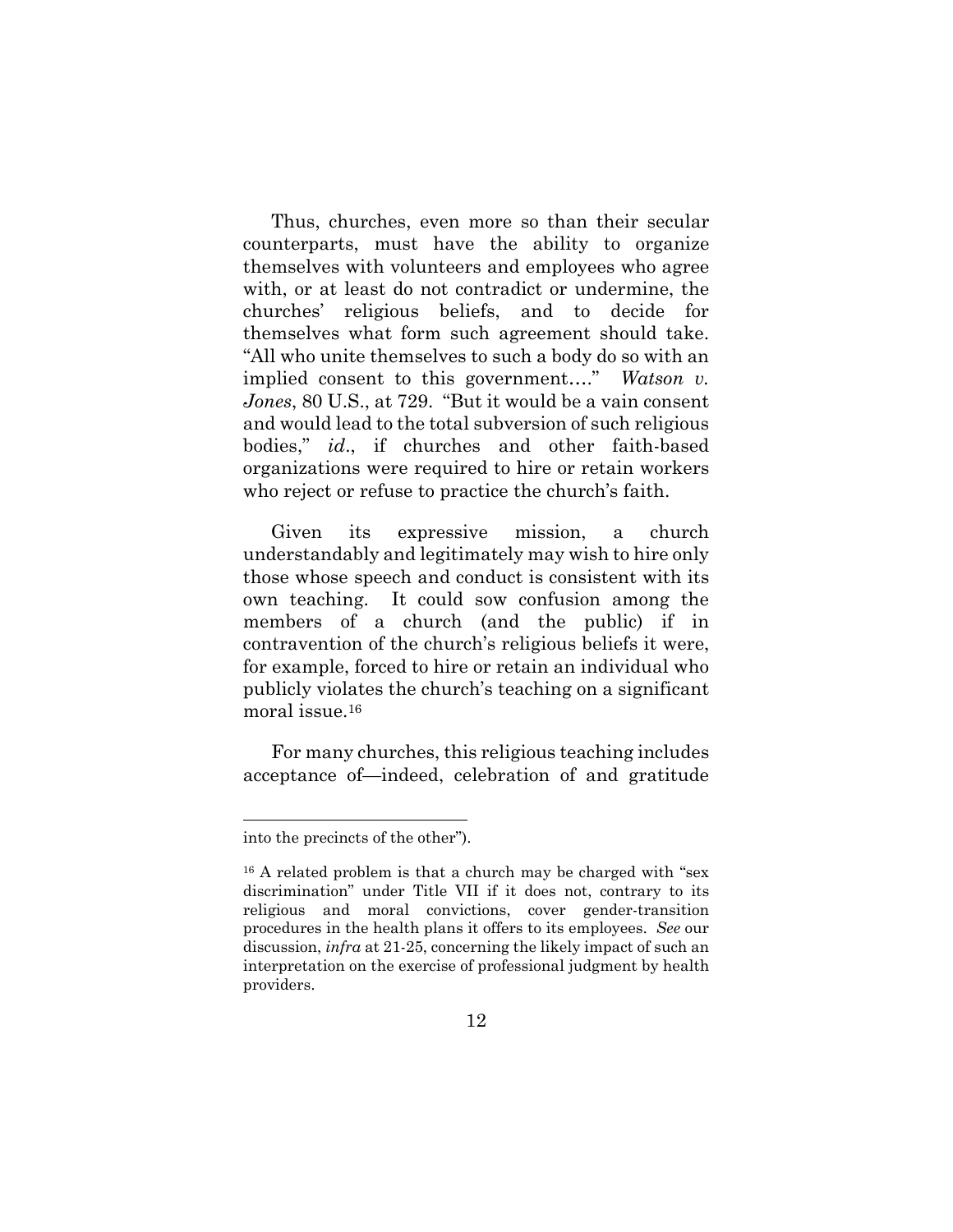for—one's created nature as male or female and the moral norms associated with sexual identity and differentiation.<sup>17</sup> Men and women are often the beneficiaries of church ministries and outreach based on their distinctive needs as men and women. This includes programs and activities that are premised on or promote a theologically-shaped understanding of human sexual difference. A church would not be able to effectively minister to, or meet the distinctive needs of, men and women were it forced to hire and retain people who reject or, by word or conduct, contradict this vision of human sexual difference and its moral consequence even for themselves.

If, for argument's sake, a church *were* required to hire or retain a "gender-transitioning" employee under the theory that "sex" discrimination means "gender identity" discrimination, it would set the stage for associated "harassment" claims when the church—in salutations and use of pronouns, for example—refers to the employee in the workplace by his or her *actual*

<sup>17</sup> The views of the Catholic Church are illustrative. It opposes any effort to separate one's personal identity from his or her created bodily nature as male or female. Pope Francis, *Amoris Laetitia*, No. 56 (Mar. 19, 2016). Sacred Scripture underscores that, by divine design, sexual difference is an inherent or constitutive part of human nature. Genesis 1:27 ("Male and female He created them"); Matthew 19:4 ("Have you not read that from the beginning the Creator 'made them male and female'"); *see* Congregation for Catholic Education, *"Male and Female He Created Them": Towards a Path of Dialogue on the Question of Gender Identity in Catholic Education*, no. 4 (Vatican City 2019) (stating that the "Christian vision of anthropology sees sexuality as a fundamental component of one's personhood"); *id*. at no. 8 (criticizing the view that sexual identity is a social construct rather than a natural or biological fact).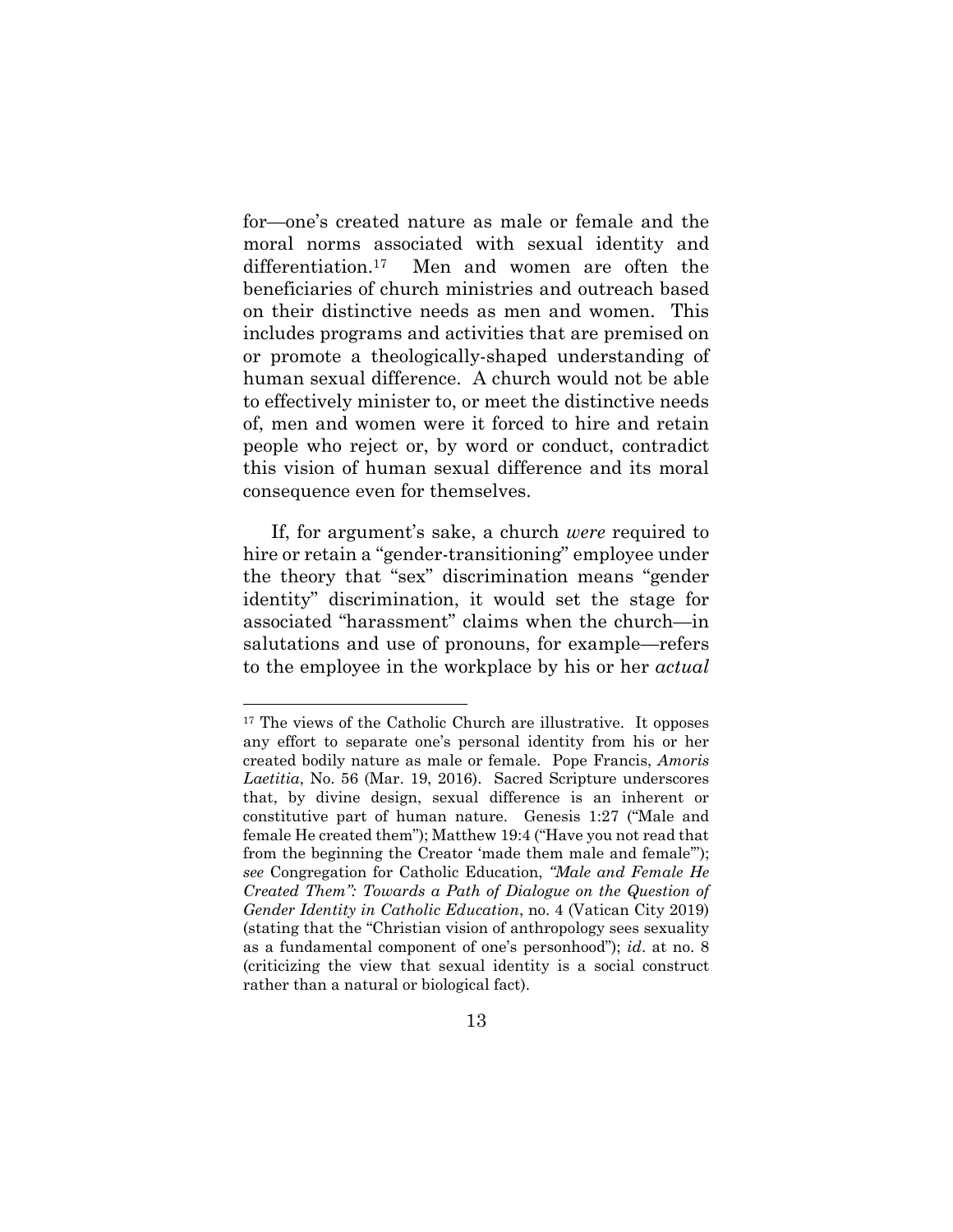sex, thus pitting the claim to be free of gender identity "harassment" against the free speech, free exercise, and associational rights of the church, its members, and other employees. In addition, if the church, adhering to its own religiously-held view of sexual difference, were to continue arranging restroom and locker room access based on biological sex, notwithstanding an employee's self-designated gender identity, it may find itself charged with gender identity discrimination. Alternatively, if the church were to allow access to restrooms and locker rooms on the basis of gender identity, it may precipitate competing claims by co-workers that *their* right to be free of unwelcome contact with members of the opposite sex in a state of undress has been compromised in violation of a more traditional understanding of sex discrimination.

In short, compelling a church by law to hire and retain employees who, by speech or conduct, do not espouse or have not integrated its mission and message into their own lives, or who by their speech or conduct contradict that message, would invariably bring harm to a church. It would also undercut the church's right to decide for itself what its mission and message are. And if churches were forced to hire and retain such employees, it would almost certainly bring in its wake the sorts of intractable harassment, privacy, free speech, religious liberty, and associational claims described above. There is no evidence that this is a result that Congress contemplated or even a subject it intended to address when it enacted Title VII.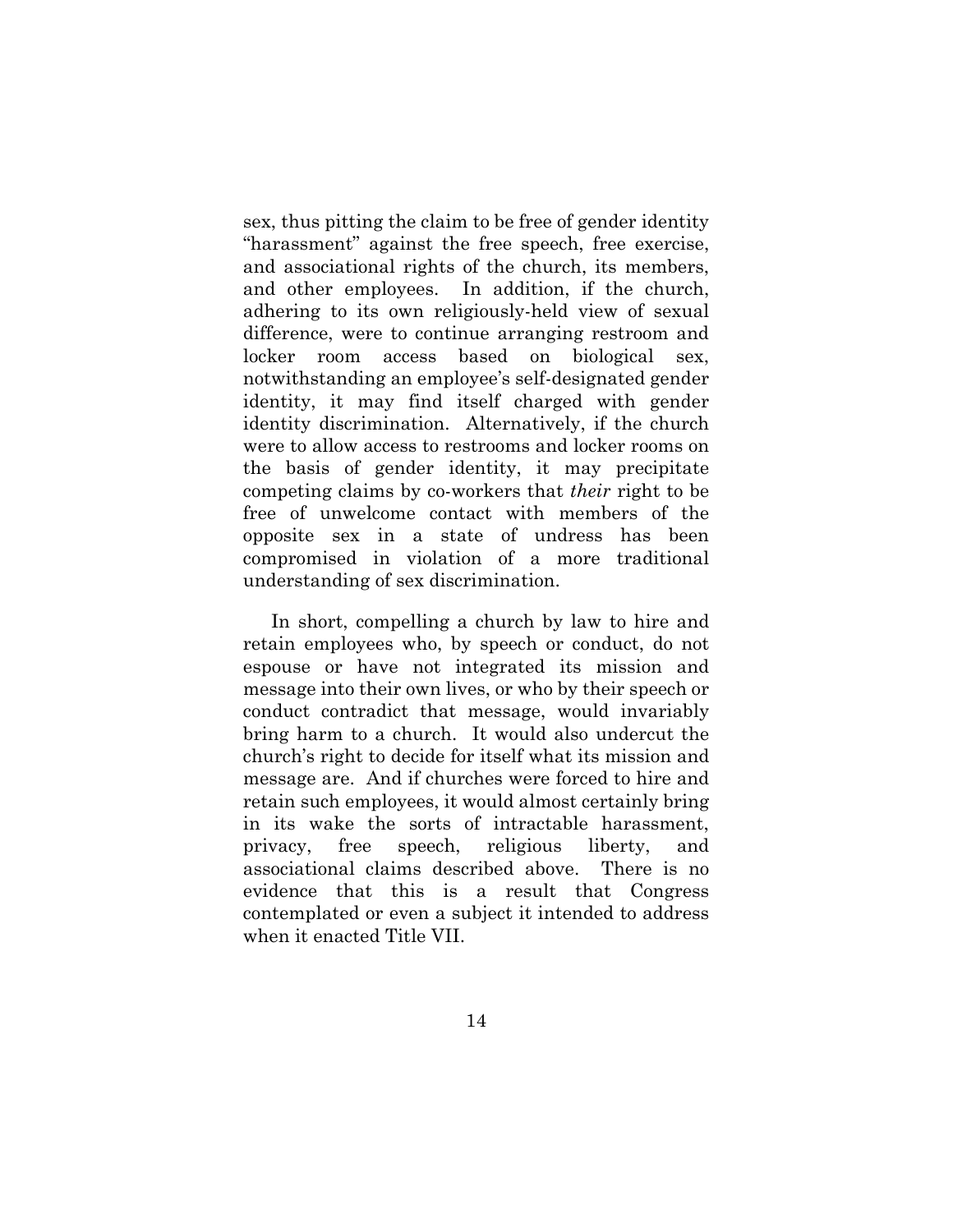#### B. Religious Schools

What we have said of churches applies in an especially compelling way to faith-based schools, institutions charged with educating and forming children and young adults in a religious tradition. This Court has recognized that faith-based schools are "an integral part of the religious mission" of many churches. *Lemon* v. *Kurtzman*, 403 U.S. 602, 616 (1971). Such schools are a "powerful vehicle" for transmitting the faith, and "involve substantial religious activity and purpose." *Id*. *See also NLRB* v. *Catholic Bishop*, 440 U.S. 490, 501 (1979) (noting the "critical and unique role of the teacher in fulfilling the mission of a church-operated school"). In recognition of this principle, this Court has, on more than one occasion, protected the freedom of religious institutions precisely to choose teachers at their religious schools. *See*, *e.g*., *Hosanna-Tabor Evangelical Lutheran Church & School* v. *EEOC*, 565 U.S. at 190-95; *NLRB* v. *Catholic Bishop*, 440 U.S. at 501-07.

To carry out their religious mission, faith-based schools must be able to hire and retain employees who agree with, or at least do not contradict, the tenets of the faith that it is the school's purpose to impart. Few things would undermine a faith-based school's religious message as much as speech or conduct on the part of school administrators and of teachers that contradict or reject that message.18 Children and

<sup>18</sup> The necessity of good conduct, and not mere words, in sharing the Gospel is well attested in both Scripture and the preaching of the Church Fathers. *E.g*., James 2:17 ("faith of itself, if it does not have works, is dead"); St. John Chrysostom, *In Epistolam I*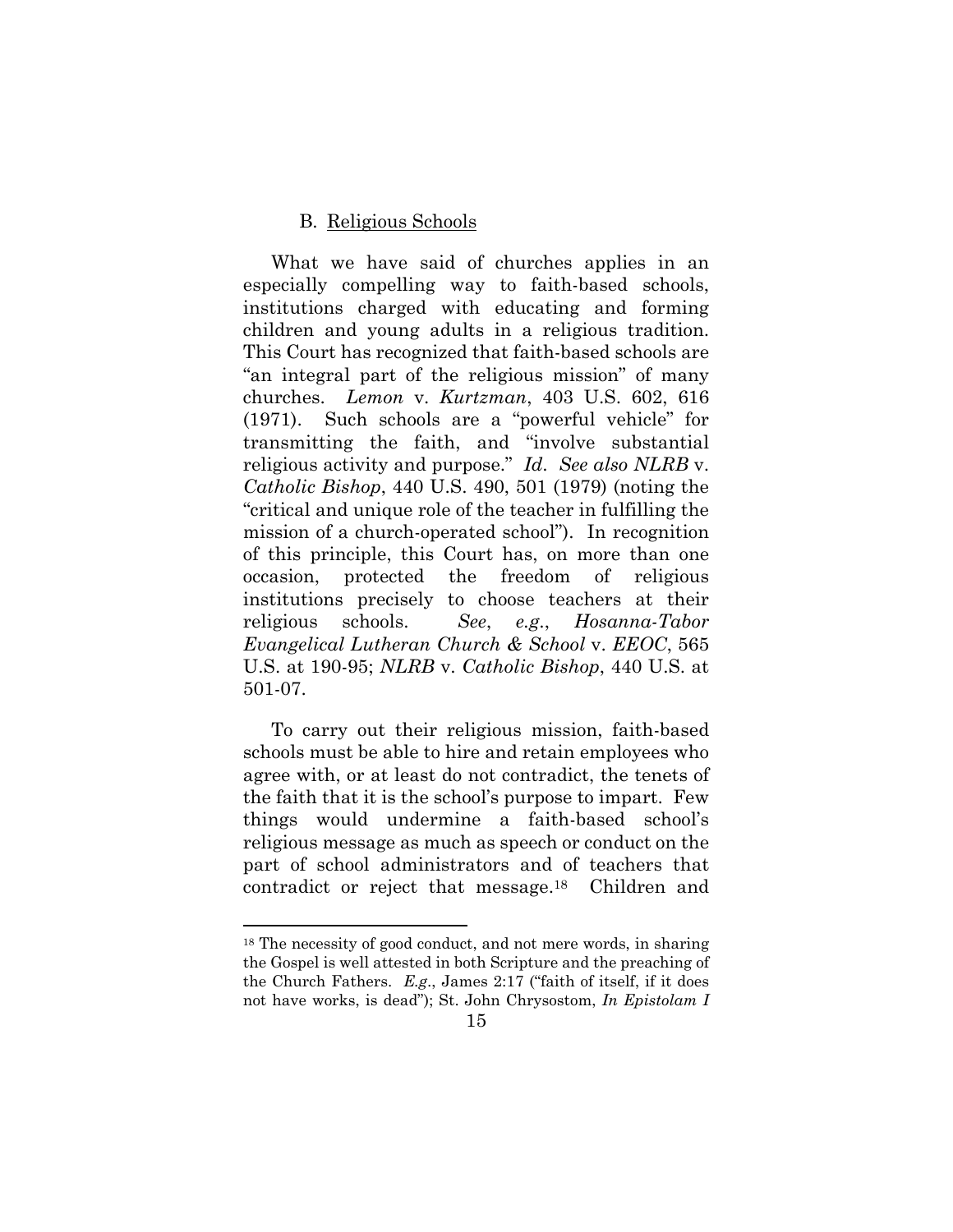young adults will hardly find religious faith attractive or persuasive—quite the opposite—when those in positions of authority contradict the faith by their word or example. If this Court were to decide that Title VII forbids gender identity discrimination in the workplace, it could be read to require that religious schools hire and retain employees who, by their speech and conduct, violate the religious teaching, including teaching on sexual identity, that is an essential part of the school's faith. And that in turn will imperil the ability of the school to effectively teach its faith.

For teachers and other employees of such a school to openly espouse or to exemplify by their own actions that one can rightly reject his or her nature as male or female would contradict the religious tradition embraced by many such schools. It would also, at an early age, send a mixed message to children and young people whose psychological, spiritual, and educational formation is the faith-based school's predominant focus and mission. If a religious school is to teach effectively and persuasively that God created human beings as male and female, and that this is a reality of human nature to be lived with joyful acceptance and gratitude, the school may conclude that it is unable, without dramatically undercutting its own message, to hire or retain teachers (be they teachers of math, science, language, or any other subject) who *by their own conduct* convey to students that sexual difference is not a created reality, but only or primarily a social

*ad Timotheum homiliae* 10, 3 (PG 62, 551) ("Christ has appointed us … to be seed and to yield fruit. There would be no need of speaking if our lives shone in this way. Words would be superfluous if we had deeds to show for them.").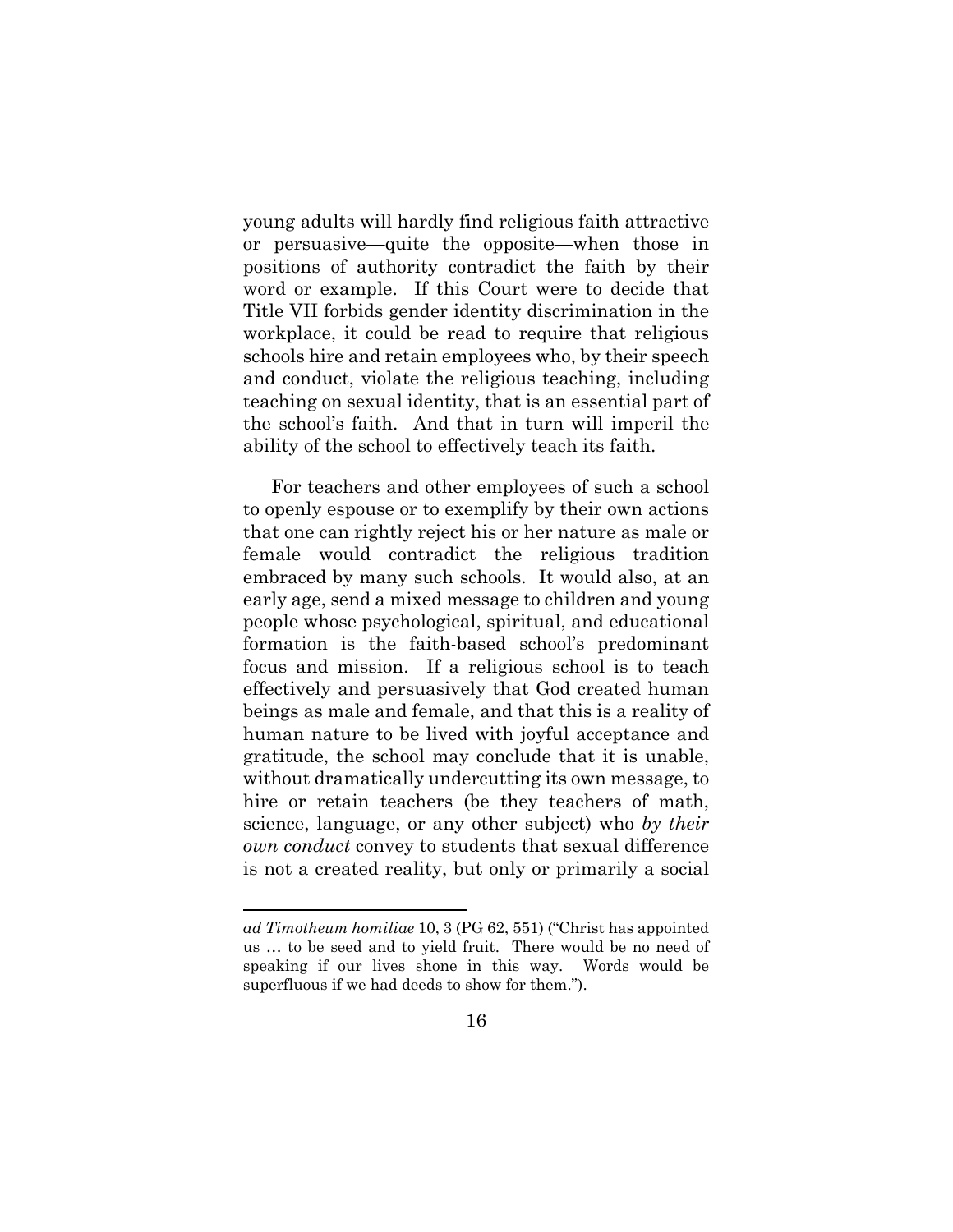construct. If, to take a concrete example, *Mr.* Smith, a teacher in a religious school, were subsequently to present himself to his students as *Ms.* Smith, the school could conclude that this conveys a message to students about sexual difference and identity at odds with the one the school is trying to impart to its students.

Government actions that infringe upon the exercise of the faith-based *school's* right to convey its religious message would also infringe upon the rights of *parents* who want their children to be reared in that faith.<sup>19</sup> Parents naturally and reasonably expect that the faith-based school will be led by administrators, and their children will be taught by faculty, who agree with and model that tradition for their children. A school could legitimately conclude that this objective is hindered when a school employee openly violates the school's religious convictions about sexual difference and sexual identity.

It would be a serious misreading of Title VII, and a distortion of what Congress intended when it enacted that statute (and rejected subsequent proposals to amend it to address gender identity), to hold that Title VII requires a religious school to hire or retain those who by word or conduct reject or contradict the school's religious convictions.

## C. Religious Charities

 $\overline{a}$ 

Like religious schools, faith-based charities need

<sup>19</sup> *See Troxel* v. *Granville*, 530 U.S. 57 (2000) (reaffirming the constitutional right of parents to direct the upbringing of their children).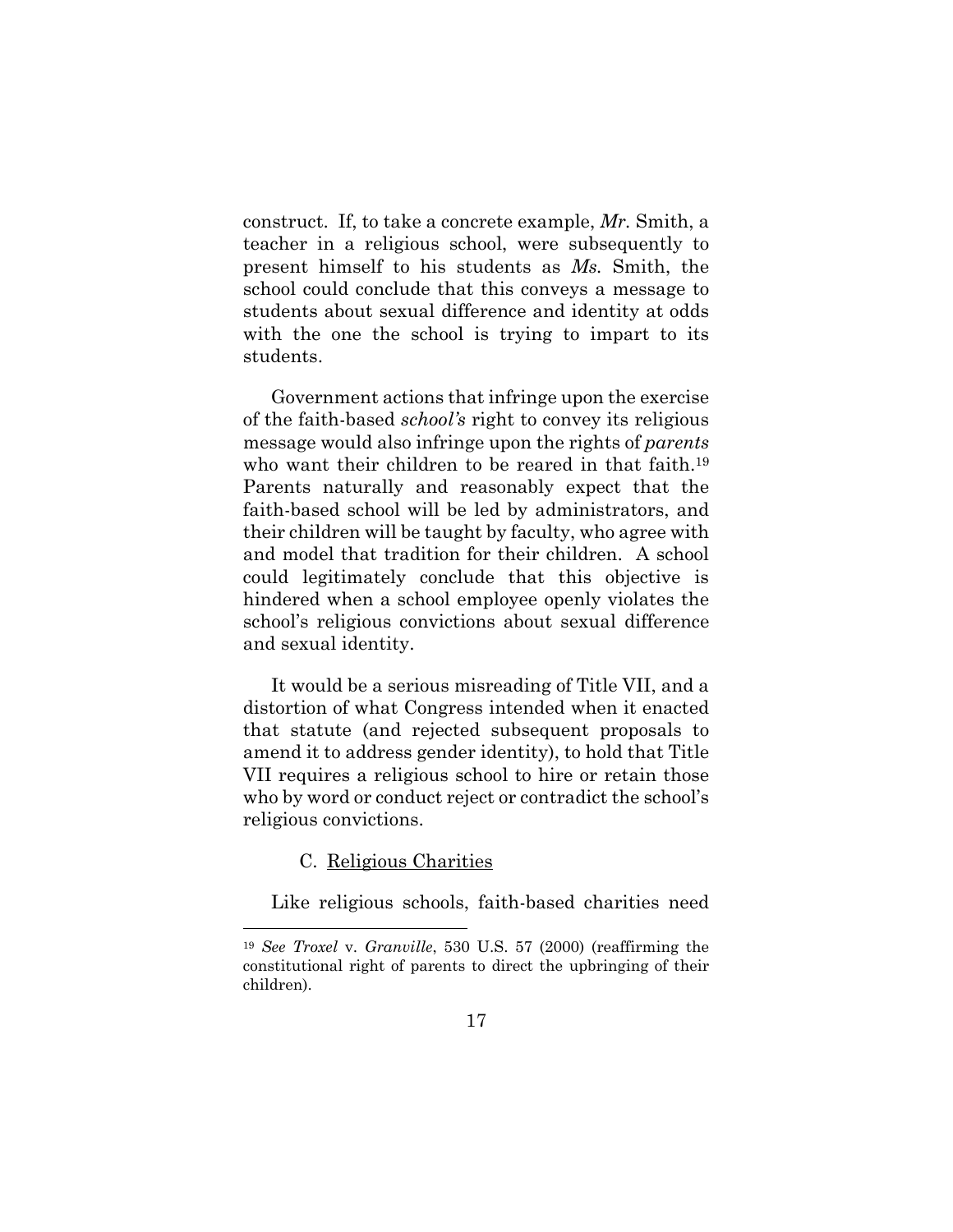the freedom to employ workers who believe in, and carry out—or at least do not, by their own speech or conduct, undermine—the charity's mission and the religious beliefs animating it.

Faith-based charities in many instances provide services and activities that are inextricably connected with the charity's religious and moral views about human sexual difference. Many religious nonprofits, for example, provide services related to the good of individuals in terms of sexual health or of marriage and the family in the form of pre-marital, marital, and family counseling and related services. These services are premised on the notion, embraced by many religious traditions, that individuals are created by God as male and female and, because of this inalterable reality, should live that out and can form what those traditions regard as marital relationships. To perform this work in a manner consistent with their mission, faith-based charities must be able to hire and retain employees who represent, agree with, and live out the religious tradition that animates these efforts.

# D. Individual Religious Believers

A holding that Title VII bans gender identity discrimination as part of the definition of sex can be expected, in several ways, to have adverse consequences for ordinary religious believers in the broader commercial workplace.

First, rules currently applicable to sexual harassment<sup>20</sup> will likely be applied to "unwelcome"

<sup>20</sup> *See Burlington Indus.* v. *Ellerth*, 524 U.S. 742 (1998); *Faragher*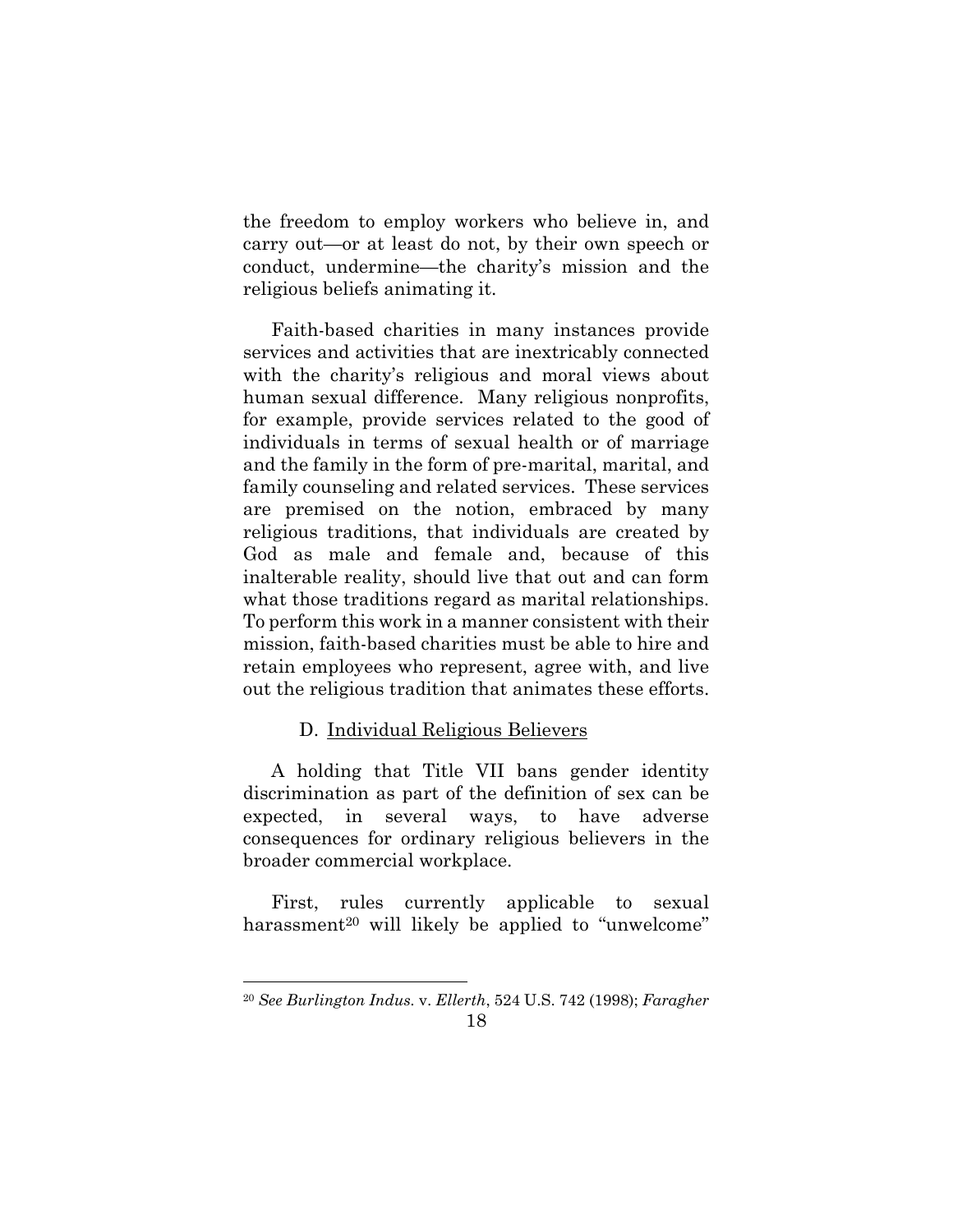speech relating to gender identity. "Transitioning" employees will insist upon being identified by their self-designated "gender identity," and will claim harassment if their supervisors and co-workers refuse to comply. Wanting to avoid, and to retain the affirmative defenses to, such claims, employers will take prophylactic measures to deter even temperate speech that is critical of the notion of gender transitioning, or that simply refers to employees by their actual biological sex if that is deemed "unwelcome." The workplace policies and training that employers implement will almost certainly convey the message that expressions of religious and moral views critical of gender transitioning will result in workplace discipline, while the opposite viewpoint will most likely be freely allowed.<sup>21</sup> Employees would face this risk whether their views were expressed on the job or off.

In this way, construing Title VII to forbid discrimination based on gender identity would move that law in the direction of a speech code and, in the

v. *City of Boca Raton*, 524 U.S. 775 (1998).

<sup>21</sup> To be sure, religious believers are protected under Title VII's ban on religious discrimination, but that ban only requires a reasonable accommodation, and then only if it does not create an undue hardship for the employer, 42 U.S.C. § 2000e(j), a standard that, as construed by this Court, gives only anemic protection to employees. *Trans World Airlines* v. *Hardison*, 432 U.S. 63 (1977) (concluding that Title VII's prohibition on religious discrimination does not require an employer to make any accommodation that imposes more than a *de minimis* burden). Thus, in any contest with persons claiming gender identity discrimination, religious believers will likely come out on the losing side.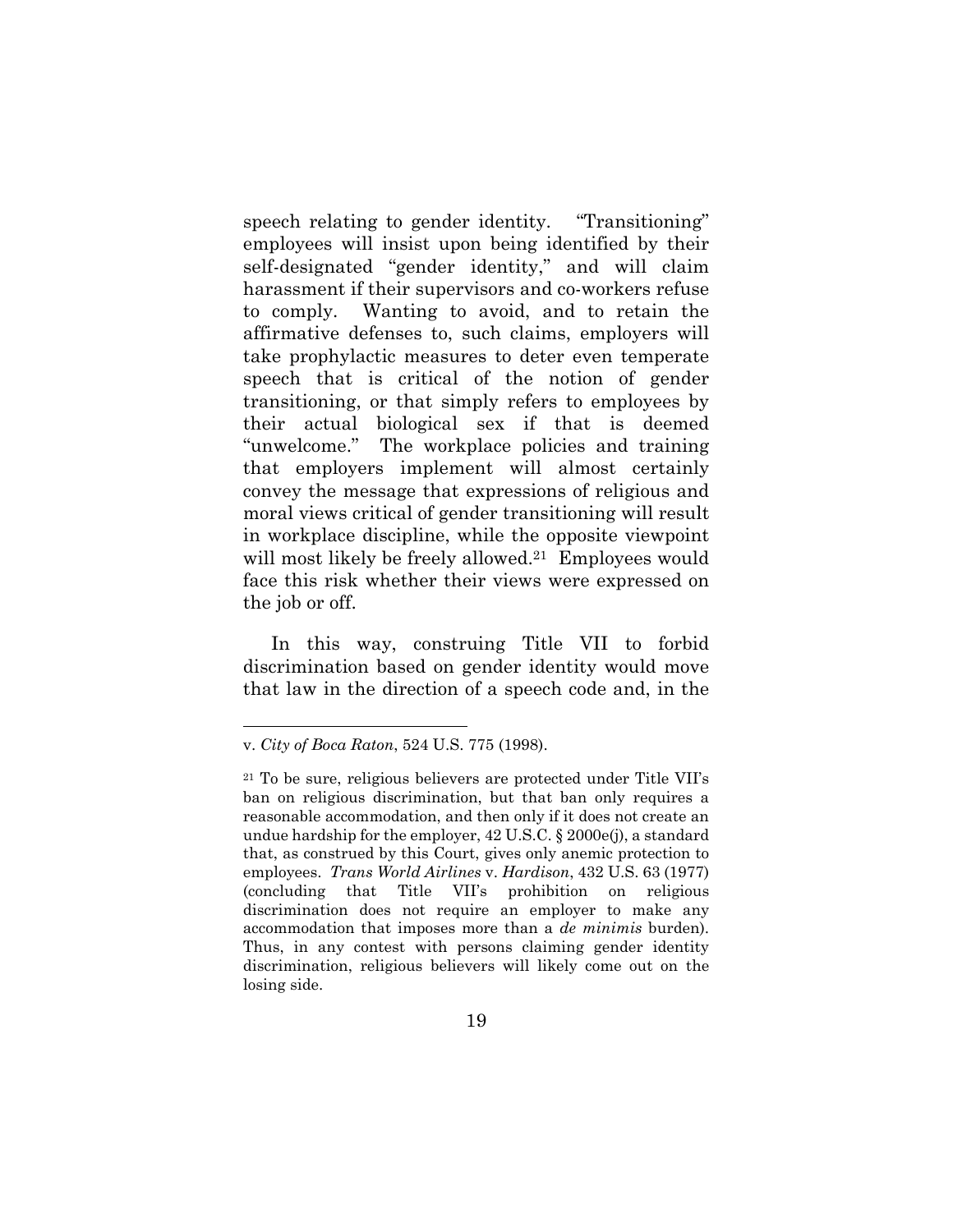guise of workplace training on "harassment," become a trigger for "re-educating" employees in a value system that contradicts their lifelong understanding of human sexual difference or their deeply-held religious beliefs on this subject (or both). Employees who question the prevalent societal view on the difference between men and women will be placed on a par with those who espouse racial and sexual bigotry. Again, we submit that this is not what Congress intended when it enacted Title VII.

Second, individually- or family-owned businesses that have no religious affiliation but whose owners have sincerely-held religious views about sexual identity, like the Petitioner in this case, will be either forced to violate their religious convictions or be penalized or driven out of business.

**III. The Creation of a Workplace Ban on "Gender Identity Discrimination" by a Judicial Reinterpretation of the Meaning of "Sex Discrimination" Will Have a Ripple Effect in the Law, Creating Burdens on the Exercise of Professional Judgment, Expectations of Privacy, and Religious Liberty Even Outside the Employment Context.** 

Federal courts often rely on precedent construing and applying Title VII's ban on sex discrimination to interpret other federal statutes that bar sex discrimination.22 If, therefore, this Court were to

<sup>22</sup> *See, e.g*., *Olmstead* v. *L.C. ex rel. Zimring*, 527 U.S. 581, 616 n.1 (1999) (Thomas, J., dissenting) ("This Court has … looked to its Title VII interpretations of discrimination in illuminating Title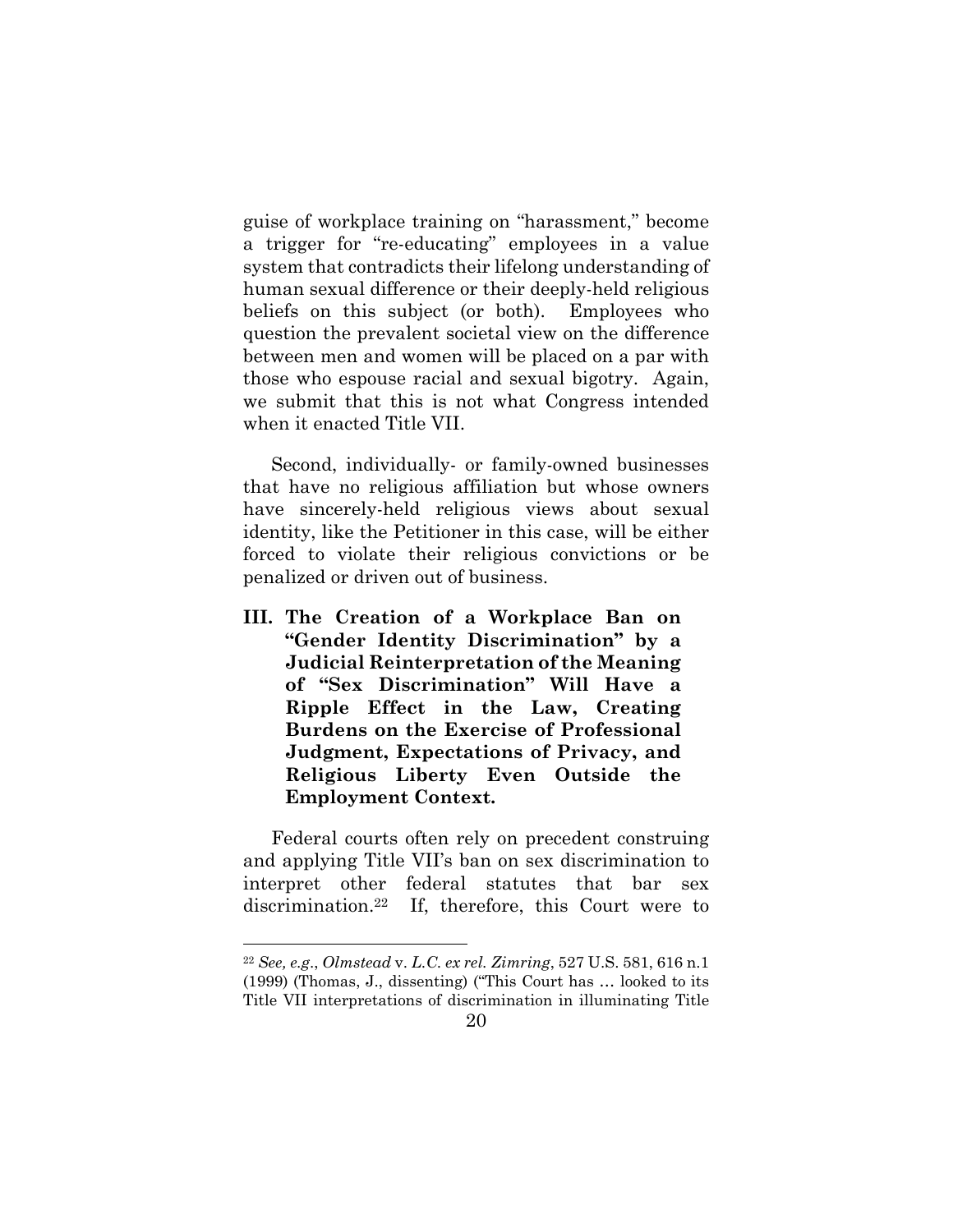interpret "sex" in Title VII to include "gender identity," that interpretation would almost certainly "migrate" to other parts of the U.S. Code. Thus, other federal laws that bar sex discrimination would, on the basis of this Court's holding in the Title VII context but similarly without basis in legislative text of history, be construed by lower courts (and perhaps ultimately by this Court) to forbid gender identity discrimination.

This in turn will create innumerable burdens on the exercise of professional judgment, expectations of privacy, and religious liberty. Two examples illustrate the problem.

#### A. Health Care Services

 $\overline{a}$ 

Section 1557 of the Affordable Care Act, 42 U.S.C. § 18116, forbids sex discrimination in health programs and activities that receive federal financial assistance. If sex includes gender identity, then section 1557 could be read to condition the availability of federal funding on the performance of health care services that may conflict with the health care provider's professional judgment as well as its religious and moral convictions.

On the basis of lower court decisions construing Title VII to protect "gender identity," the claim is already being made that section 1557 makes "gender

IX") (collecting cases); *Davis* v. *Monroe Cty. Bd. of Educ*., 526 U.S. 629, 651 (1999) (applying Title VII principles in a Title IX case); *Texas Dep't of Housing & Cmty. Affairs* v. *Inclusive Communities Project*, 135 S. Ct. 2507, 2519 (2015) (citing the Court's Title VII precedent in interpreting analogous provisions of the Fair Housing Act).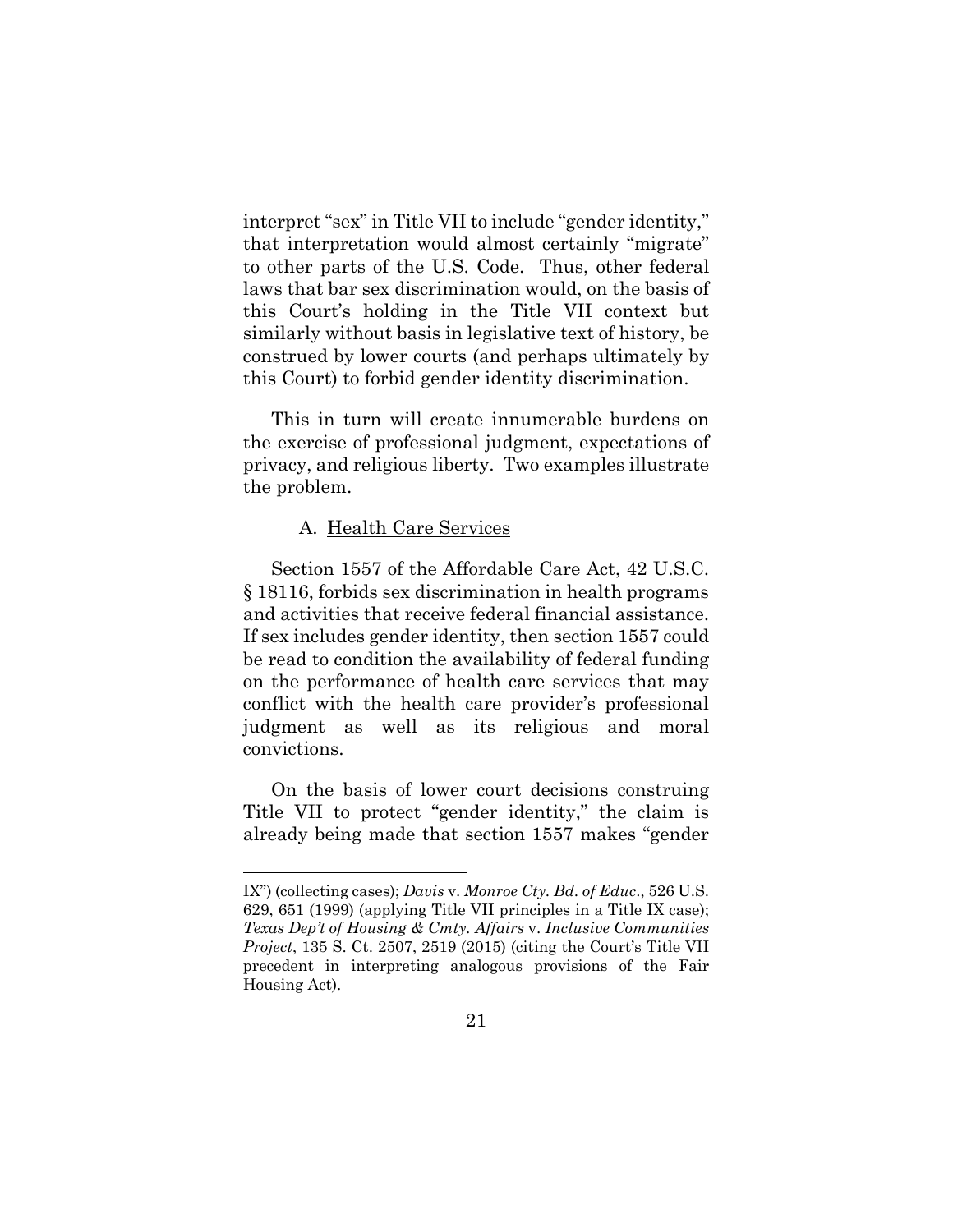identity" a protected class and thereby requires a health care provider to provide, and a health plan to cover, gender-transitioning hormonal and surgical treatment. *E.g*., *Tovar* v. *Essentia Health*, 342 F. Supp. 3d 947 (D. Minn. 2018) (holding that section 1557 forbids discrimination based on gender identity and requires a health plan to cover gender reassignment treatment). Such an interpretation threatens to make courts a battlefield for deciding what are essentially contested medical and ethical questions.

Sex reassignment surgery, for example, has not been proven to consistently produce good outcomes in the long term. Tracking patients over a 30-year period, a study by the Karolinska Institute in Sweden "revealed that beginning about 10 years after having the surgery, the transgendered began to experience increasing mental difficulties. Most shockingly, their suicide mortality rose almost 20-fold above the comparable nontransgender population." McHugh, *Transgender Surgery Isn't the Solution*, citing Cecilia Dhejne, *et al*., *Long-Term Follow-Up of Transsexual Persons Undergoing Sex Reassignment Surgery: Cohort Study in Sweden* (Feb. 22, 2011) ("Persons with transsexualism, after sex reassignment, have considerably higher risks for mortality, suicidal behaviour, and psychiatric morbidity than the general population"), www.ncbi.nlm.nih.gov/pmc/articles/PMC 3043071/. Based on a review of more than 100 international medical studies of post-operative transsexual individuals, one researcher writes that "[t]here is no conclusive evidence that sex change operations improve the lives of transsexuals, with many people remaining severely distressed and even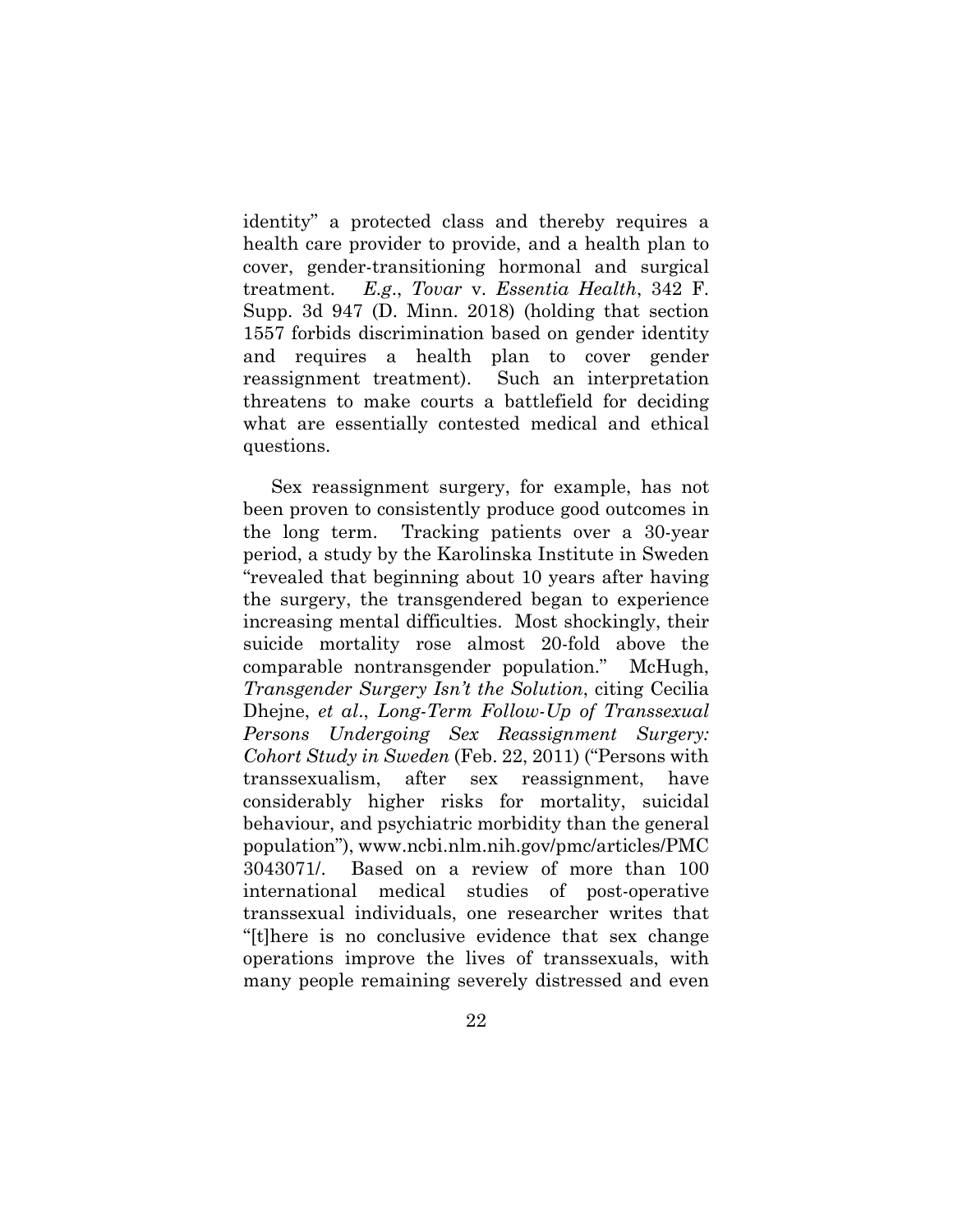suicidal after the operation." David Batty, *Sex Changes Are Not Effective, Say Researchers*, THE GUARDIAN (July 30, 2004), www.theguardian.com/ society/2004/jul/30/health.mentalhealth.

Hormonal treatment also poses risks. Pubertydelaying hormones administered to children to facilitate later sex-change surgery (an off-label use that has not been fully tested and approved by the Food and Drug Administration for that purpose) "stunt[s] [their] growth and risk[s] causing sterility." *Transgender Surgery Isn't the Solution*; *see also* American College of Pediatricians, *Gender Ideology Harms Children* (Sept 2017) ("puberty-blocking hormones ... inhibit growth and fertility in a previously biologically healthy child"; "cross-sex hormones … are associated with dangerous health risks including but not limited to cardiac disease, high blood pressure, blood clots, stroke, diabetes, and cancer"), www.acpeds.org/the-college-speaks/positionstatements/gender-ideology-harms-children.

By contrast, decisions *not* to provide hormonal or surgical interventions have yielded positive results. Vanderbilt University and London's Portman Clinic report, for example, that a large percentage of children (70 to 80%) who reported transgender feelings but received no hormonal or surgical intervention ultimately lost those feelings. McHugh, *Transgender Surgery Isn't the Solution*. Some authorities report an even higher percentage of patients whose gender confusion is resolved without hormonal or surgical intervention. American College of Pediatricians, *Gender Ideology Harms Children*, *supra* (noting that "as many as 98% of gender confused boys and 88% of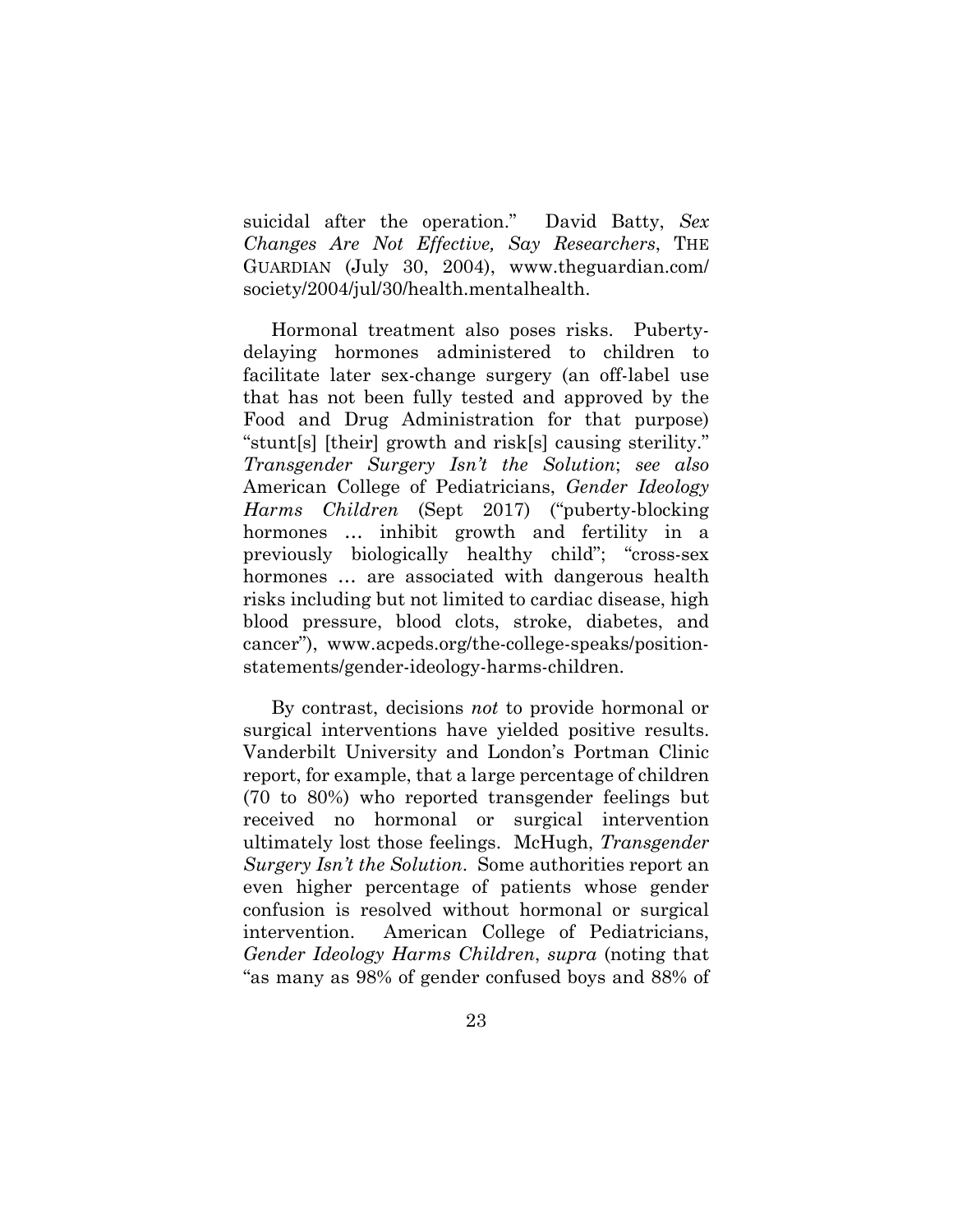gender confused girls eventually accept their biological sex after naturally passing through puberty").

In light of this evidence, a health care provider could reasonably conclude that hormonal or surgical treatment for gender dysphoria is bad or ineffective medicine. In addition, a provider, whether secular or religious, could conclude that such treatment is unethical or immoral because it involves disruption, amputation or mutilation of a healthy reproductive system as a response to what is a treatable psychological problem. *See Franciscan All.* v. *Burwell*, 227 F. Supp. 2d 660 (N.D. Tex. 2016) (enjoining regulations that would have required health care providers, over their professional and religious objections, to perform gender-transitioning procedures).

Applying section 1557 to gender identity would also create problems for mental health providers. Many therapists may have professional, ethical, religious, and moral objections to affirming—rather than respectfully and professionally challenging—a patient's contention that he or she is a sex other than his or her biological sex. A therapist may conclude that affirming a patient's attempt to "choose" a gender at variance with his or her biological sex would be harmful to the patient.<sup>23</sup> Reading section 1557 to require such therapy, in derogation of the therapist's

<sup>23</sup> Challenging a patient's self-identification as being of the opposite sex has been compared to challenging an anorexic patient's self-identification as overweight. *See* McHugh, *Transgender Surgery Isn't the Solution* (making the comparison). In each case, the therapist is challenging the patient's self-image with the aim of helping the patient.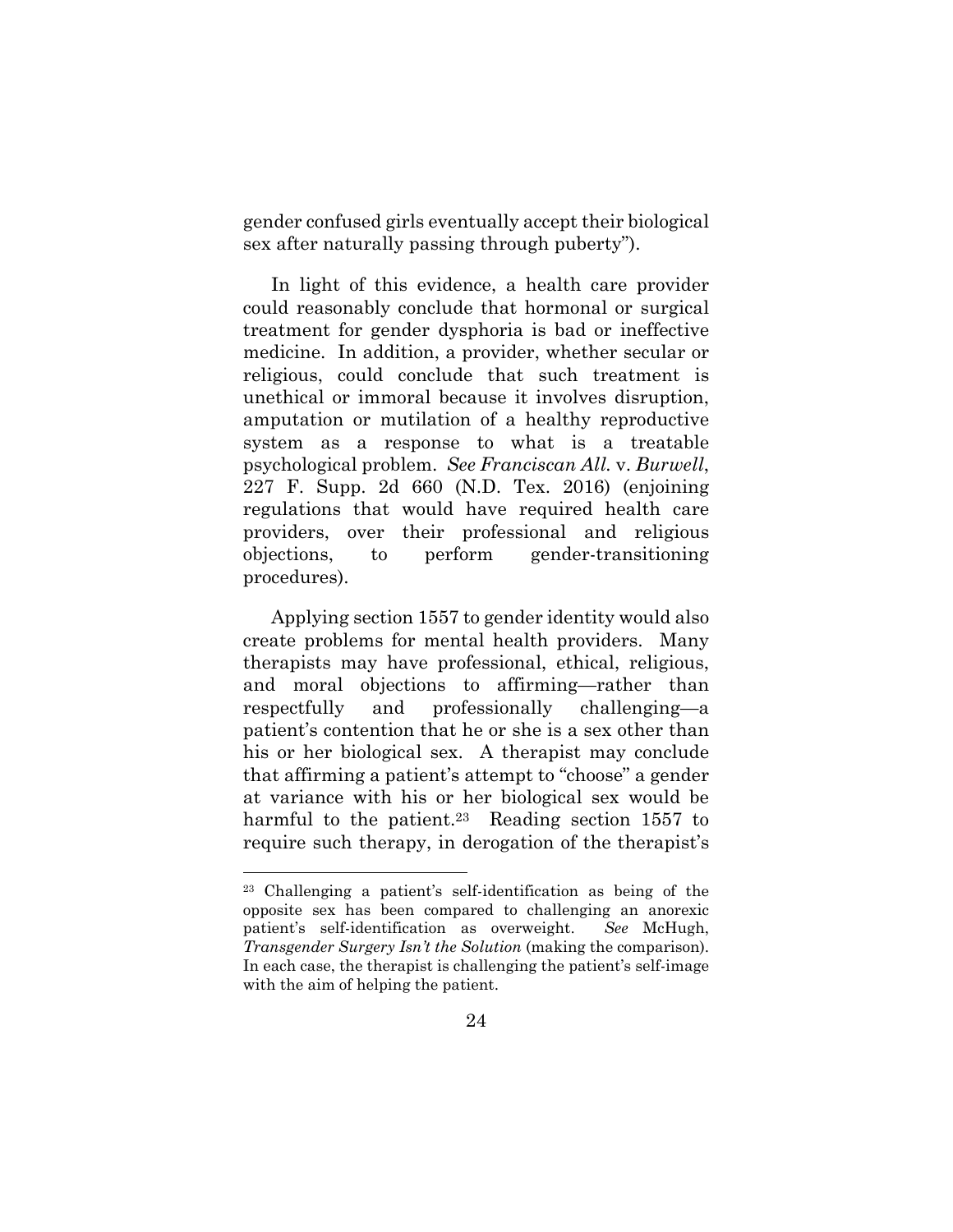own judgment on these questions, would undermine, if not make it impossible to practice, his or her profession, could harm patients, and would raise serious questions implicating rights of free exercise, association, and speech.

If sex is construed to include gender identity under Title VII, patients can be expected to assert claims of sex discrimination under section 1557 whenever therapists decline to provide gender-affirming treatment, physicians decide against a hormonal or surgical intervention, or insurers decline to pay for such interventions.

# B. Education

Title IX of the Education Amendments of 1972 forbids educational programs and activities that receive federal assistance from discriminating on the basis of sex. 20 U.S.C. § 1681. This Court and lower courts look to Title VII in construing the sex discrimination prohibition of Title IX. *See* note 22 *supra*.

The challenge of gender dysphoria in schools public, private, or religious—is complex, and there is no single solution to every manifestation of this problem. Faith-based schools, in particular, have to balance a number of prudential and doctrinal concerns, including respect and care for the student who is uncomfortable with his or her biological sex, concern about and care for other students, and maintaining an environment in which religious faith can be explained and growth in that faith supported and nurtured.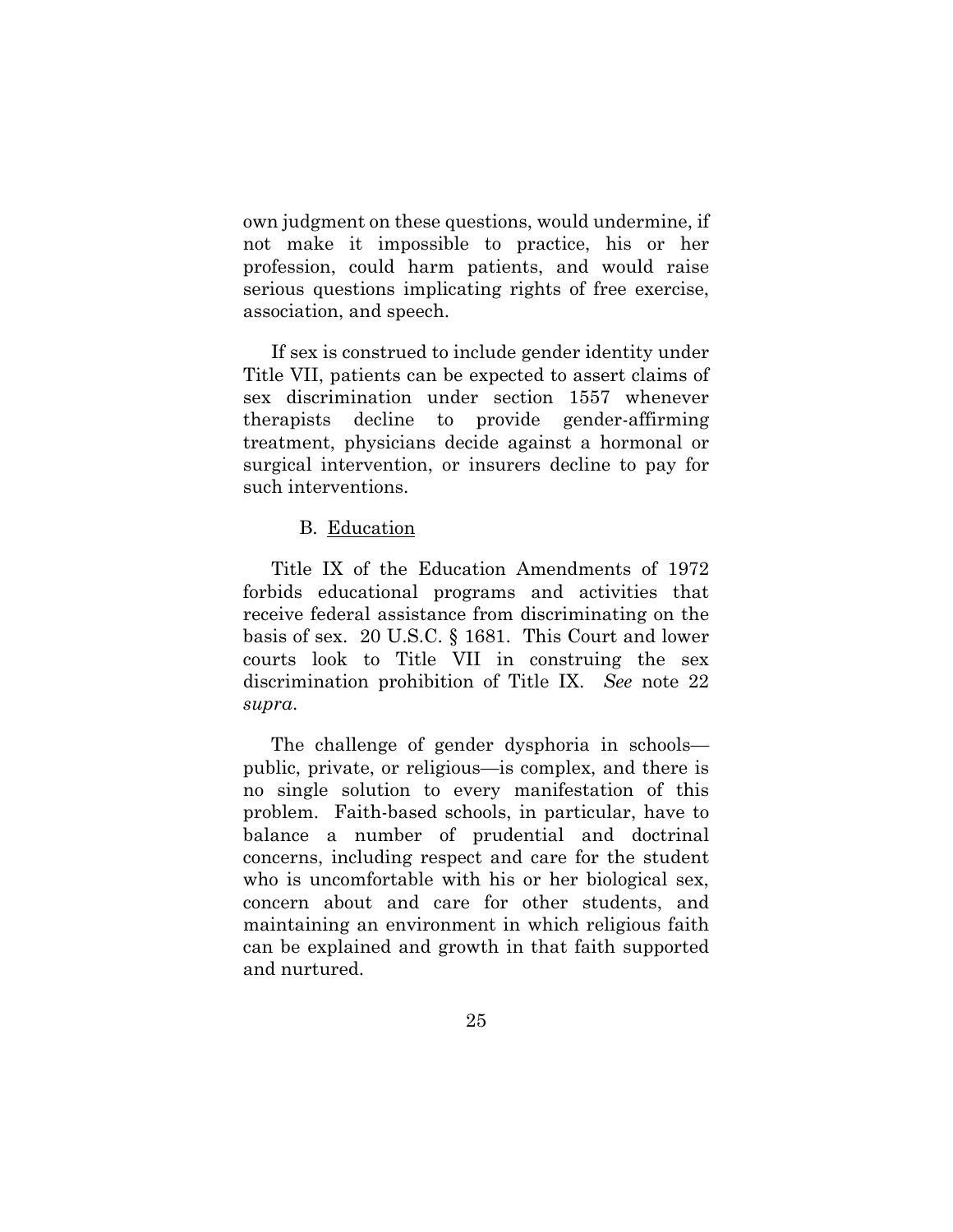The law, unfortunately, is a rather blunt instrument. If Title IX is construed as forbidding discrimination based on gender identity, that holding will turn a complex pastoral and educational problem deserving of nuanced, individualized solutions into a legal problem, one that Congress has never addressed and that local communities are still grappling with. Because Title IX has nationwide applicability, and because so many schools (including some private K-12 schools) are deemed recipients of federal financial assistance, transgender-identifying students nationwide may be able to wield Title IX as a sword to require shared locker room and bathroom access. Males identifying as females would insist upon access to girls' and women's sports, something that is already having a marginalizing effect on the athletic opportunities of girls and women in both public and private school systems.24 In addition, students will demand that, regardless of their biological sex, they be referred to by their preferred names and pronouns, to the confusion of other students, to the detriment of the school's educational and (in the case of faith-based schools)

<sup>24</sup> *See*, *e.g.*, News Release, *Female Athletes Challenge Connecticut Policy That Abolishes Girls-Only Sports* (June 18, 2019) (alleging that Connecticut Interscholastic Athletic Conference policy, which allowed males claiming a female identity to compete in girls' athletic competitions, "consistently deprived the female athletes … of dozens of medals, opportunities to compete at a higher level, and the public recognition critical to college recruiting and scholarship opportunities"), https://www. adflegal.org/detailspages/press-release-details/female-athleteschallenge-connecticut-policy-that-abolishes-girls-only-sports; *see also* Victor Morton, *Transgender Hurdler Easily Wins NCAA Women's National Championship*, THE WASHINGTON TIMES (June 3, 2019), https://www.washingtontimes.com/news/ 2019/jun/3/cece-telfer-franklin-pierce-transgender-hurdler-wi/.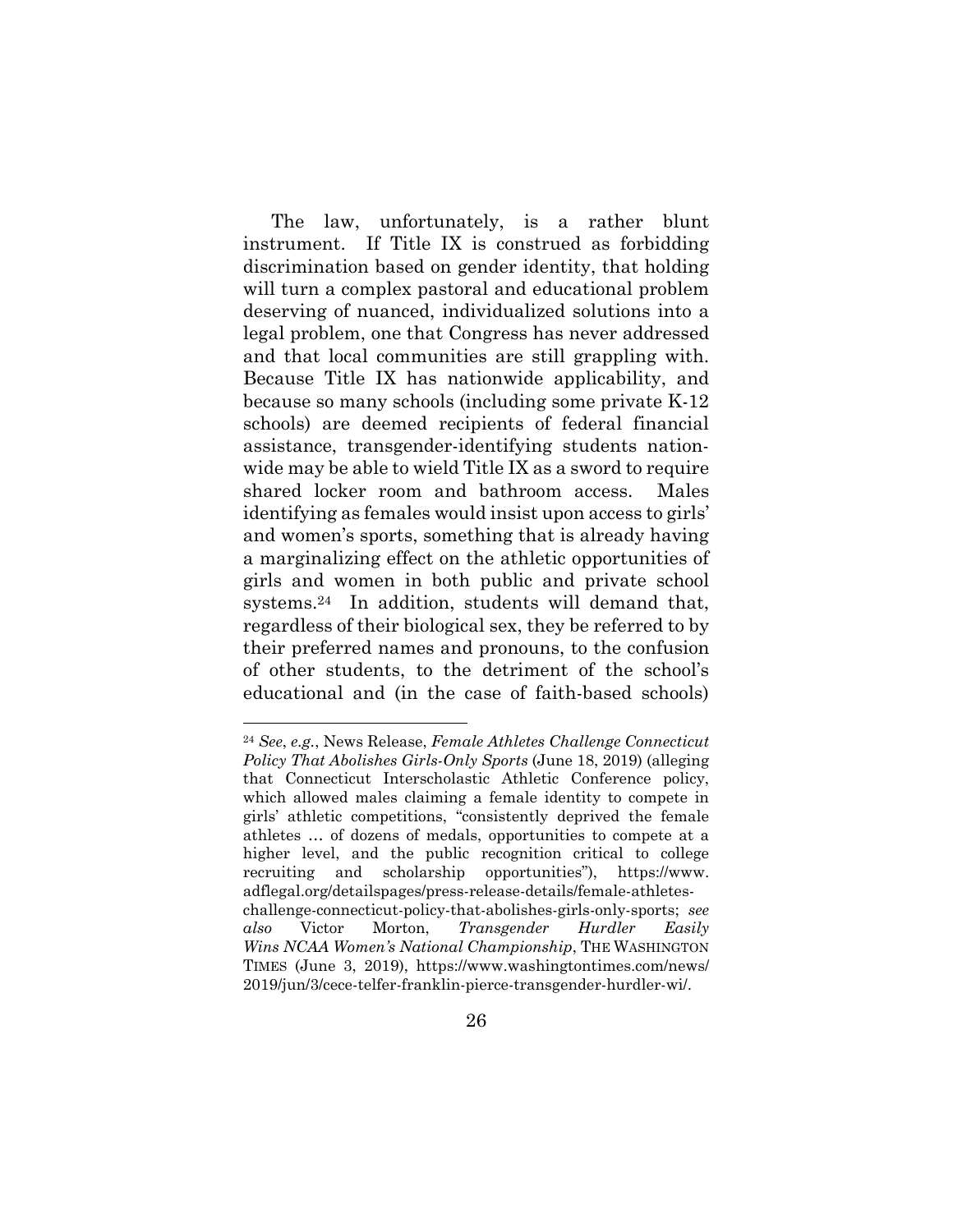religious mission and message, and in derogation of rights of free speech.25 And students who do not identify with their biological sex may demand access to single-sex student housing based on the sex with which they identify, infringing upon the privacy interests of other students.

There is no reason to believe that Congress intended such a tangled web of problematic outcomes when it forbade sex discrimination in Title IX over 40 years ago. Yet such is the scenario that will almost certainly unfold, in case after case, if this Court decides that gender identity is a protected class under Title VII.

**IV. If This Court Holds That "Sex Discrimination" Includes "Gender Identity Discrimination," Courts Will Be Forced to Decide, Without Legislative Text or History to Guide Them, the Scope of That Ruling in Relation to Existing Constitutional and Statutory Rights.** 

Interpreting Title VII's ban on sex discrimination to reach gender identity would entangle the Judiciary in a constitutional and statutory thicket. Federal

 $\overline{a}$ 

25 See, e.g., Associated Press, *Teacher Fired for Refusing to Use Transgender Student's Pronouns* (Dec. 10, 2018), https://www.nbcnews.com/feature/nbc-out/teacher-firedrefusing-use-transgender-student-s-pronouns-n946006; Nicole Russell, *Professor Wanted to Use a Student's Name Instead of Transgender Pronoun—Now He's Suing the School For Forcing Him to Use It*, WASH. EXAMINER (Nov. 24, 2018), https://www. washingtonexaminer.com/opinion/professor-wanted-to-use-astudents-name-instead-of-transgender-pronoun-now-hes-suingthe-school-for-forcing-him-to-use-it.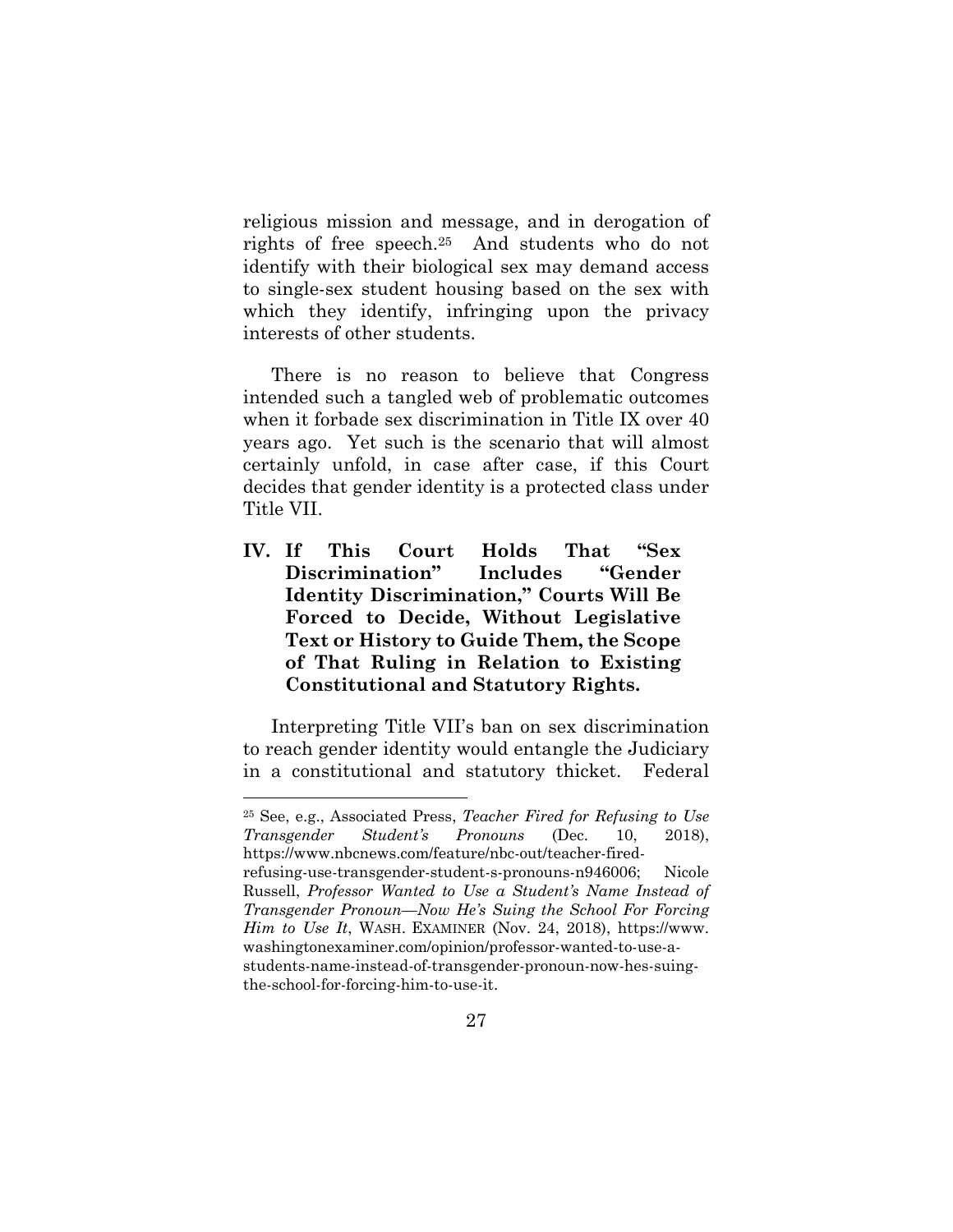courts (and ultimately this Court) will be called upon to decide, potentially in case after case and with no legislative text or history to guide them, how this newly-declared right should be applied and enforced in the face of competing constitutional and statutory values.

# A. Constitutional Protections for Religious Liberty, Speech, Association, and Choice of a Livelihood

"When a serious doubt is raised about the constitutionality of an act of Congress, it is a cardinal principle that this Court will first ascertain whether a construction of the statute is fairly possible by which the question may be avoided." *Jennings* v. *Rodriguez*, 138 S. Ct. 830, 842 (2018) (internal quotation marks omitted). Construing Title VII not to embrace gender identity discrimination is not only "fairly possible" but compelling in light of the text of the statute and Congress's repeated refusal to adopt any such view. A contrary holding would open a Pandora's box of constitutional problems. Indeed, when presented with a far more plausible construction of another federal employment statute, which would have generated far fewer potential religious freedom issues than the construction here, this Court followed the principle of constitutional avoidance. *NLRB* v. *Catholic Bishop*, 440 U.S. 490, 507 (1979) (rejecting an interpretation of the National Labor Relations Act that would have raised a serious constitutional question by requiring church-operated schools to collectively bargain with their faculty).

We have already noted some of the anticipated constitutional issues above. Churches and faith-based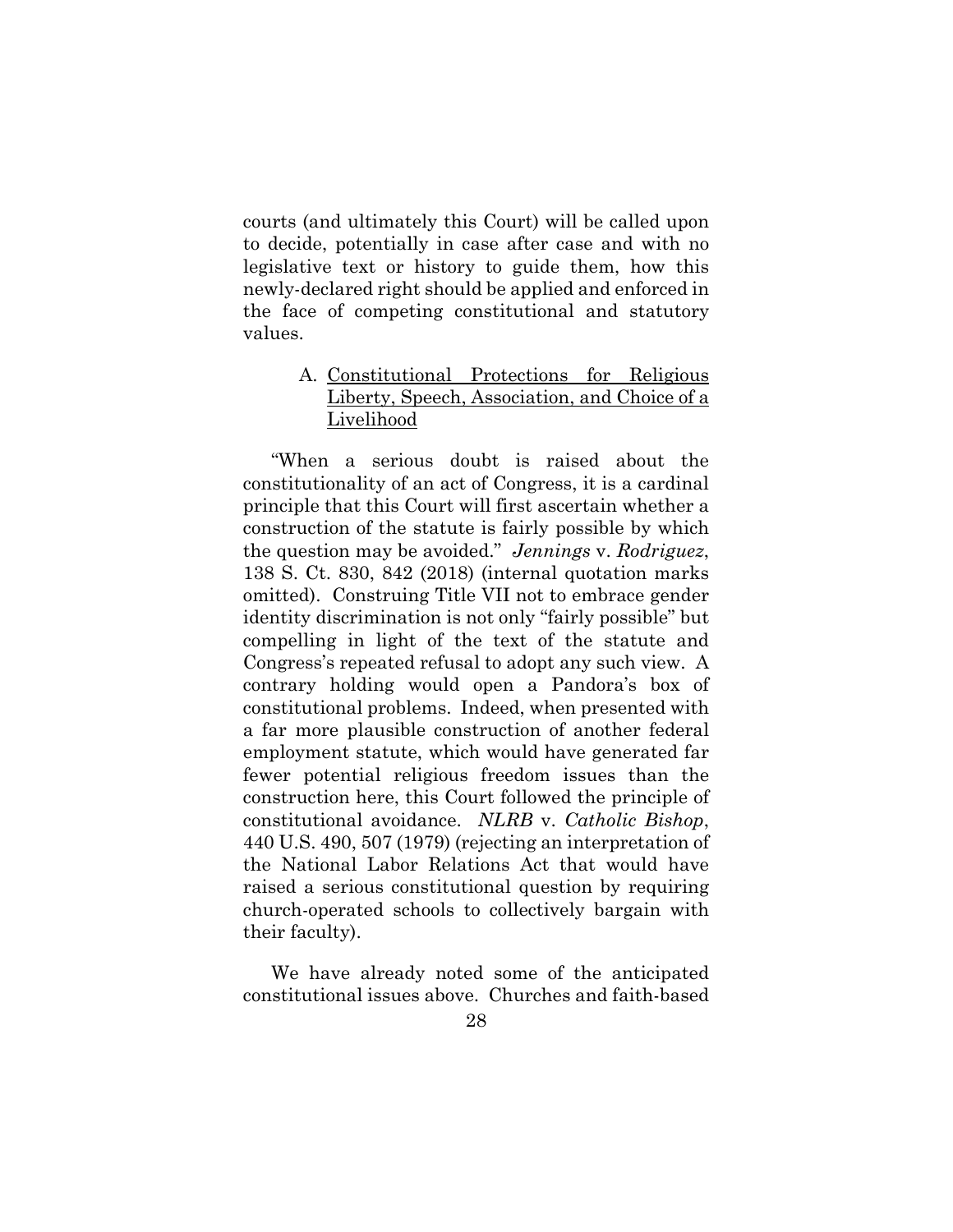schools would be impeded or even outright barred from hiring and retaining a workforce that agrees with, or at least does not openly contradict, their religious views about the human person being made male or female, and the need to respond to those differences with acceptance and gratitude. This raises very difficult constitutional questions as to rights of churchgovernance, free exercise, association, and speech. A ruling that gender identity is a protected class under Title VII would tee up those questions in scores of cases with varying fact patterns.

Insofar as health care providers are exposed to liability or forced out of their professions because of their professional judgment and religious views on bodily integrity and sexual identity, rights of free exercise and speech, and perhaps even the liberty to pursue a livelihood,26 are also implicated.

# B. Statutory Protections for Religious Organizations

Two existing exemptions in Title VII apply to religious organizations.27 Though they have been

<sup>26</sup> *Conn* v. *Gabbert*, 526 U.S. 286, 291-92 (1999) (describing, but reaching no conclusion as to the continued viability of, an earlier line of Supreme Court cases that found a "due process right to choose one's field of private employment"); *Meyer* v. *Nebraska*, 262 U.S. 390, 399 (1923) (constitutionally protected liberty includes "the right of the individual … to engage in any of the common occupations of life"). *See* David E. Bernstein, *The Due Process Right to Pursue an Occupation: A Brighter Future Ahead?*, 126 YALE L.J. FORUM 287 (Dec. 2016).

<sup>27 42</sup> U.S.C. § 2000e-1 ("This subchapter shall not apply to an employer with respect … to a religious corporation, association, educational institution, or society with respect to the employment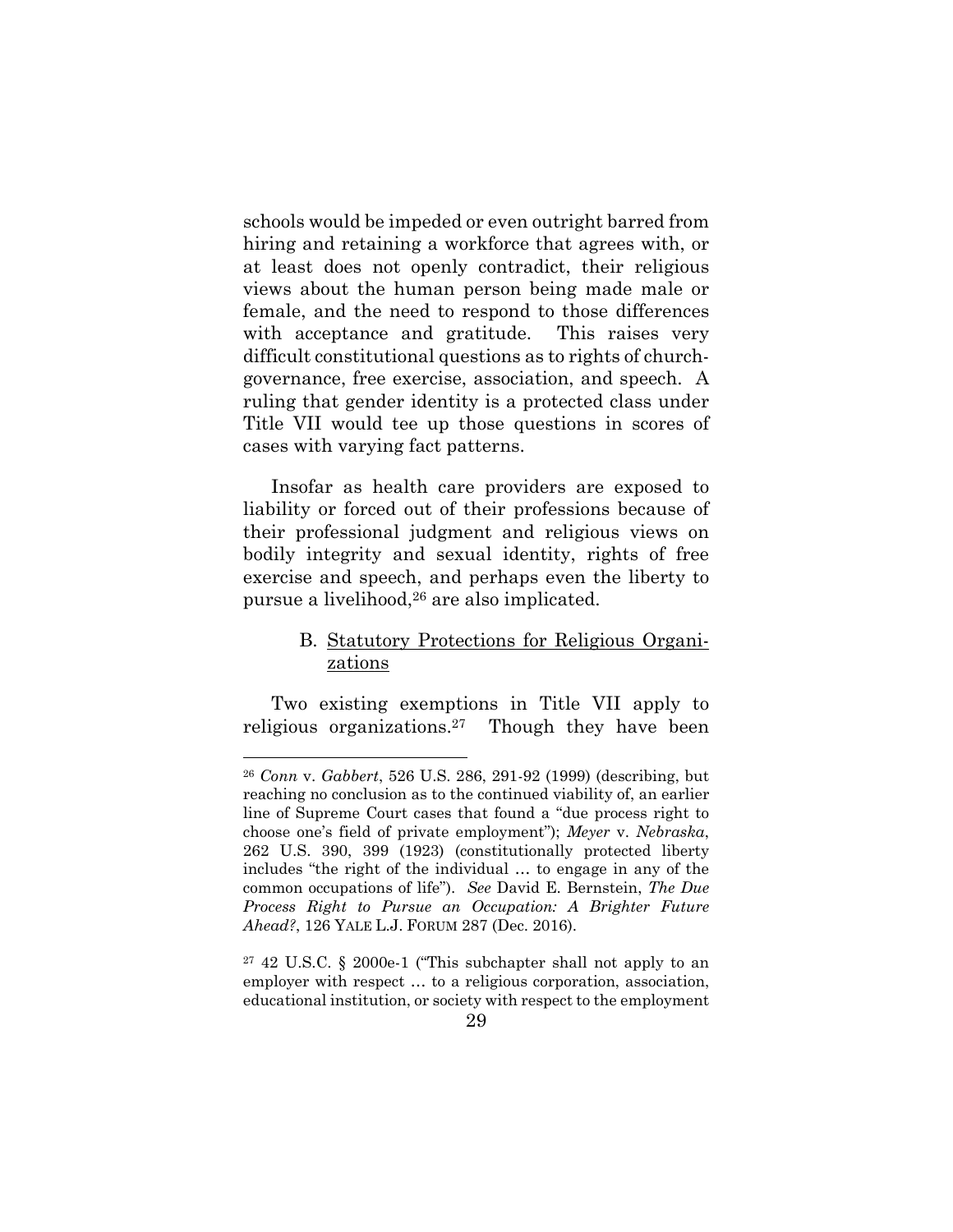provided for by statute for some time, there is an asyet-unresolved division among courts—sometimes among judges on the same circuit court—as to the appropriate criteria for determining which organizations are eligible for them.28 There is also disagreement among scholars as to whether the exemptions are a defense to religious discrimination claims alone or have wider application.29 Congress has

 $\overline{a}$ 

<sup>29</sup> *Compare* Carl H. Esbeck, *Federal Contractors, Title VII, and LGBT Employment Discrimination: Can Religious Organizations Continue to Staff on a Religious Basis?*, 4 OXFORD J. OF L. & RELIGION 368 (Sept. 2015) (arguing that Title VII's religious exemptions are a shield against not only religious discrimination claims but other Title VII claims that implicate the faith-based employer's religious convictions), *with* Martin Lederman, *Why the Law Does Not (and Should Not) Allow Religiously Motivated* 

of individuals of a particular religion to perform work connected with the carrying on by such corporation, association, educational institution, or society of its activities."); 42 U.S.C. § 2000e-2(e) ("Notwithstanding any other provision of this subchapter, … it shall not be an unlawful employment practice for a school, college, university, or other educational institution or institution of learning to hire and employ employees of a particular religion if such school, college, university, or other educational institution or institution of learning is, in whole or in substantial part, owned, supported, controlled, or managed by a particular religion or by a particular religious corporation, association, or society, or if the curriculum of such school, college, university, or other educational institution or institution of learning is directed toward the propagation of a particular religion.").

<sup>28</sup> *Compare LeBoon* v. *Lancaster Jewish Cmty. Ctr. Ass'n*, 503 F.3d 217, 226 (3d Cir. 2007) (setting out nine criteria that various circuit courts have considered in deciding whether the exemption set out in 42 U.S.C. § 2000e-1 is applicable), *with Spencer* v. *World Vision*, 633 F.3d 723 (9th Cir. 2011) (reflecting a three-way split among three circuit judges regarding the appropriate criteria for determining whether an organization is eligible for the religious exemption set out in 42 U.S.C. § 2000e-1).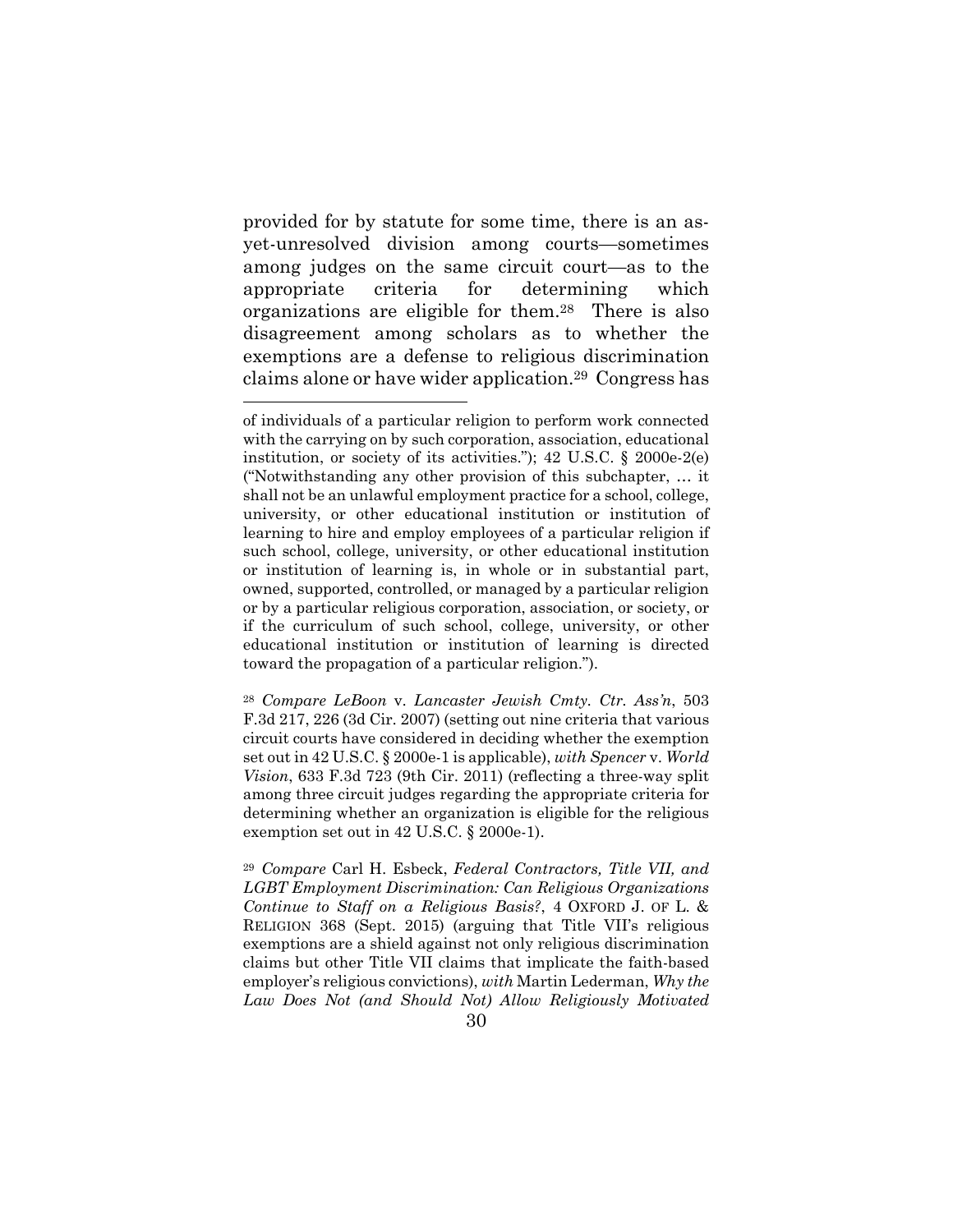not resolved these questions, and in recent years they have remained dormant. But a ruling by this Court that Title VII bars gender identity discrimination would force lower courts, not Congress, to answer them.

There is a related problem. If we suppose contrary to statutory text, contemporaneous legislative history, and the subsequent and consistent refusal of Congress to enact a ban on gender identity discrimination—that Congress *implicitly* put such a ban in place when it forbade sex discrimination in 1964, then the religious exemptions that Congress *expressly* enacted as part of Title VII would yield anomalous, even absurd, results. For example, religious employers, under the existing religious exemptions and without running afoul of Title VII, may decline to hire or retain those who are not *members* of their church. But if construed as proposed in this case, that same statute would compel those same employers to hire and retain those who, by their speech or conduct, publicly contradict the church's deeply-held religious *convictions*.30 The only way to avoid these interpretive dilemmas is to hold that Title

*Contractors to Discriminate Against Their LGBT Employees*, RELIGIOUS FREEDOM INSTITUTE (June 30, 2016) (arguing that Title VII's religious exemptions protect employers only from religious discrimination claims).

<sup>30</sup> Such a reading would seem to disfavor religious organizations that are ecumenical in their hiring practices and create a legal incentive for them to reject job applicants of other faiths. Alternatively, it would seem to create a government incentive for churches to excommunicate dissenting members. Obviously, the government has no constitutionally legitimate interest in either of these outcomes.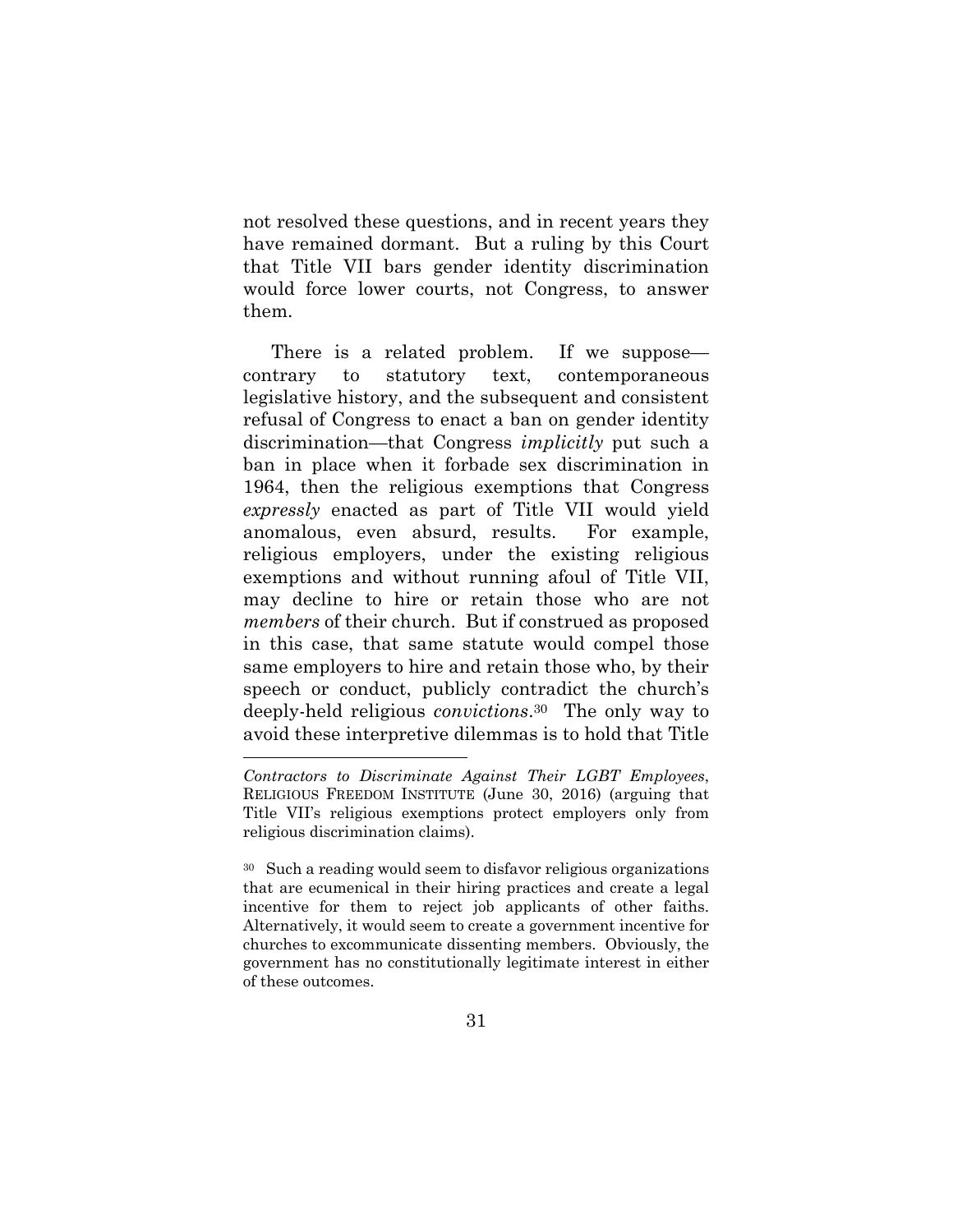VII simply means what it says, so that "sex" is a protected class under the statute and "gender identity" is not.

It may be claimed that the Religious Freedom Restoration Act ("RFRA"), 42 U.S.C. § 2000bb *et seq*., will come to the rescue of faith-based institutions, but as this Court knows from nearly a decade of litigation on the federal contraceptive mandate, circuit courts are not uniform in their interpretation of RFRA. Moreover, RFRA requires the use of a balancing test, not an absolute exemption, which increases the likelihood that different courts will come to different conclusions when presented with similar facts.

In sum, there is already uncertainty regarding the scope of application of the existing Title VII religious exemptions and RFRA. These vexing questions will be multiplied and amplified—and ultimately land on this Court's doorstep—if it decides that gender identity is a protected class under Title VII.

#### **CONCLUSION**

For all these reasons, we urge this Court to reverse the judgment of the Court of Appeals and to hold that "sex" as used in Title VII does not include "gender identity."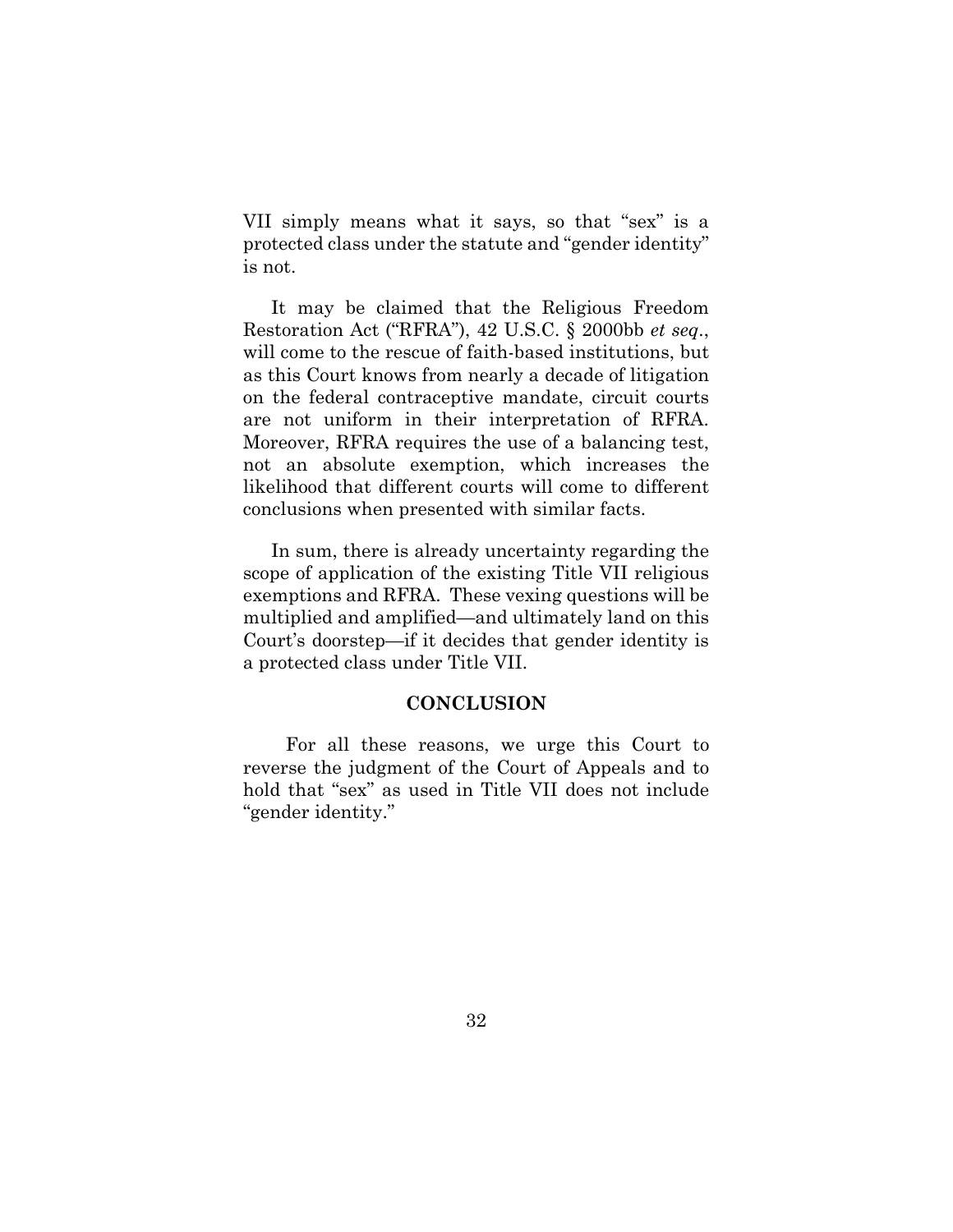Respectfully submitted,

ANTHONY R. PICARELLO, JR.\*  *General Counsel*  JEFFREY HUNTER MOON  *Solicitor*  MICHAEL F. MOSES *Associate General Counsel*  HILLARY E. BYRNES *Associate General Counsel*  UNITED STATES CONFERENCE OF CATHOLIC BISHOPS 3211 Fourth Street, N.E. Washington, D.C. 20017 apicarello@usccb.org (202) 541-3300

August 23, 2019 \**Counsel of Record*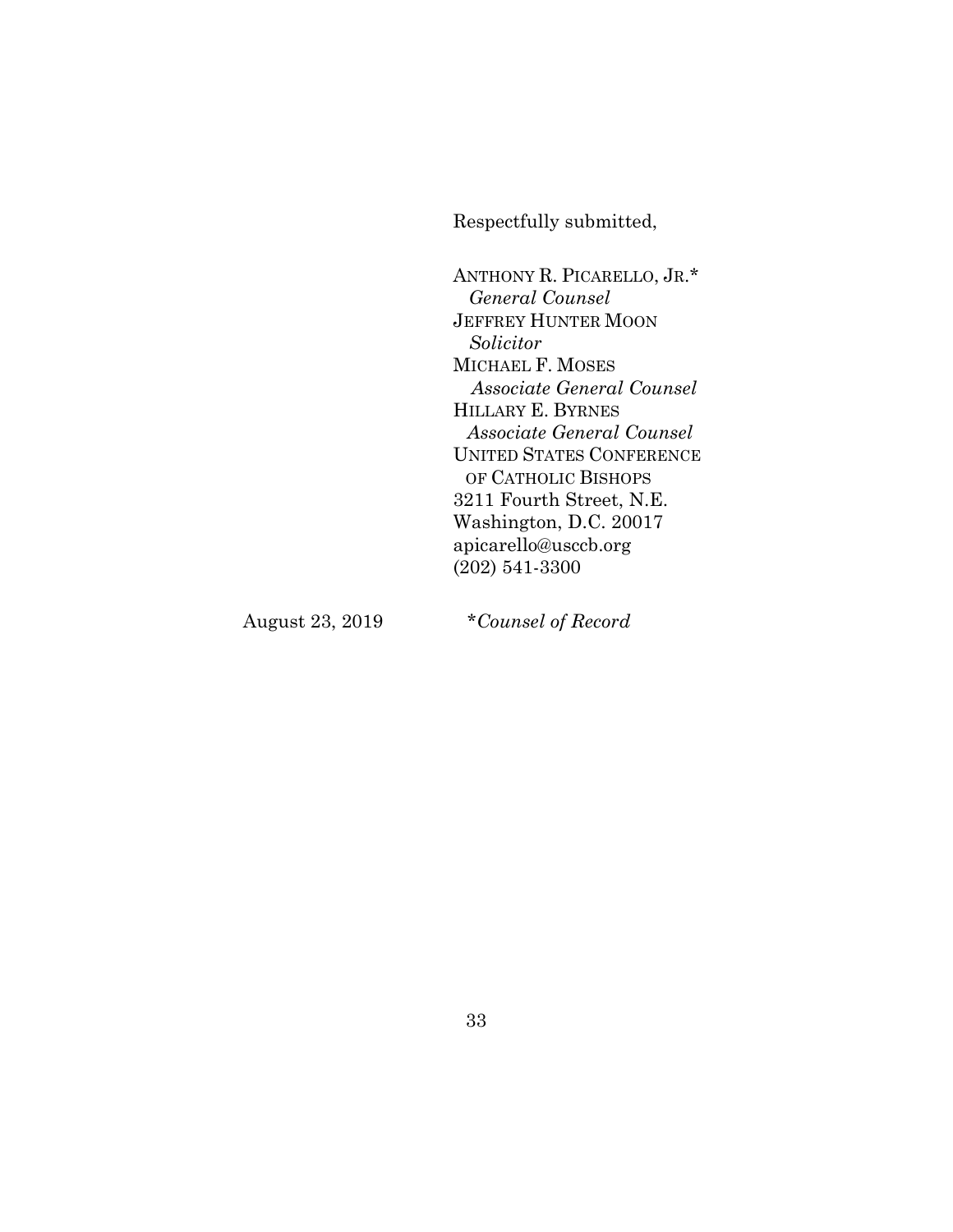## Addendum A

#### Individual statements of interest

The Anglican Church in North America ("ACNA") unites some 100,000 Anglicans in more than 1,000 congregations across the United States and Canada into a single Church. The ACNA is a Province in the Fellowship of Confessing Anglicans, initiated at the request of the Global Anglican Future Conference ("GAFCon") and formally recognized by the GAFCon Primates—leaders of Anglican Churches representing 70 percent of active Anglicans globally. The ACNA is determined with God's help to maintain the doctrine, discipline, and worship of Christ as the Anglican Way has received them and to defend the God-given inalienable human right to free exercise of religion.

The Association of Christian Schools International ("ACSI") is a nonprofit association providing support services to 24,000 Christian schools in over 100 countries. ACSI serves 2,700 Christian preschools, elementary, and secondary schools and 90 postsecondary institutions in the United States. Memberschools educate some 5.5 million children around the world. ACSI accredits Protestant pre-K-throughgrade-12 schools, provides professional development and teacher certification, and offers member-schools high-quality curricula, student testing, and a wide range of student activities. ACSI members advance the common good by providing quality education and spiritual formation to their students. ACSI's calling relies upon a vibrant Christian faith that embraces every aspect of life. This gives ACSI an interest in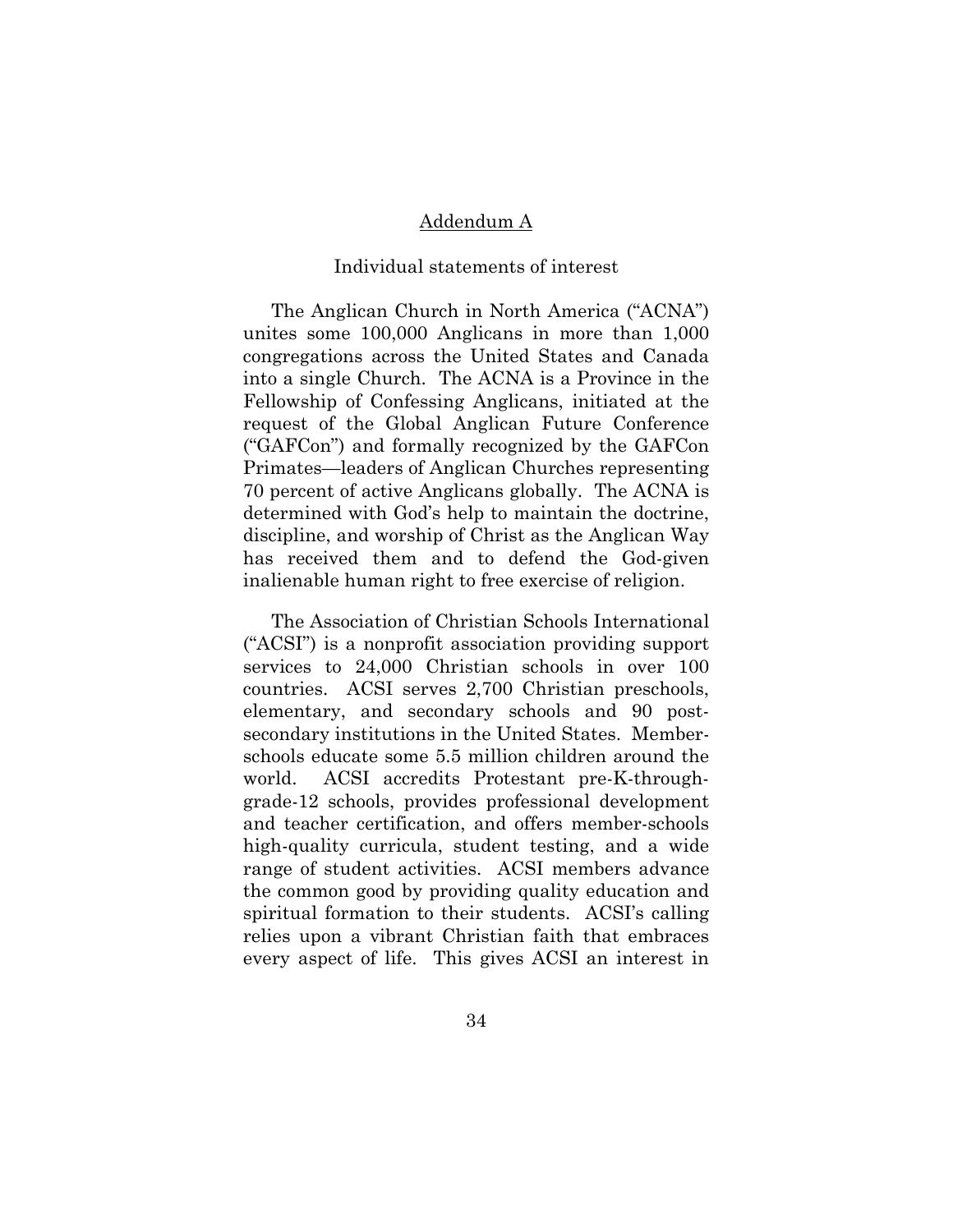ensuring expansive religious liberty with strong protection from government attempts to restrict it.

The Cardinal Newman Society ("The Society") is a nonprofit organization established in 1993 for religious and educational purposes to promote and defend faithful Catholic education. The Society fulfills its mission in numerous ways, including supporting education that is faithful to the teaching and tradition of the Catholic Church; producing and disseminating research and publications on developments and best practices in Catholic education; and keeping Catholic leaders and families informed. The Society serves many Catholic schools and colleges and their employees by helping them consistently teach and witness to the Catholic faith. The Society requires a commitment by its own employees to ensure fidelity to the Magisterium of the Catholic Church in all Societyrelated activities and commitments and to ensure that employees' public statements and actions, whether as part of their official duties or not, are consistent with the Society's dedication to Catholic values and the promotion of strong Catholic identity.

The Catholic Bar Association ("CBA") is a community of legal professionals that educates, organizes, and inspires its members to faithfully uphold and bear witness to the Catholic faith in the study and practice of law. The CBA's mission and purpose include upholding the principles of the Catholic faith in the practice of law, and assisting the Church in the work of communicating Catholic legal principles to the legal profession and society at large. This includes the principles of religious liberty and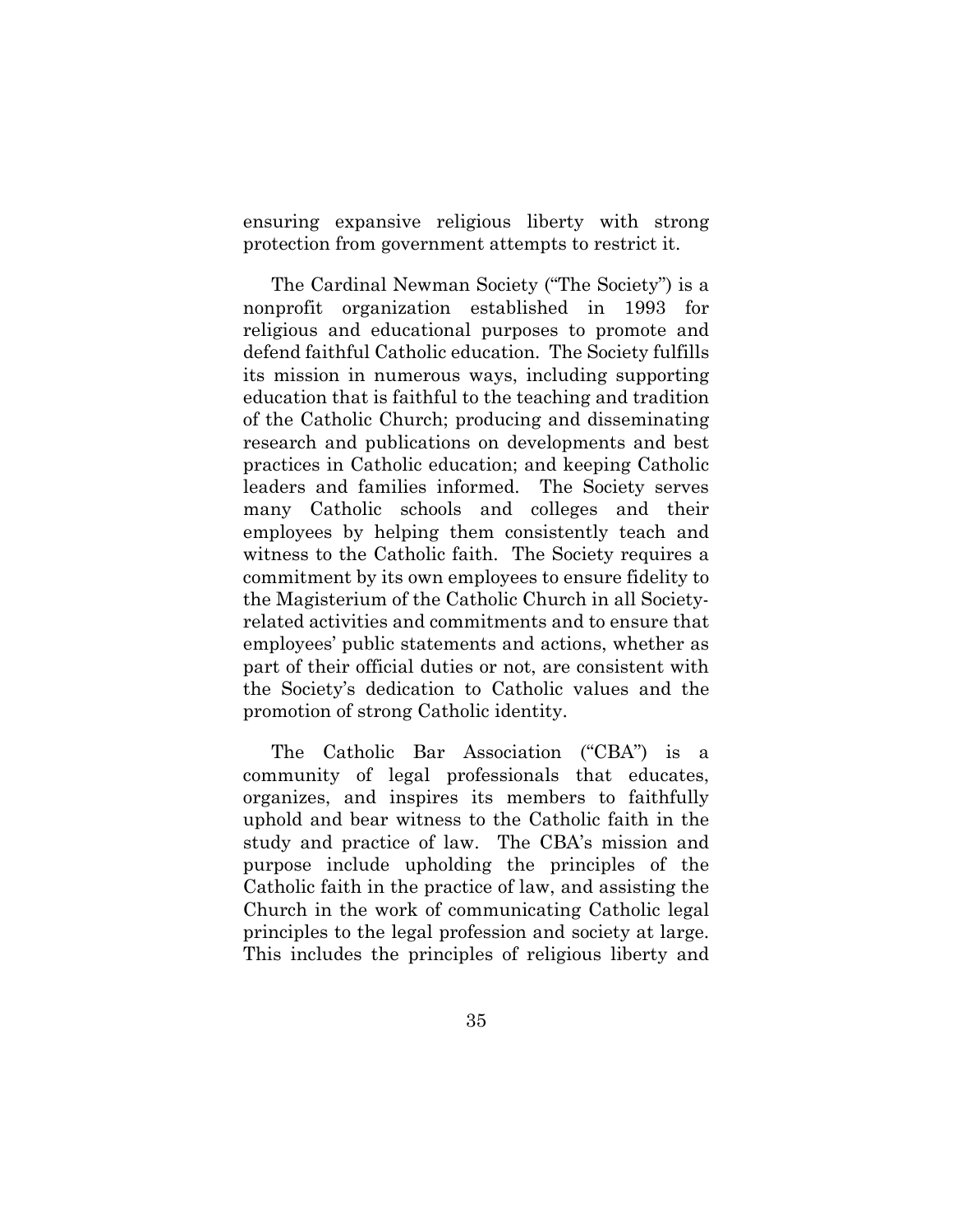rights of conscience with respect to religious beliefs as reflected in this nation's founding documents.

The Ethics and Religious Liberty Commission ("ERLC") is the moral concerns and public policy entity of the Southern Baptist Convention ("SBC"), the nation's largest Protestant denomination, with over 46,000 churches and 15.2 million members. The ERLC is charged by the SBC with addressing public policy affecting such issues as religious liberty, marriage and family, the sanctity of human life, and ethics. Religious freedom is an indispensable, bedrock value for Southern Baptists. The Constitution's guarantee of freedom from governmental interference in matters of faith is a crucial protection upon which SBC members and adherents of other faith traditions depend as they follow the dictates of their conscience in the practice of their faith.

International Church of the Foursquare Gospel ("The Foursquare Church") seeks to declare the unchanging ministry of Jesus Christ worldwide. To that end, The Foursquare Church has congregations in nearly 150 countries, totaling approximately nine million global members. The Foursquare Church believes that all human beings are created in the image of God, and therefore should be treated with love and grace. The religious freedom of The Foursquare Church and its members, and the ability to carry out its mission, will be profoundly threatened if the Court construes "sex" in Title VII to encompass gender identity.

The United States Conference of Catholic Bishops ("USCCB" or "Conference") is a nonprofit corporation, the members of which are the active Catholic Bishops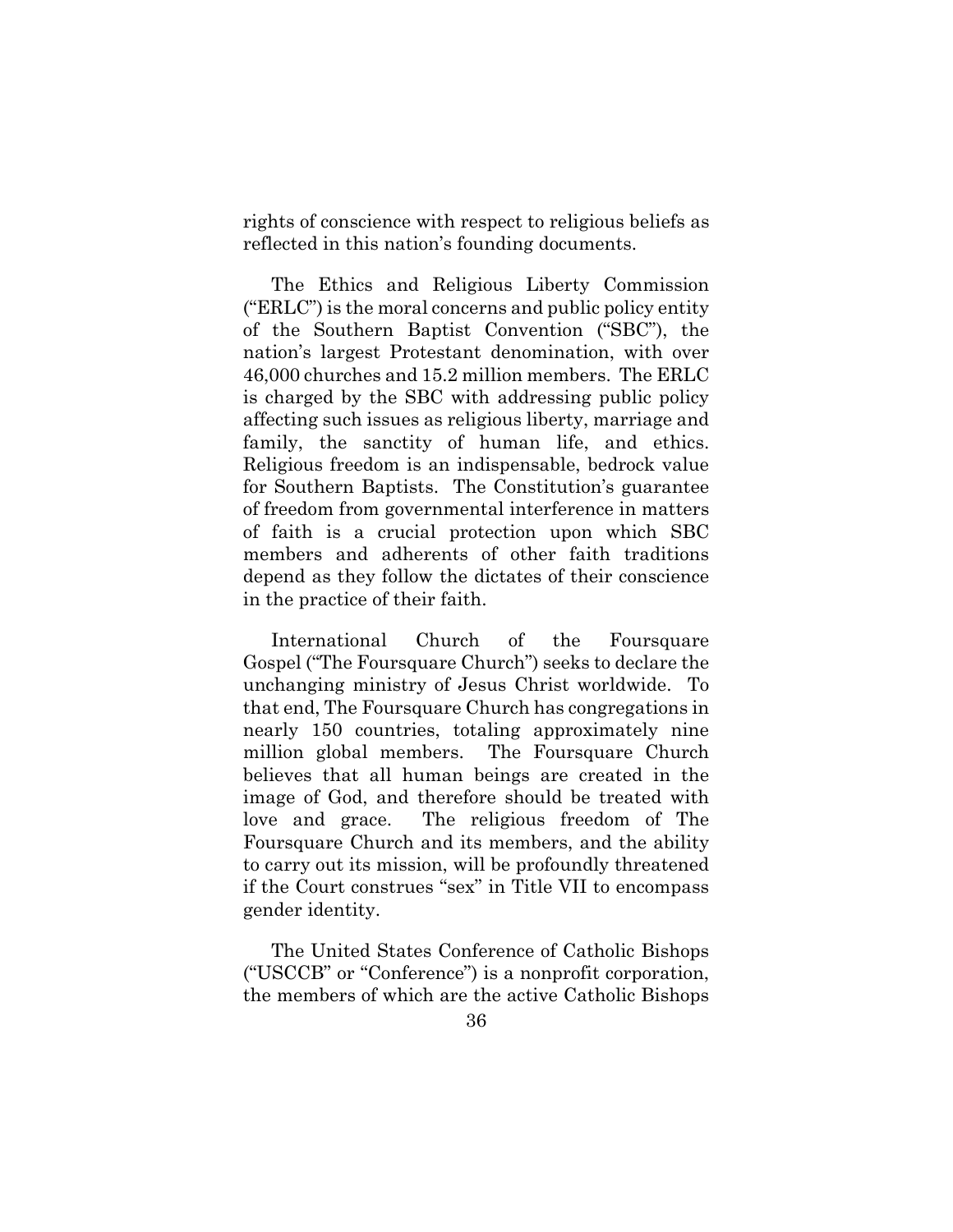of the United States. The USCCB advocates and promotes the pastoral teaching of the U.S. Catholic Bishops in such diverse areas of the nation's life as the free expression of ideas, fair employment and equal opportunity for the underprivileged, protection of the rights of parents and children, the sanctity of life, and the nature of marriage. Values of particular importance to the Conference, and implicated in these cases, include the protection of the religious freedom and other rights of faith-based organizations and their adherents, and the proper development of the nation's jurisprudence on these issues.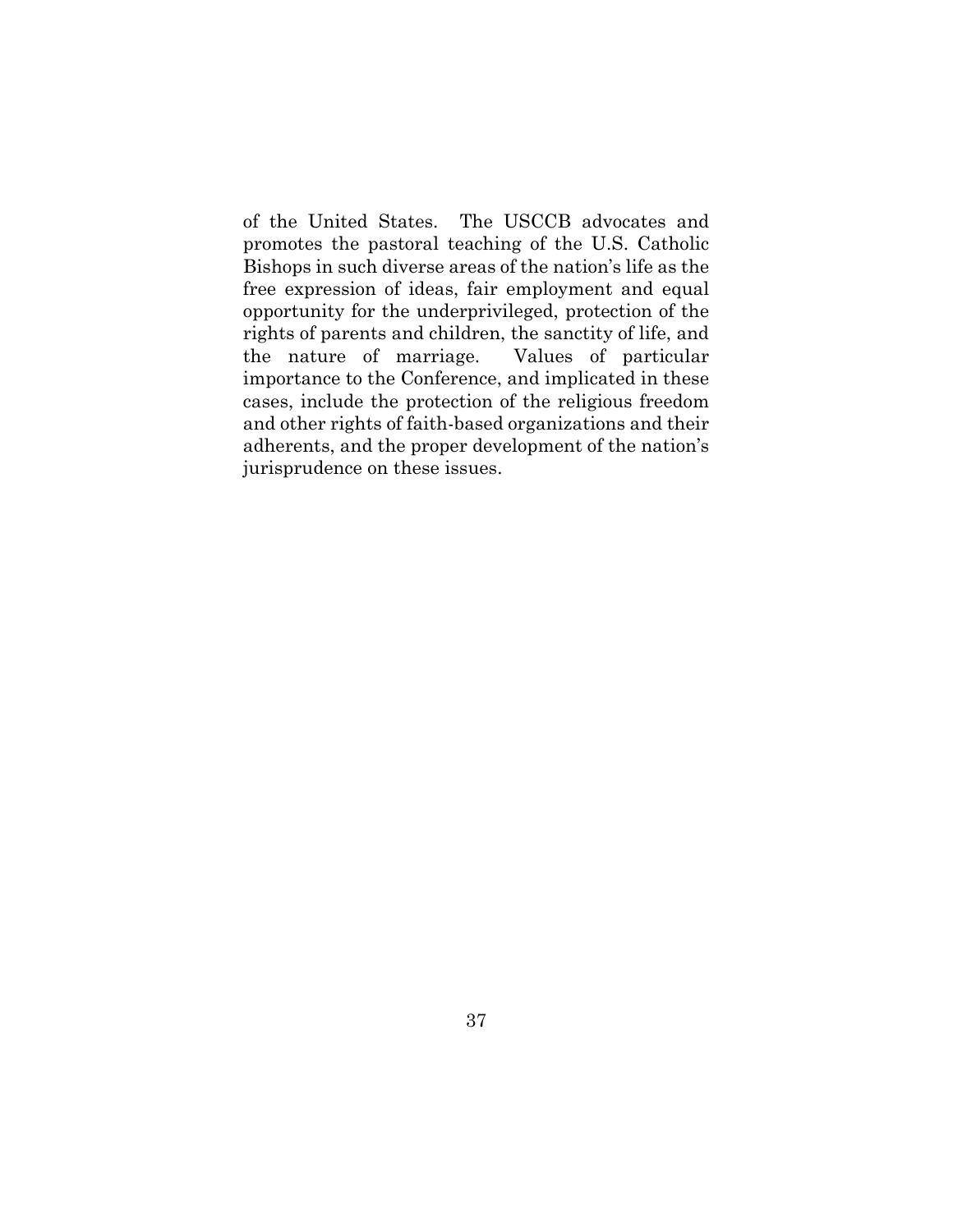#### Addendum B

Nineteen states with broad religious exemptions from statutory bans on gender identity discrimination in the workplace

California. Cal. Gov't Code §§ 12940(a) (barring gender identity discrimination in employment) & 12926(d) (exempting "a religious association or corporation not organized for private profit").

Colorado. Colo. Rev. Stat. Ann. §§ 24-34-402(1)(a) (barring sexual orientation discrimination in employment), 24-34-301(7) (defining sexual orientation to include "transgender status or another individual's perception thereof"), & 24-34-402(7) (exempting religious organizations and associations not supported, in whole or in part, by money raised by taxation or public borrowing).

Connecticut. Conn. Gen. Stat. Ann. §§ 46a-60(b) (barring gender identity discrimination in employment) & 46a-81aa (exempting religious corporations, entities, associations, and educational institutions or societies "with respect to the employment of individuals to perform work connected with the carrying on" of the organization's activities, or "with respect to matters of discipline, faith, internal organization or ecclesiastical rule, custom or law").

Delaware. Del. Code Ann. tit. 19, §§ 711(a) (barring gender identity discrimination in employment) & 710(7) (exempting religious corporations, associations, or societies except where the duties of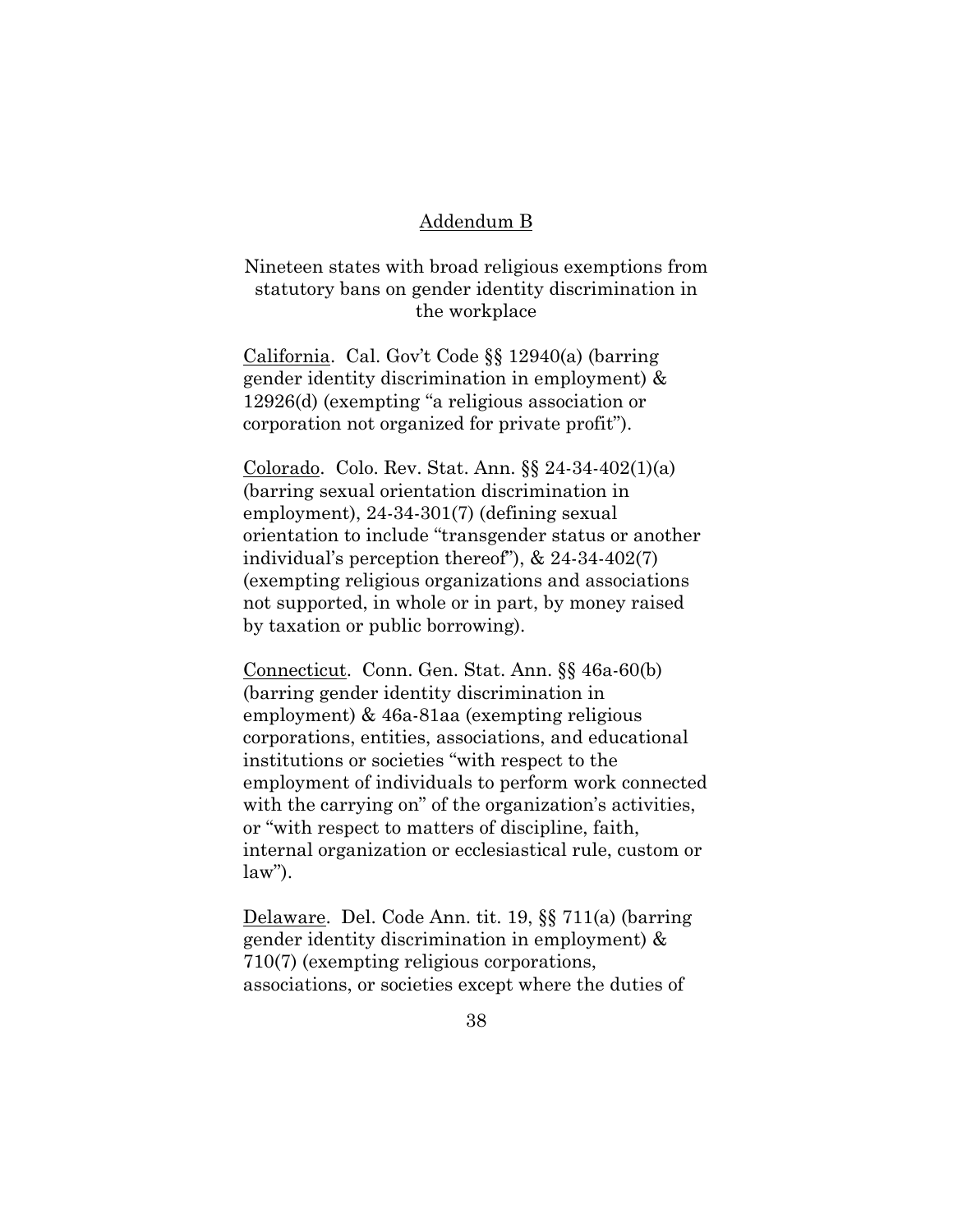employment pertain solely to activities that generate unrelated business taxable income).

Hawaii. Haw. Rev. Stat. Ann. §§ 378-2(a)(1) (barring gender identity discrimination in employment) & 378-3(5) (stating that nothing in this part shall be deemed to prevent any religious or denominational institution or organization, or any organization operated for charitable or educational purposes, that is operated, supervised, or controlled by or in connection with a religious organization, from "giving preference to individuals of the same religion or denomination" or from "making a selection calculated to promote the religious principles for which the organization is established or maintained").

Iowa. Iowa Code Ann. §§ 216.6(1) (barring gender identity discrimination in employment) & 216.6(6)(d) (exempting religious institutions and their educational facilities, associations, corporations and societies with respect to qualifications based on gender identity when such qualifications are "related to a bona fide religious purpose").

Maine. Me. Rev. Stat. tit. 5, §§ 4572 (barring sexual orientation discrimination in employment), 4553(9-C) (defining sexual orientation to include gender identity),  $\&$  4573-A(2) (stating that a religious corporation, association, educational institution or society may give preference in employment to individuals of its same religion, and that religious organizations "may require that all applicants and employees conform to the religious tenets of that organization").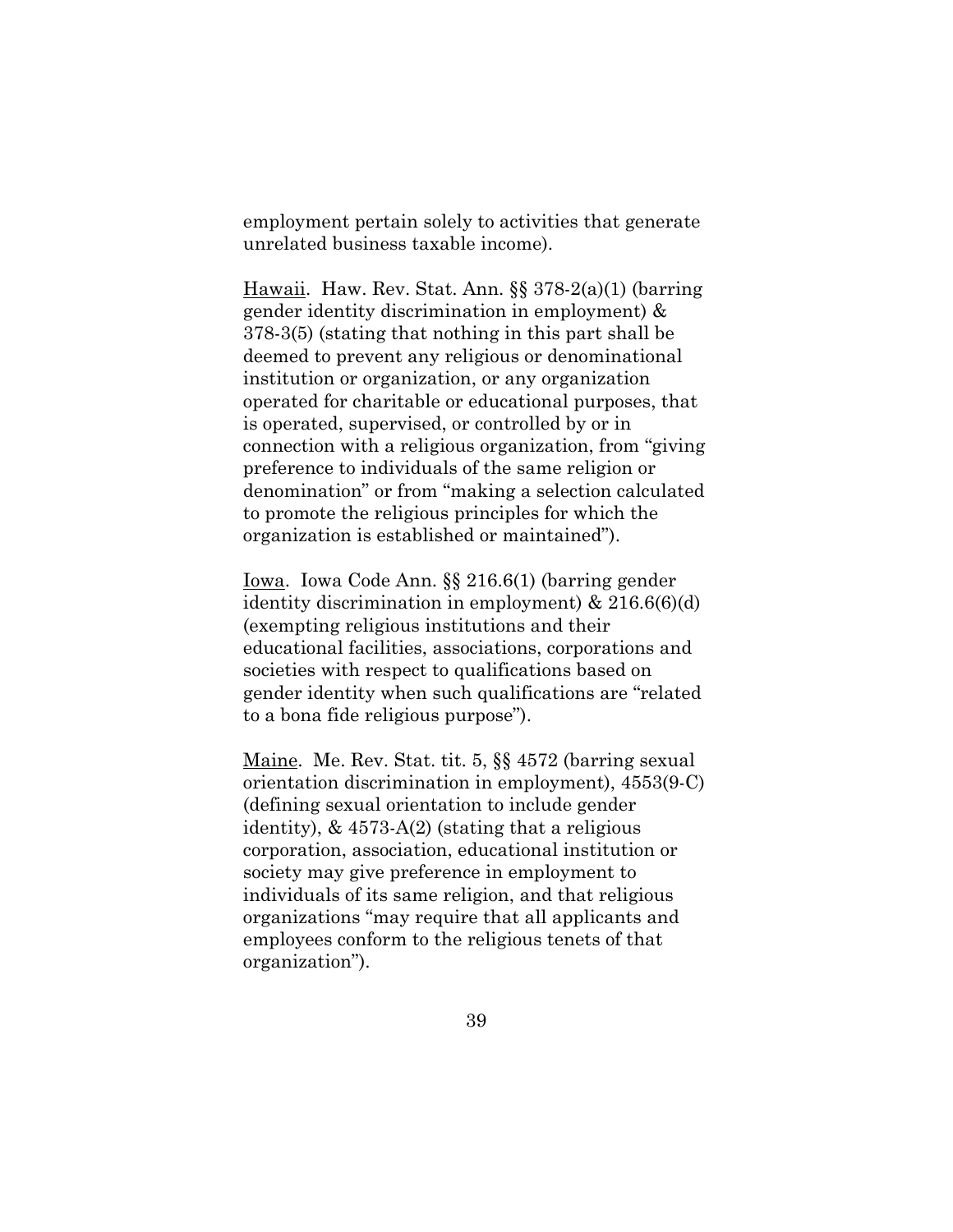Maryland. Md. Code Ann., State Gov't §§ 20-606 (barring gender identity discrimination in employment) & 20-604 (stating that this subtitle does not apply to religious corporations, associations, educational institutions, or societies, with respect to the employment of persons of a particular religion or gender identity to perform work connected with the activities of the religious entity).

Massachusetts. Mass. Gen. Laws Ann. ch. 151B, §§ 4(1) (barring gender identity discrimination in employment), 4(18) (stating that the law shall not be construed to prevent religious or denominational institutions or organizations, or organizations operated for charitable or educational purposes which are operated, supervised or controlled by or in connection with a religious organization, from "giving preference to persons of the same religion or denomination" or from "taking any action with respect to matters of employment, discipline, faith, internal organization, or ecclesiastical rule, custom, or law which are calculated by such organization to promote the religious principles for which it is established or maintained"), & 1(5) (same).

Minnesota. Minn. Stat. Ann. §§ 363A.08 (barring sexual orientation discrimination in employment), 363A.03 (defining sexual orientation to include "having or being perceived as having a self-image or identity not traditionally associated with one's biological maleness or femaleness"), & 363A.26 (stating that nothing in this chapter prohibits any nonprofit religious association, corporation, or society, or any educational institution operated, supervised, or controlled by such an association,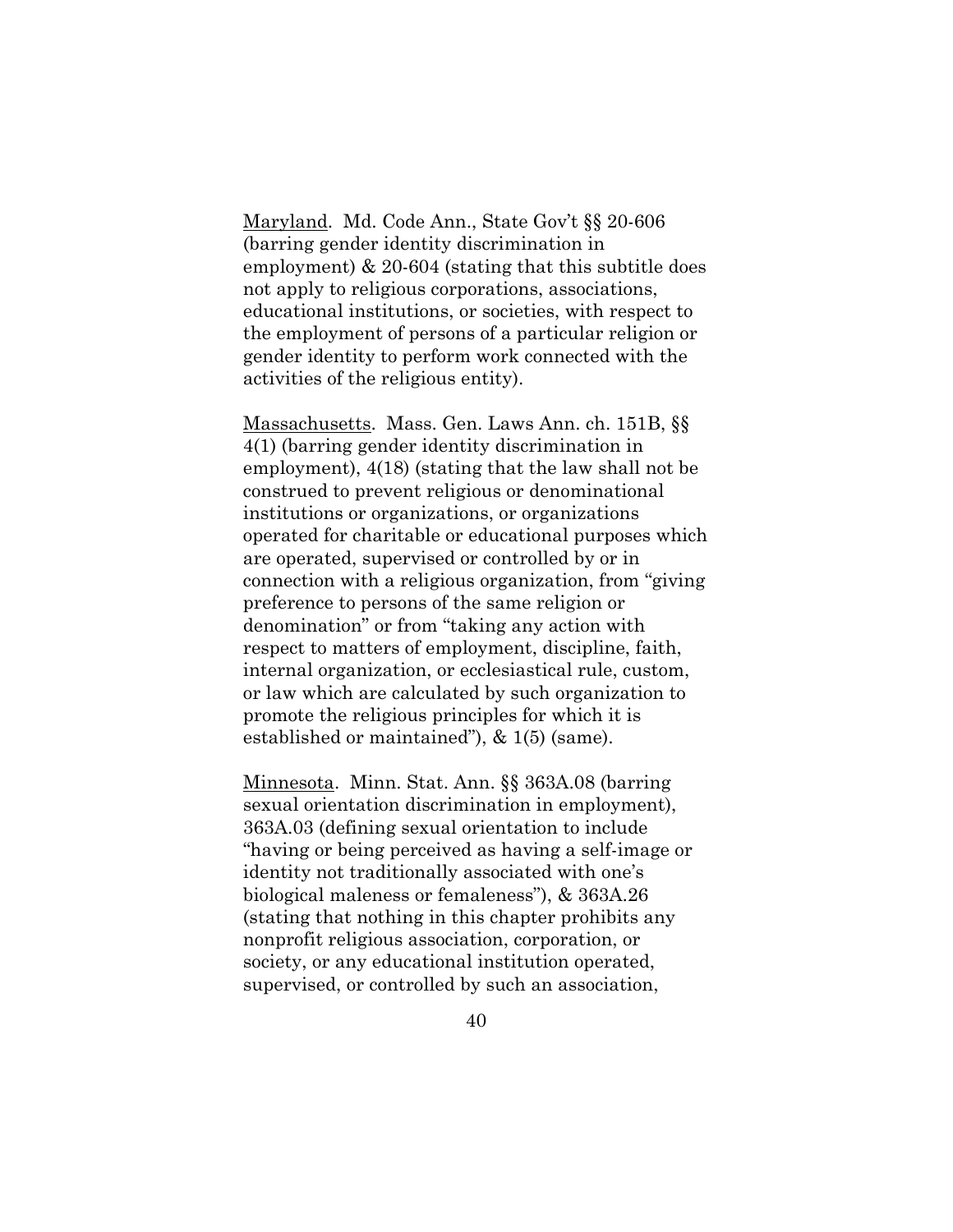corporation, or society, from, "in matters relating to sexual orientation, taking any action with respect to … employment").

Nevada. Nev. Rev. Stat. Ann. §§ 613.330(1)(a) (barring gender identity discrimination in employment) & 613.320 (exempting religious corporations, associations, and societies with respect to the employment of persons of a particular religion to perform work connected with the carrying on of its religious activities, and exempting nonprofit employers from any provisions concerning unlawful employment practices related to gender identity).

New Hampshire. N.H. Rev. Stat. Ann. §§ 354-A:7(I) (barring gender identity discrimination in employment) & 354-A:18 (stating that nothing in this chapter shall be construed to bar religious or denominational institutions or organizations, or organizations operated for charitable or educational purposes, which are operated, supervised, or controlled by or in connection with a religious organization, from "giving preference to persons of the same religion" or from "making such selection as is calculated by such organization to promote the religious principles for which it is established or maintained").

New Jersey. N.J. Stat. Ann. § 10:5-12 (barring gender identity discrimination in employment, but stating that it shall not be an unlawful employment practice for a religious association or organization to use religious affiliation as a uniform qualification in the employment of persons engaged in the association's or organization's religious activities, or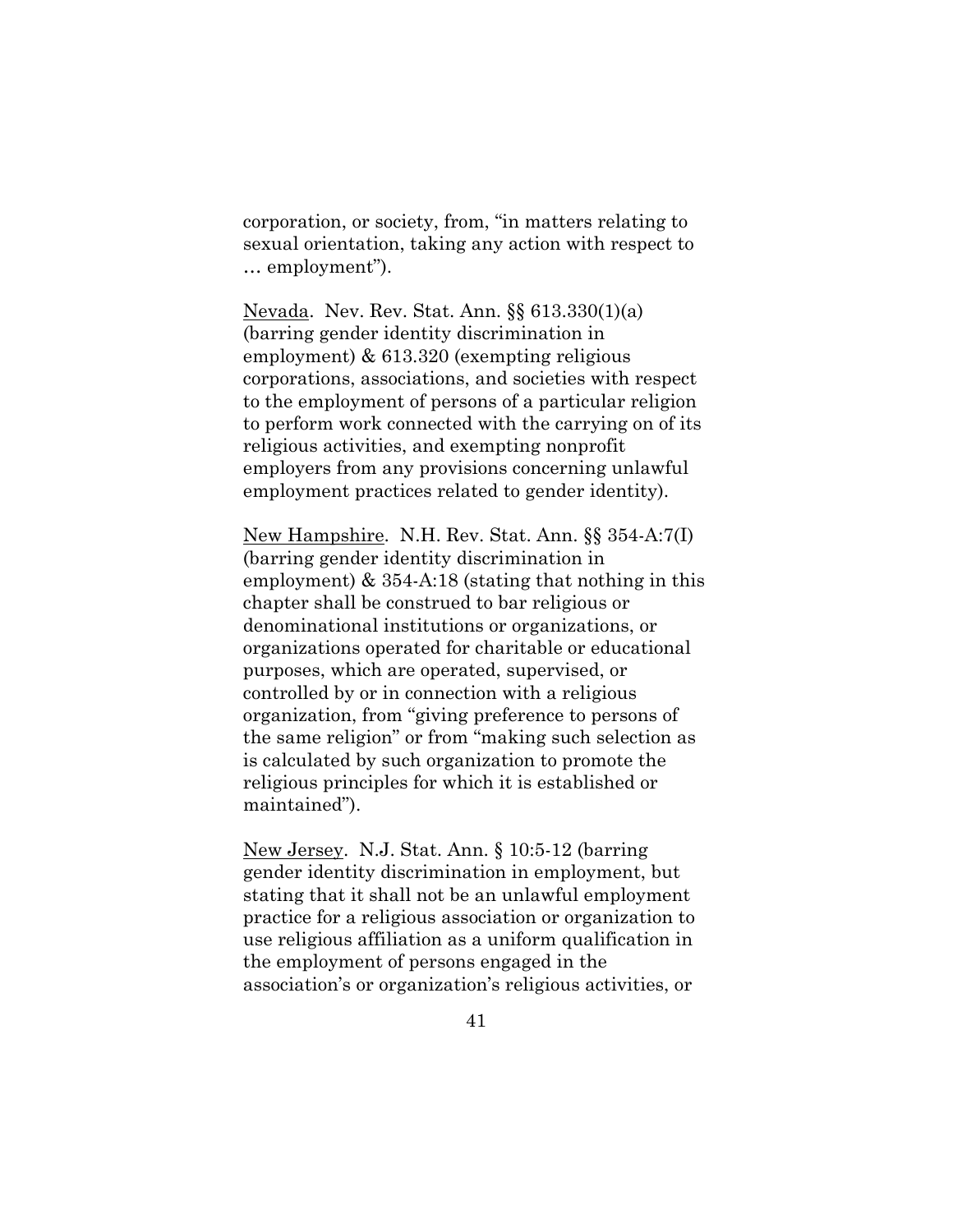to follow "the tenets of its religion in establishing and utilizing criteria for employment of an employee").

New Mexico. N.M. Stat. Ann. §§ 28-1-7 (barring gender identity discrimination in employment) & 28- 1-9 (providing that nothing in the Human Rights Act shall bar any religious or denominational institution or organization that is operated, supervised, or controlled by, or that is operated in connection with, a religious or denominational organization from giving preferences to persons of the same religion or "imposing discriminatory employment … practices that are based upon … gender identity," provided that the provisions of the Act relating to gender identity shall apply to any other for-profit or nonprofit activities of a religious or denominational institution or organization).

New York. N.Y. Exec. Law §§ 296(1)(a) (barring gender identity discrimination in employment) & 296(11) (providing that nothing in this section shall be construed to bar any religious or denominational institution or organization, or any organization operated for charitable or educational purposes, which is operated, supervised or controlled by or in connection with a religious organization, from limiting employment or giving preference to persons of the same religion or denomination or "from taking such action as is calculated by such organization to promote the religious principles for which it is established or maintained").

Oregon. Or. Rev. Stat. Ann. §§ 659A.030(1)(a) (barring sexual orientation discrimination in employment), 174.100(7) (defining sexual orientation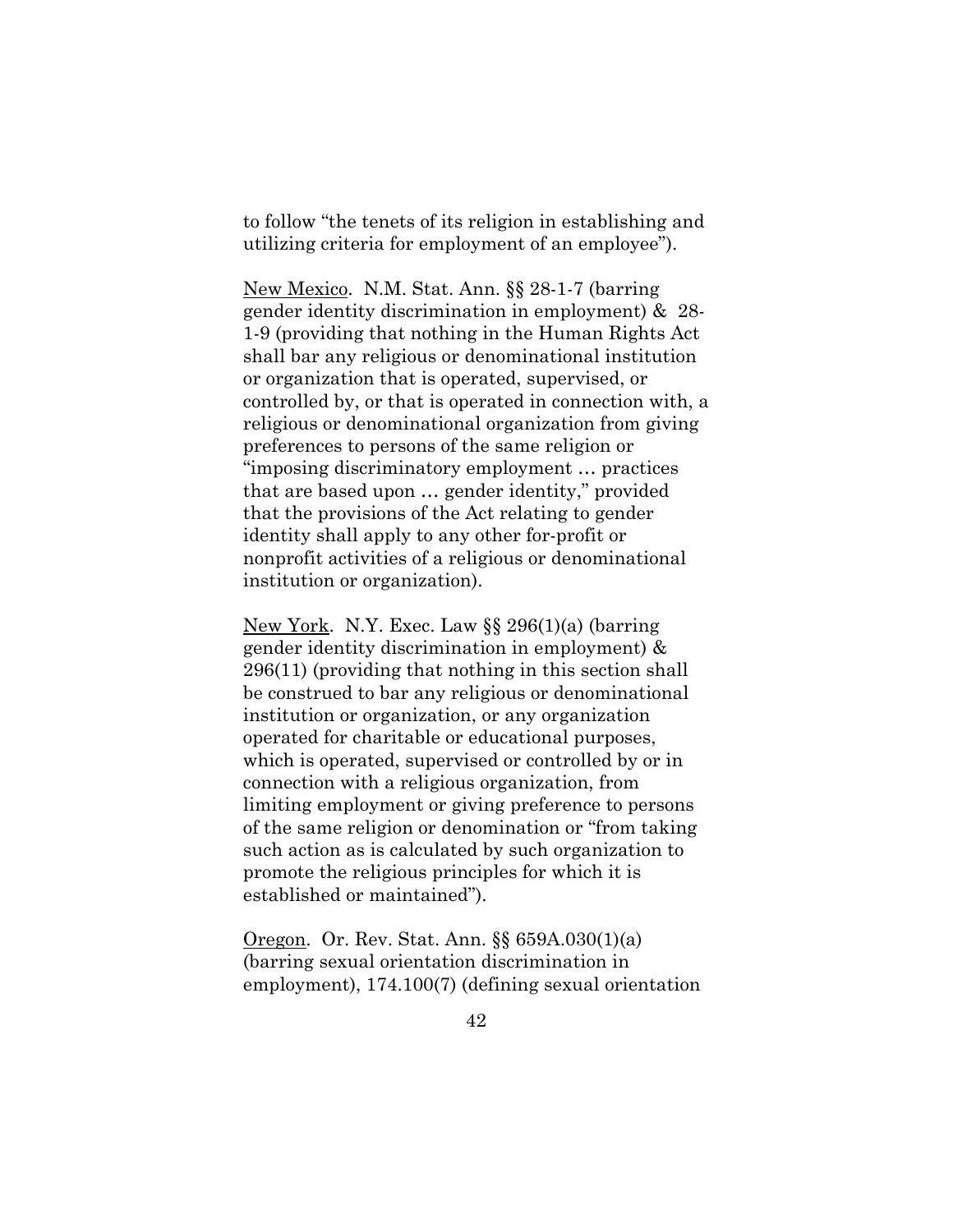to include gender identity), 659A.006(5) (providing that it is not an unlawful employment practice for a bona fide church or other religious institution "to take any employment action based on a bona fide religious belief about sexual orientation" in employment positions directly related to the operation of a church or other place of worship, in nonprofit religious schools, camps, day care centers, thrift stores, bookstores, radio stations, or shelters, or in other employment positions that involve religious activities so long as not connected with a commercial or business activity), 659A.006(4) (providing that it is not an unlawful employment practice for a bona fide church or other religious institution to prefer a coreligionist for employment if, in the institution's opinion, the preference will best serve its purposes, and the employment is closely connected with or related to the primary purposes of the church or institution and is not connected with commercial activities that have no necessary relationship to the church or institution).

Utah. Utah Code Ann. §§ 34A-5-106 (barring gender identity discrimination by employers) & 34A-5-  $102(1)(i)(ii)$  (stating that "employer" does not include religious organizations, religious corporations sole, religious associations, religious societies, religious educational institutions, or religious leaders acting in that capacity, or any corporation or association constituting an affiliate, wholly-owned subsidiary, or agency of any religious organization, religious corporation sole, religious association, or religious society).

Vermont. Vt. Stat. Ann. tit. 21, §§ 495(a) (barring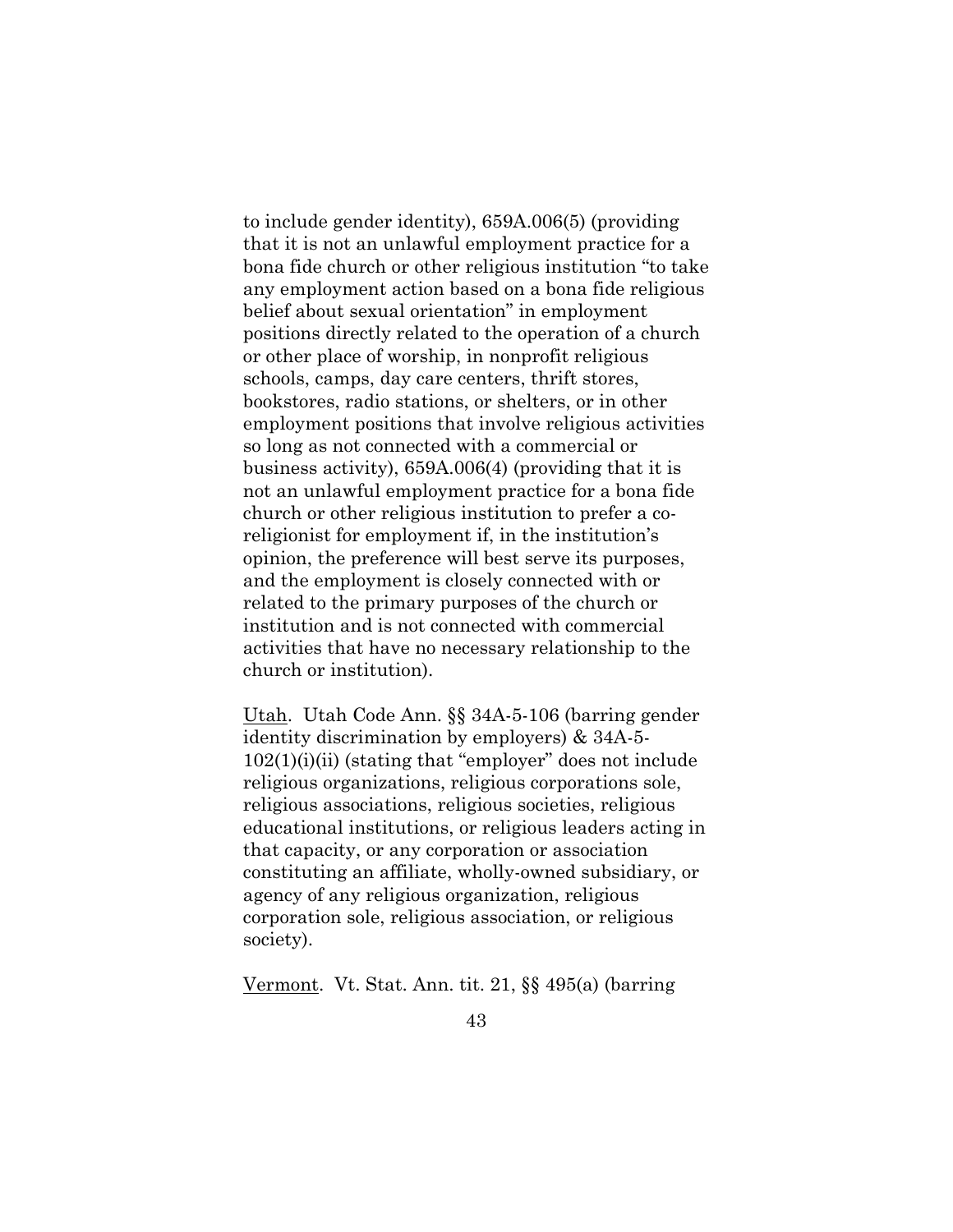gender identity discrimination in employment) & 495(e) (stating that the prohibition of gender identity discrimination shall not be construed to prohibit or prevent any religious or denominational institution or organization, or any organization operated for charitable or educational purposes, which is operated, supervised, or controlled by or in connection with a religious organization, from giving preferences to persons of the same religion or denomination, or "from taking any action with respect to matters of employment which is calculated by the organization to promote the religious principles for which it is established or maintained").

Washington. Wash. Rev. Code §§ 49.60.180 (barring sexual orientation discrimination by employers), 49.60.040(26) (defining sexual orientation to include gender identity), & 49.60.040(11) (stating that the term "employer" does not include "any religious or sectarian organization not organized for private profit").